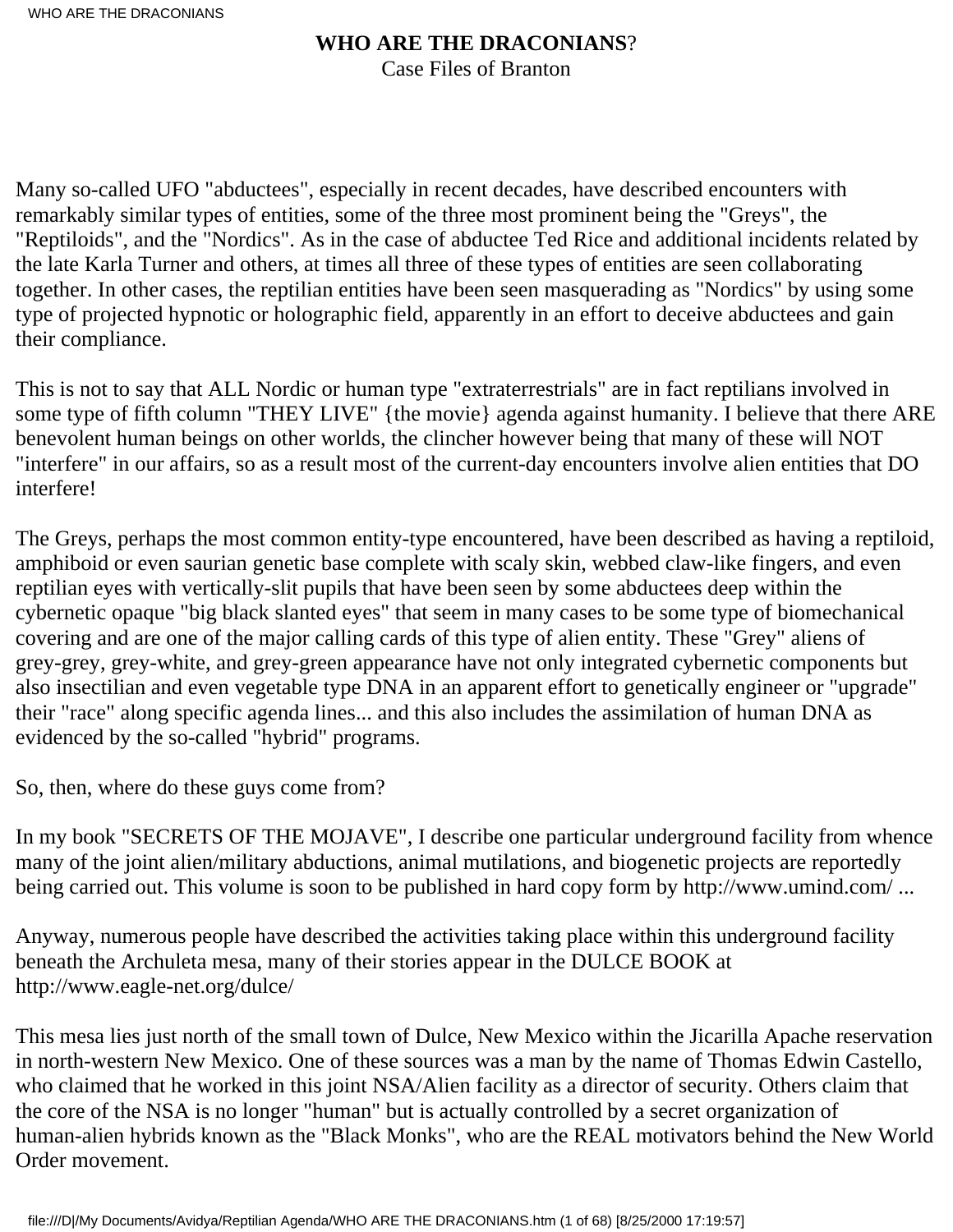Castello reported that the Dows [Greys], the Dracos [Reptiloids], and the Ciakars [akin to the "Mothmen" described in John A. Keel's book of the same name -- yet in this case possessing white or beige colored scaly "skin"] all collaborate together within the lower levels of this underground system which stretches between Dulce New Mexico and Los Alamos some 90 miles to the south-east. The chain of command seems to be the Ciakars -> the Reptiloids -> the Greys -> and whatever humans/hybrids/NWO Inc., puppets might be under their control.

What is more remarkable however is the statement made by one of the reptiloids TO Thomas Castello that the reptilians consider the surface of planet earth to be their ORIGINAL HOME, before they were expelled from it following an ancient conflict with our distant ancestors... many of their kind having escaped into underground systems, to other worlds, and even to other dimensions [the fifth dimension is most often identified] of this planet.

Aside from the ancient legends such as that of the cavern dwelling reptilian "Nagas" of Hindu tradition, the Mayan serpent-god Quetzalcoatl, the Babylonian tales of "Oannes" - the amphibious humanoid from the sea, AND the Edenic account of the "serpent" race described in Genesis chapter 3 [my personal favorite]... are there any OTHER hints that reptilian humanoids might have occupied the surface of the earth in prehistoric times?

I have heard vague "legends" of ancient wars between humans and "other" creatures "of a different blood" that are whispered among the native peoples of South America, Australia, and Africa to name just a few, but I wanted to track down something more specific, so I did some investigations and -- aside from reports and even photos of human footprints found fossilized INSIDE of dinosaurian prints, suggesting a common existence --- I discovered some interesting biological facts concerning "reptilians". It seems that biologists agree that snakes ultimately mutated from lizards, and lizards from the larger "thunder lizards" or dinosaurs of ancient times. And what was the earliest dinosaur discovered? Well the two contenders are the Eoraptor [which gave rise to the very cunning and dexterous Veloci-raptors as depicted in the JURASSIC PARK movies] and a similar saurian bi-ped which walked upright like a man, about the size of a human being, and with hands that were ideal for grabbing and ripping flesh, the herrerasaurus:

Both were meat-eaters, however there are enough differences and similarities between Eoraptor and Herrerasaurus to suggest that they had a common ancestor a "few branches down" the saurian tree. I recall one abductee, a woman, who had stated that during an abduction experience during which she found herself in an underground joint military-alien facility, she encountered a very menacing looking "alien" which reminded her of a somewhat humanoid version of a VELOCIRAPTOR! Also, several abductees have encountered reptilian-humanoid "aliens" which had very evident TAIL-LIKE appendages. "CLICK", the correlation counters started going off in my head!

Either someone somewhere had developed their own "Jurassic Park" humanoids, or these creatures never really became extinct, but just went in the most literal sense, "underground". I recall something I read in "VENOMOUS REPTILES" by Sherman A. Minton Jr., [in which he describes the Hindu legends of the reptilian-humanoid cavern dwelling "Nagas"] who stated that MOST reptiles with well developed limbs live underground.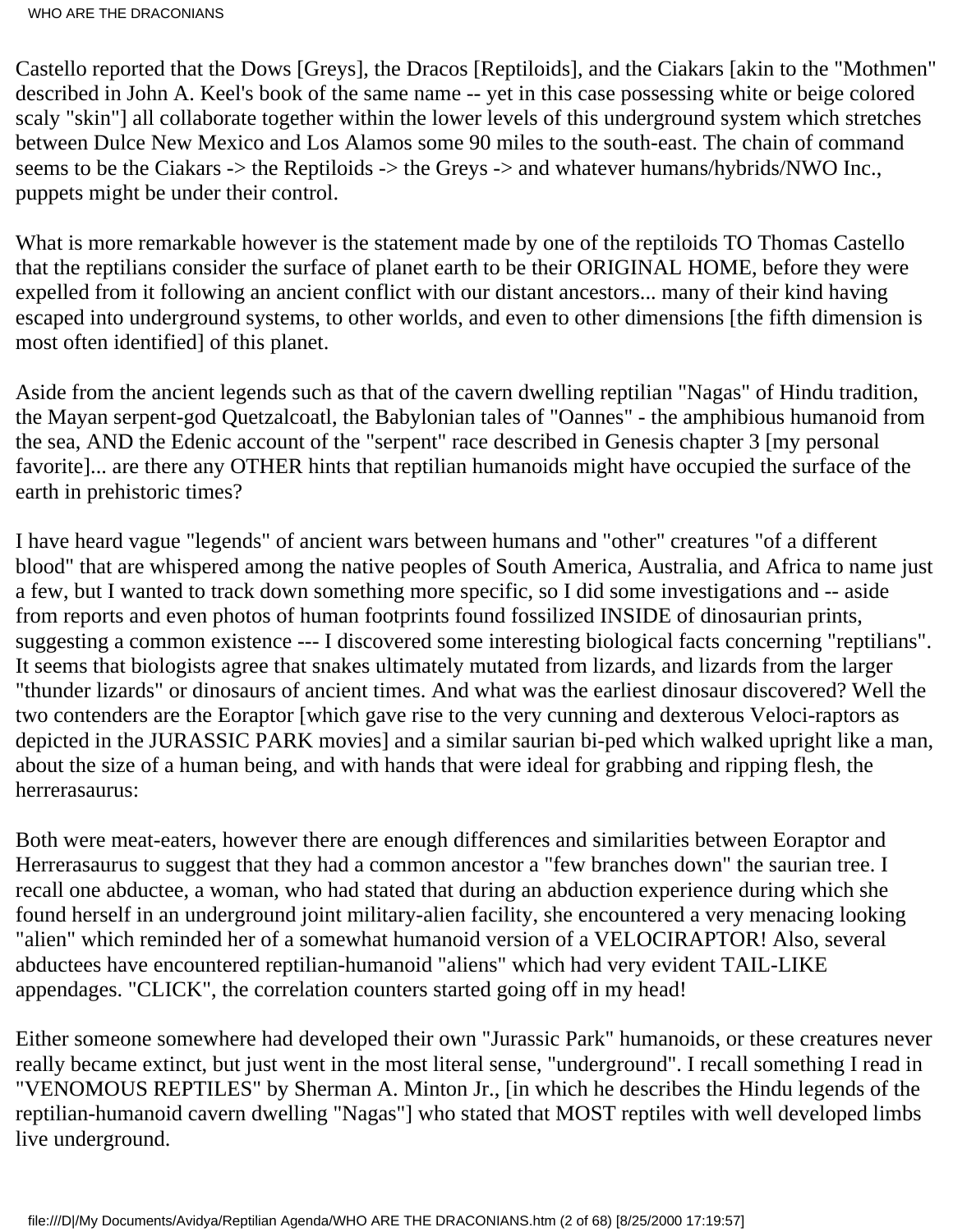Let us just for a moment take the Edenic drama at face value: The leaders of the three sentient creations... angelic [Lucifer], human [Adam/Eve], and beast [the Serpent, which was described as the most SUBTIL or CUNNING by far of ALL of the "beasts of the field"], all taking part in a conspiracy centered around the "Big Lie" that they could exist independently from their Creator -- the SOURCE of the very spiritual essence of LIFE! Ironically, this drama unfolded at a "tree" [the tree of "knowledge" or literally in the original Hebrew language the tree of "da'ath", which means "cunning", which implies knowledge corrupted]. Now this tree, as all tree do, utterly depended on the SUN for its life, HOWEVER a tree could never hope to BECOME EQUAL TO or exist INDEPENDENT FROM the life-giving rays of the Sun, nor from the hydrodynamic cycle which the sun makes possible. True, a tree is illuminated by, and REFLECTS the light of, the Sun. In Lucifer's case however his mistake was in giving HIMSELF all the credit for the LIGHT of the Creator which REFLECTED THROUGH his being, whereby he received his name, "Lucifer" [I use the term "he" for convenience only when in reality Almighty God and the angels are NOT limited to material DNA "gene-der", but are rather androgynous beings of spirit].

So imagine this creature, refusing in his insatiable and egotistical self-conceit to humble himself before an Almighty Creator and seek forgiveness, but rather he/it instead tries to save face by enticing the rest of creation into joining in the rebellion. Of course, being a creature of darkness -- once dis-connecting himself/itself from the LIGHT/LIFE of the Creator -- Satan ["the adversary", formerly "Lucifer"] would use DECEPTION to try and down-play the importance of the Creator and thus deceive others into believing that he himself had almighty power and thus deserved to rule the universe. And in fact Lucifer DID acquire great power when other angels joined him, but only the type of power that a black hole might acquire by devouring everything around it, in this case Lucifer/Satan like a spiritual black hole began to assimilate, consume, absorb, and integrate the consciousness and energy of all those who gave their WILL over to him. We should realize that the more a black hole devours, the more insatiable its appetite becomes. Could Lucifer/Satan Himself be in one sense THE "bottomless pit", consuming all life and creation and goodness and light that he possible can in his twisted "revenge" towards a JUST yet MERCIFUL Creator?

There are those who say that darkness and light must live in BALANCE with each other, that there really is no good or evil but just "experience". I would say to such people that they should add some intelligence to such mindless platitudes of "unconditional love". If you are "unconditionally loving" a murderer as he rapes and mutilates your daughter without making any effort to protect your own child then you are HATING your child and all those children that will be destroyed by such a creature in the future. Should we balance health with terminal cancer? Or balance out peace with thermonuclear annihilation?

The universe was created, using one analogy, as a machine which was intended to work in perfect harmony... however in giving his creatures free agency the Creator knew that he was also giving us personality and soul, yet with the risk that we might CHOOSE to cause destruction to the "machine". A blood cell for instance was designed to draw LIFE from the HEART and to SHARE that life with the rest of the body, intuitively knowing that in keeping the body alive it is keeping itself alive. The cancer cell on the other hand thinks only of feeding itself by stealing the life-essence from neighboring cells and thus dying more and more with each act of destruction, for life can only come from the Creator, but when one starts serving themselves rather than the WHOLE, they cut themselves off from the Source of all LIFE, which can only give the essence of life to those who are willing to become channels or vessels of that Life. If a spring becomes a sink hole, taking water instead of giving it, it merely becomes a dry, dead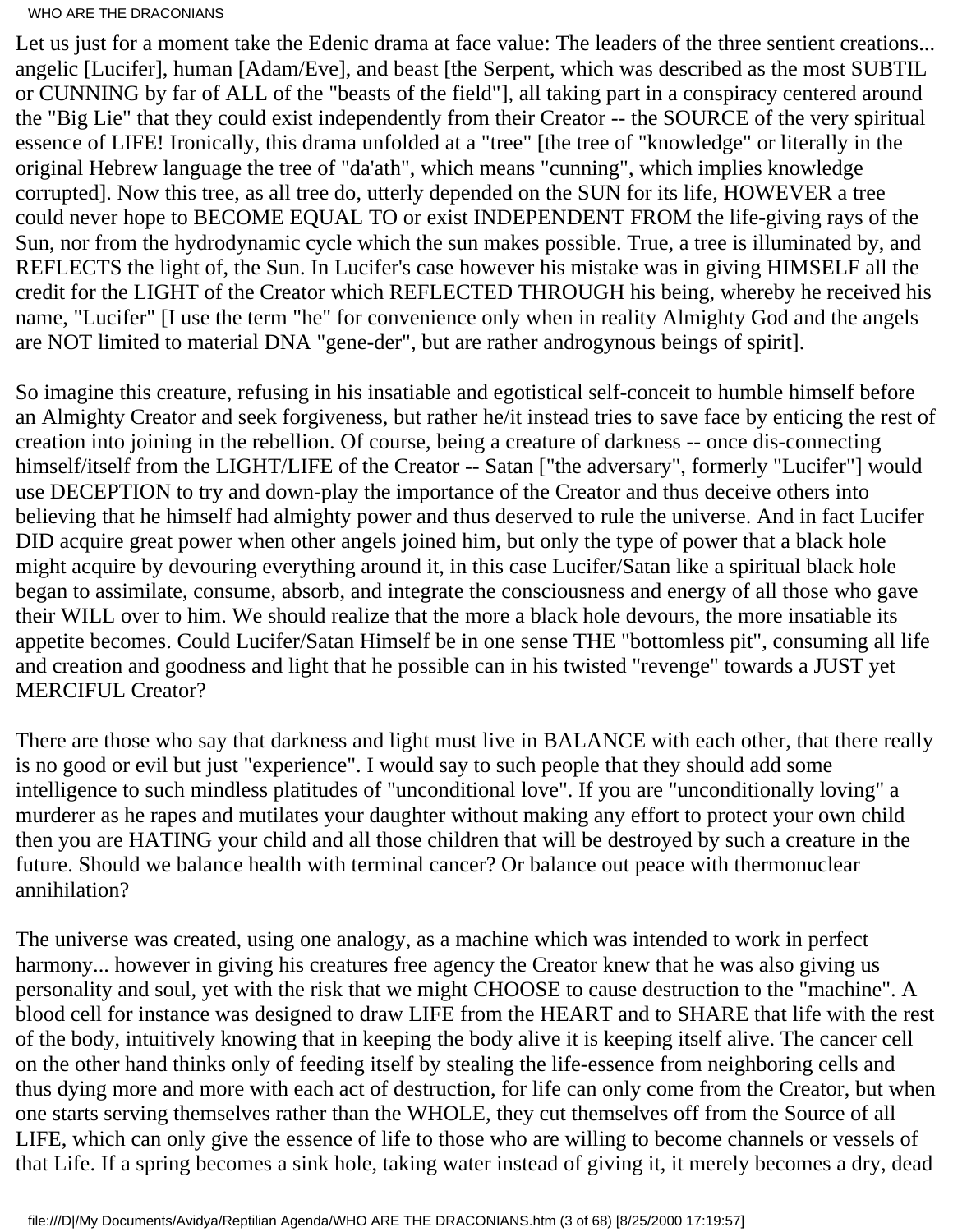hole in the ground. So judge for yourself whether it is "EVIL" to embrace darkness and have your very soul/identity/will/personality consumed by, should we say, the insatiable "Luciferian Hive".

This is the nature of Satan [formerly Lucifer], who is the ultimate emotional/psychic/bioplasmic "vampire"... having "consumed" his angelic followers, turning them into energy vampires as well... stealing the essence of life or the life force secondhand from everyone they can rather than go right to the source, even in light of the "alter" of Calvary where the Creator's perfect Justice with perfect Mercy joined and thus opening the way back to the Creator's heart, for Calvary IS the very "heart" of the universe for those who are willing to received the "divine blood transfusion", but ONLY once they have acknowledged their NEED.

As for Satan however, his vampirial nature and that of the dark spirits which he had assimilated went to work in the realm of Eden to search for yet another "host" that the Luciferian hive could, parasite-like, attach itself to. The "serpent" was the ideal candidate. The serpent was, according to the book of Genesis, originally an upright-standing being with a semblance of free agency and sentience. IF this were not the case then the Creator would not have "judged" this "beast", much less cursed it to go about upon it's belly... this curse has been suffered by MANY of the reptilian sub-species, however there are apparently some of the more "alien" branches which have escaped this particular judgment "for a time"... but this does not discredit God since there are many "delayed prophecies" in the scriptures... including the prophecy of the Lion and the Lamb making peace with each other, which may not be realized until well into the Millennium. Human-reptilian genetic "hybrids" on the other hand, supposing they possess a soul-chakra matrix, MIGHT escape this particular judgment... could this be one of the main reasons behind the so-called "hybrid" projects!?

So then, how did Lucifer/Satan gain the serpents' compliance? Perhaps he/it began to use deception on this king of the animal realm as he/it had done with the fallen angels? For instance: "I know how you feel, in that Jehovah gave Adam a superior position of dominion than you. You deserve better than that. Allow me and my angels to indwell you and your seed and we will give you supernatural powers over man and nature, but first we must destroy Adam's connection with his God from which his dominion-power comes. We will use his mate in order to do so, and Adam who will not be deceived like his mate will be, shall nevertheless reject his God and do as we desire for fear of losing the love of his mate!" These may not be the exact words used to gain the serpent's cooperation, however it was probably something very similar. So then, once Adam lost his supernatural dominion and innocence, his connection with his Creator having been severed by the dark cloud of GUILT which ADAM had allowed himself to create -- the divine dominion-flow having been severed at the human level -- nature began to turn WILD, harmony turned to chaos, love turned to selfishness, and the spirit of the world became a slave to the material... everything went out of balance, vegetation began to decay, animals began to turn hungry and to turn on each other in predatory self-preservation. A "virus" had entered the paradisical "hologram" that the Creator had programmed. However rather than FORCE humanity to do His will and thus fill the universe with soulless robots, the Creator allowed his creatures to CHOOSE and DETERMINE their own destiny.

They would have the power to choose heaven or hell on earth, but the Creator knew the weakness and pull of the flesh and therefore would provide a way out of the endless cycle of mutual abuse for those who were WILLING. But the damage was done. Lucifer/Satan was ecstatic! He had tricked Adam into capitulating his dominion over the planet if not the creation. Lucifer was now the "god of this world",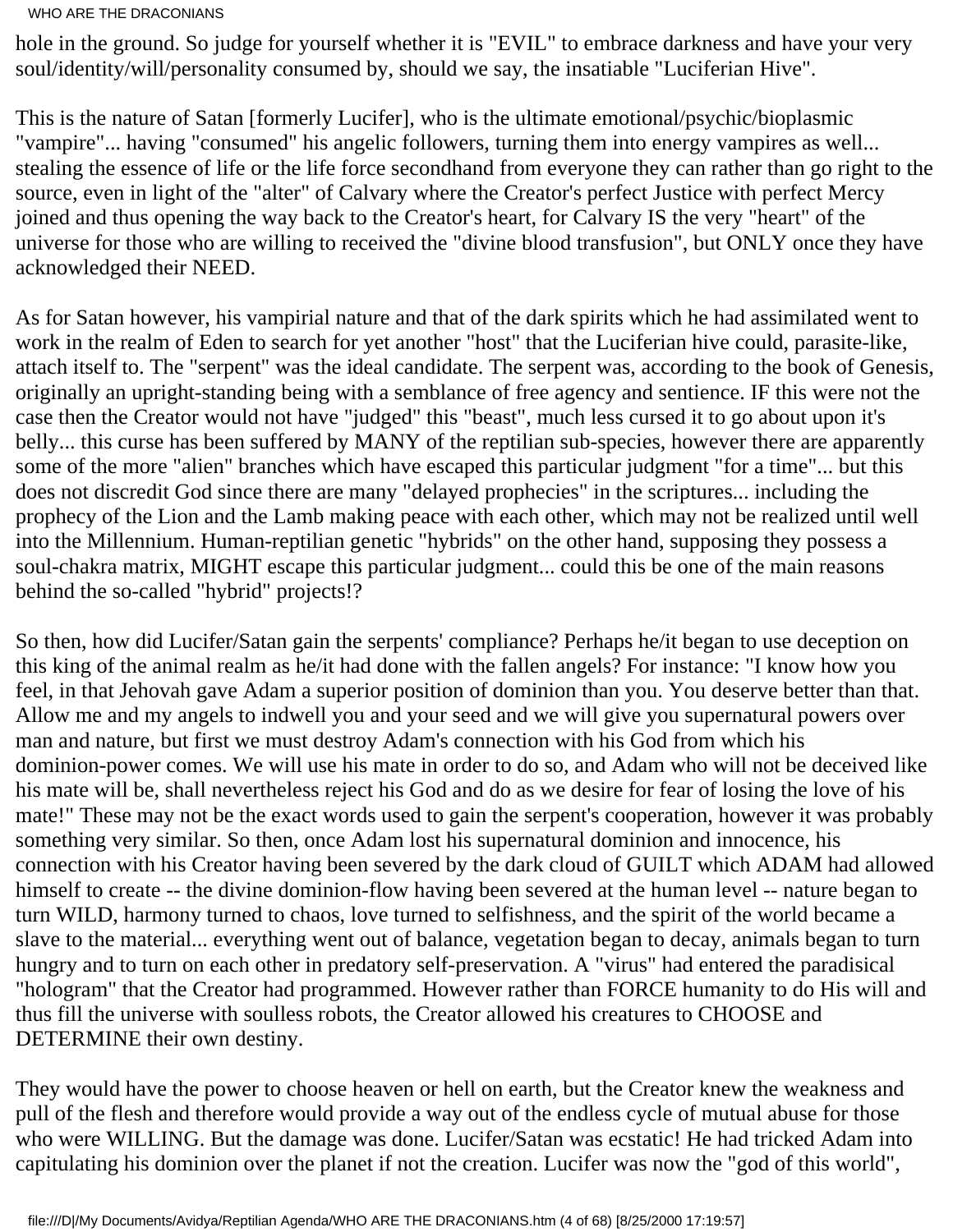Adam essentially having squandered his birthright to the planet over to the deceiver, the prince of darkness. That is, until God extended His Creative "Word" or "Logos" into the material world, desiring not only to become a perfect human in order to know on an experiential level what it was like to be human, but also to make the sacrifice necessary to re-connect or engraft the dying human "branches" back into the VINE which alone could renew them spirit, soul, and body. In so doing the "Logos", the "Christ", bought-back the "title deed" to planet earth for all those who were willing to enforce this title by active faith over the enemy "without", BY FIRST conquering the enemy "within".

Since the humans were composed both of spirit AND earth-dust, humans would become the flood-gates who could either choose to open the endless heavenly reservoirs of "living water" out into the earth [straight from the side of Christ as they accessed the "timeless" grace of the final Passover Lamb] OR to quench the spirit of life and allow the world to continue to die like a spiritual desert-planet void of life-giving waters. The renewed spirit of humankind would take dominion over the material forces of chaos within themselves and in turn without, OR they would allow the forces of death, darkness, and destruction to continue as they had done since Edenic times. However, back to Eden, once the evil-one was in residence within the mind and body of the "serpent", the weak will of this beast was quickly overcome.

The serpent had offered itself and ALSO its "seed" to the Luciferians, and they were intent on taking full advantage of this and in not giving up ANY ground. It is not too hard to imagine that the serpent may have acquired supernatural powers over humanity and nature, yet at the horrible price of losing all semblance of individuality and free will and identity over to the "Luciferian Hive". The reptilian or serpent race was highly mutable and adaptable. This had nothing to do with the "theory" of ascending evolution but everything to do with the FACT of lateral mutation. Or rather, not the CREATION of the genetic codes but rather the RE-PROGRAMMING of already existent genetic codes. We know for a fact that viruses for instance can mutate and re-program themselves in order to adapt to different environments. Survival of the fittest, environmental adaptation, and mutation do not violate the 2nd Law of Thermodynamics as does the "theory" of ascending evolution, so they should NOT be confused with Darwinism any more than a computer "programmer" should be confused with a computer "program" [or should I say computer "virus"?]

Anyway, imagine for a moment that the Luciferians began to experiment with "their" saurian bodies. If we accept the possibility that the Luciferians were fully intent on maintaining their hold upon these serpentine or saurian creatures, then could this in part explain the mass-extinction of MOST of the saurians as being the judgment of a just Creator? Also, since many "dating techniques" base the age of the stratum on the objects found within, and also the age of the artifacts on the type of stratum in which they lie, then we are dealing with a catch-22 type of dating system wherein ANY theoretical date could be applied. And usually the stratum are aged based on the assumption that they took millions or billions of years to accumulate, rather than on the possibility that a global deluge and cataclysm might have accounted for many of the layered deposits and their artifacts... which would open up the possibility of humans AND saurians having existed contemporaneously with each other before the deluge.

Scientists consider alligators, crocodiles, Iquanas and Kimodo dragons to be relative descendants of the earlier saurians. However these "saurians" survived, and if this is the case is it possible that the more humanoid amphibeo-reptiloids who walked upright might have survived underground or in the sea... as with the possible existence of the Loch Ness plesiosaur for example?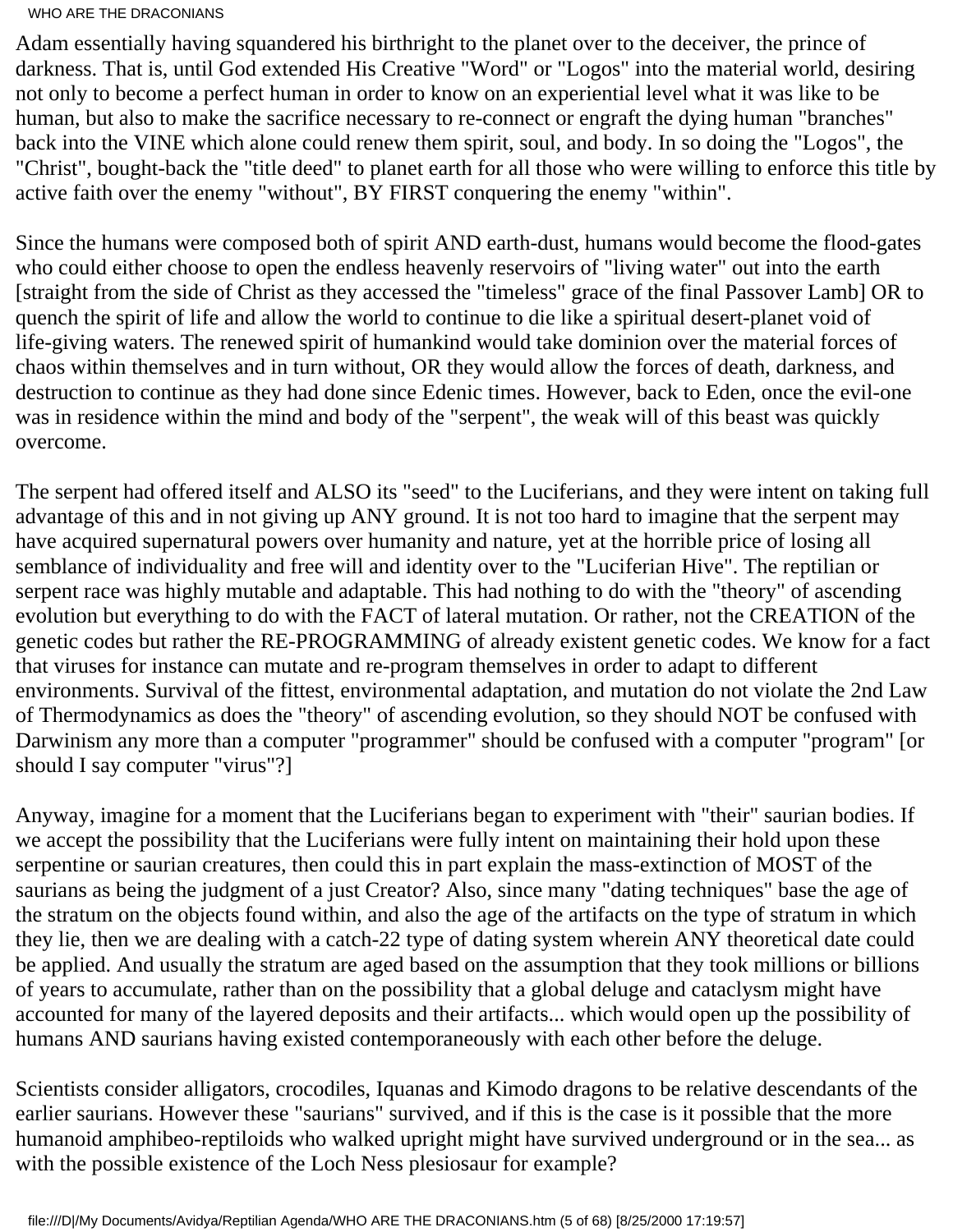Interestingly enough, the British satanist Aliester Crowley claimed to be in psychic contact with the "beast" of Loch Ness, which he believed to be a "channel" for demonic energies which literally used the mind of "the beast" to communicate their will to this dark sorcerer whose mansion, the "Boleskin House", sat upon the shores of the loch overlooking its murky depths. Others have also spoken of the bizarre paranormal and UFO type activity which surrounds this mysterious Scottish lake.

So let us suppose then that the Luciferians -- not just possessing but actually INCARNATING these physical creatures having almost entirely taken over what little WILL they possessed -- began to experiment even more with "their" saurian/reptilian bodies, totally infiltrating the minds and very cells of these "thunder lizards", to such a great extent or degree that the two essentially became so integrated as to become indistinguishable [as suggested in Revelation chapter 12, regarding the war in heaven between Michael - the designated LEADER of the ultimate warriors of spirit, and "the Dragon" or "the Serpent" the self-proclaimed DICTATOR of the ultimate warriors of flesh], conducting experiments by re-arranging the reptilian molecular structure and DNA over time and cross-breeding the most agile, intelligent, and most "humanoid" reptilian sub-species with each other [some of which actually possessed "semi opposable" thumbs], until finally they were able to "mold" a reptilian form that could develop crude tools which became ever more sophisticated and refined... a mutation through which the Luciferians could exercise their vast, although corrupted, knowledge of the cosmic forces. Or rather, a sub-race through which the Luciferian "hive" could construct the occult-technology necessary to once again break out of the confines of planet earth and take their battle back to the stars, to the "heavens" themselves, thanks also in part to all of the humans who were willing to offer their assistance and ENERGIES to these reptiloids in exchange for "promises" of temporal power, wealth, or carnal pleasures!

Certainly these repti-poltergiests could NOT have been able to break free once again from the confines of this planet without "our" help. Again, refer to Revelation chapter 12. So rather than MANKIND on earth traveling between the stars, sending our a steady stream of colonists and thus relieving the pressures on population, pollution, energy, and the environment... we have allowed the "serpent" to steal our birthright and become our superiors when instead it should have been the other way around! True, there may have been pockets of humanity who had managed to break free and develop hyperspace technology in order to populate various colonial worlds, however so long as the military-industrial complexes of this planet keep selling our birthright to "the serpent" in exchange for the forbidden fruit of "occult-technology" such as genetic engineering, antigravity, and mind control "sciences" which are being used by this "cult of the serpent" to "play god" over us... the "serpent race" will merely continue to do what it has always done with the "human cattle" on this planet, which is to continue to FEED ON US like emotional, psychic and bioplasmic vampires and work to destroy our spiritual life and thus individuality until we are assimilated into their hive via psionic implants just as they have done with many other humans beyond this world, many within the underground military-industrial networks, and with many of the "abductees" of recent years. And not only psychic assimilation, but also supernatural possession [by repoltergiest parasites] and also genetic assimilation as well...

What if these "wer-dracs", "repti-poltergiests", "demon-aliens", or whatever one might wish to call these serpentine sorcerers, had became adept over time at superficial molecular shape shifting as the indwelling "poltergiest" or "astral parasite" literally absorbed, consumed, devoured, or assimilated the reptilian "host" from the inside out? What if in addition to this they were able to project some type of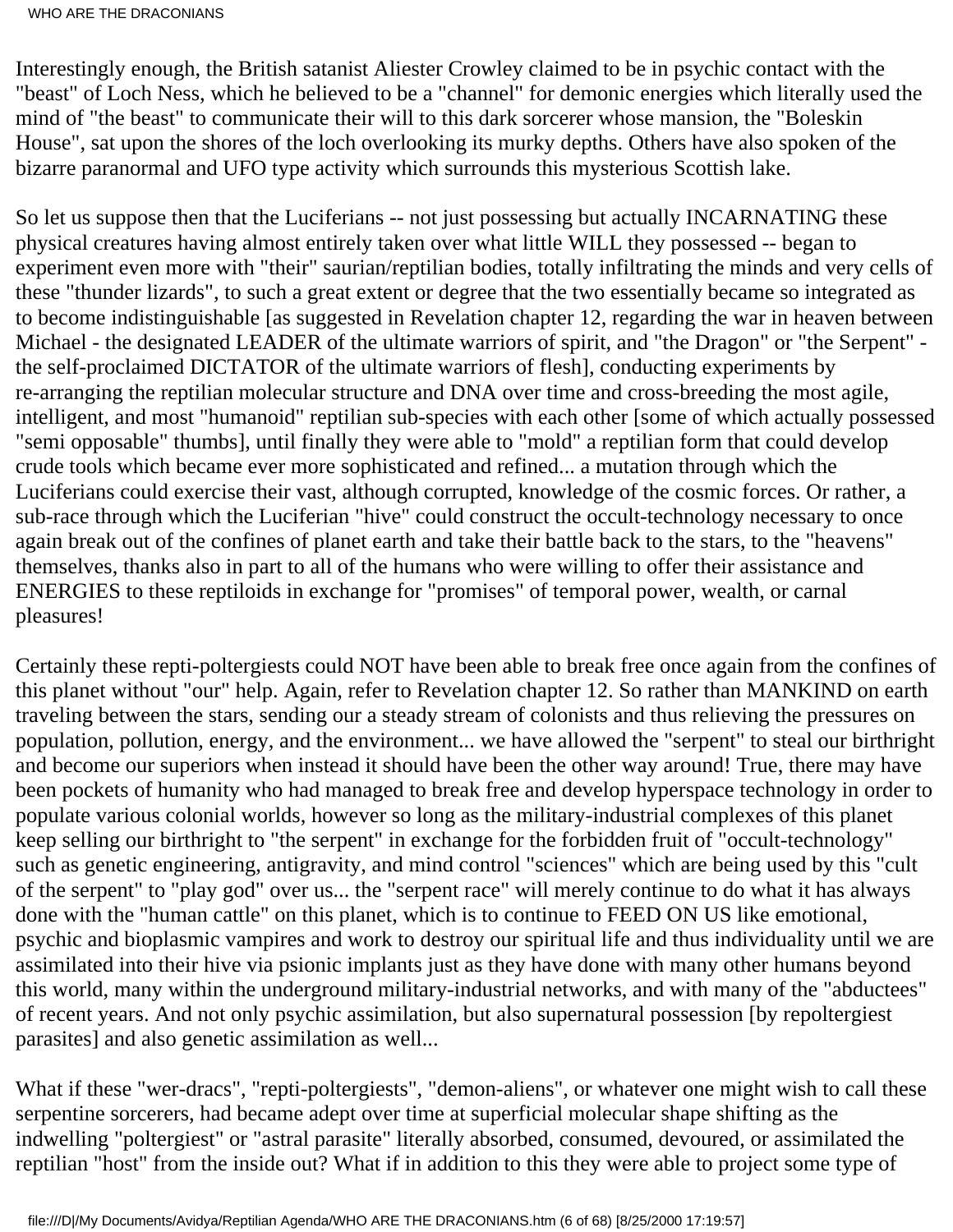```
WHO ARE THE DRACONIANS
```
hypnotic or possibly laser-type holographic field around themselves so as to be able to intermingle with humans, undetected for what they really were?

Enter Maurice Doreal...

Doreal was a metaphysicist who ran an organization called the Brotherhood of the White Temple in Sedalia, Colorado. He sold small booklets and pamphlets, many of them about the "inner earth" based on what he had learned from his contacts. Doreal claimed that following a lecture of his in California he was approached by two blond-haired and blue-eyed men who offered to give him a tour of an underground city below Mt. Shasta in northern California. Of course Doreal jumped at this chance of a lifetime, although one might expect him to have been somewhat sceptical at first.

Others have referred to this city below Mt. Shasta as Telos [actually "Telos" is a Greek word meaning "uttermost - purpose"], which is said to be located approximately one mile below ground level, a multi-leveled city built within a vast cavern some 5 miles wide and 20 miles long, and combining both ancient and modern architectural styles which gives the place a "timeless" atmosphere. The main residents are said to be descended from the "Quetzals" and the "Naga-Mayas", apparently having descent from certain of the ancient Meso-American tribes. Or rather, Telos WAS reportedly inhabited by such until the early 1990's when a large percentage of its populace were "shuttled" to other more stable underground areas, for instance Telos' sister-city "Posiedos" in the Mato Grosso region of Brazil, in anticipation of the "earth changes" to come, during which the entire cascade range is expected to explode simultaneously, accompanied by massive earthquakes stretching from the California coast to the Rockies... an area which lies over the widest and most unstable section of the Pacific ring of fire.

Telos by the way is said to be the western branch of the "Agharti/Shambhala the Lesser" underground kingdom of central Asia. All is not well there however, since it has been said that the Washington D.C. and Telos governments have been involved in secret treaties since the administration of Grover Cleveland, and the Washington-Telos alliance in turn established treaties with the "grey" aliens who approached them with their sob-stories of being a dying race fleeing their nemesis the "Draconians", and petitioning access to human genetic materials in order to upgrade their decaying DNA. As they say, the road to hell is paved with good intentions. It so happened that it was learned during the "Dulce" and "Groom" wars of 1979-1985 that the Greys were actually subservient to the Draconians, and had used their trojan horse treaties with the Washington AND Telosian governments to take over the "joint interaction" military bases AND even Telosian sub-colonies once their Draco overlords had given the go-ahead.

Not only that, but they also learned from others extraterrestrial sources that this game of manipulation and conquest had been played-out by the Dracos and Greys in various other forms in their efforts to infiltrate-invade several other worlds in this sector of the galaxy. And just as in the case of those other worlds, the aliens were able to find willing human allies within both the surface and subsurface nations who were willing to sell out their own kind for "promises" of personal material gain. The irony was that most of these collaborators payed a horrible price once their usefulness had expired, many of them being "replaced" and their "originals" sent to "the vats". Poetic justice you might say. There is apparently no honor among thieves!

Anyway, ah yes, Maurice Doreal! Could he have found the "master key" to explain the singular part that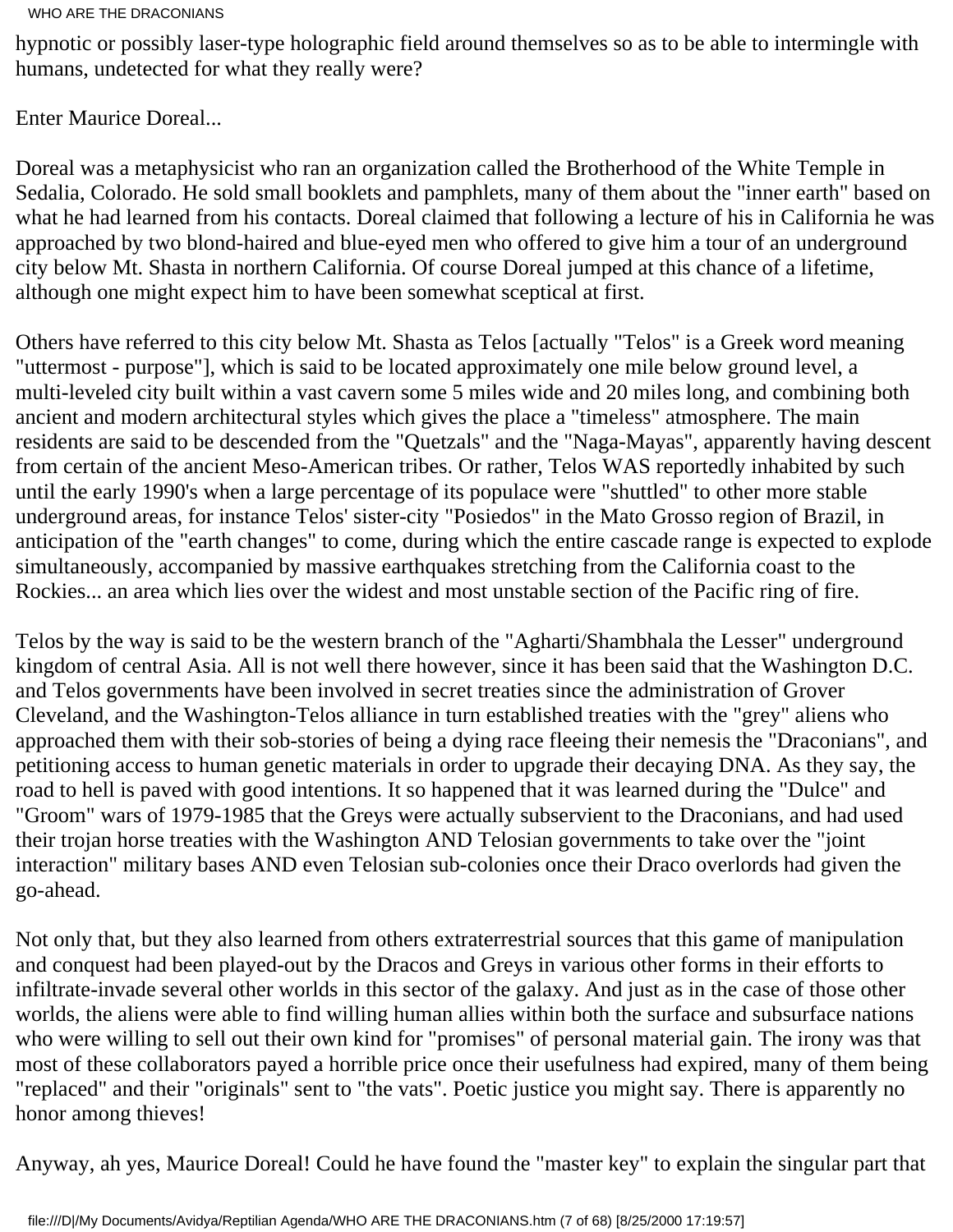our planet earth has played in galactic history!? I believe it is very possible. During one of his visits, Doreal was taken to an ancient records repository beneath the Himalayas, where he viewed crystal-holographic recordings which revealed the forgotten history of our planet...

According to Doreal, the true ANCESTORS of the ancient Scandinavians and apparently also the Aryans who invaded the India sub-continent thousands of years ago [bringing with them their hi-tech knowledge of the "vimina" flying craft, nuclear energy, etc.] lived in a sub tropical kingdom which now lies buried beneath the dunes and tons of sand of the Gobi desert. In alliance with other humans of great stature [10-12 feet tall], the "Nepheli", they developed quite a sophisticated and complex technological society. However their way of life was being constantly challenged and threatened by a race of reptilian shape-shifters based in Antarctica, which was also at the time a sub tropical region.

These "chameleons" would infiltrate human communities and commit horrendous acts of sabotage. It was a virtual species war for the control of the surface of the planet. Some of the infiltrators were exposed however using a certain "test". It was found that it was impossible for the reptilian tongue to pronounce the word "kin-in-i-gin", however in spite of all the infiltrators who had been tracked down and destroyed, the war was still going badly for the "Nordics" in this ancient Gobi kingdom.

As a last-ditch effort, the "Nordics" developed a super-weapon, possibly akin to a cobalt warhead, and launched or dropped it at/on Antarctica. The explosion was so great that it literally shook the planet, causing the earth to begin to wobble on its axis, and when the poles had shifted and stabilized the Antarctic had nearly overnight become the new southern pole, a frozen wasteland, and in turn the Gobi kingdom began turning into a barren desert.

There were still many other reptilian colonies which had survived in other parts of the world, however these mostly escaped into vast underground cavern systems, the entrances to which were carefully concealed in order to keep their human nemesis from finding them, although we might imagine that those who may have actually stumbled across these entrances rarely returned to tell the tale.

One such underground system may have been the caverns of "Patalas" which according to Hindu tradition is a seven-leveled cavern realm stretching generally from Benares India to Lake Manosarowar Tibet, where some locals have allegedly encountered the cunning and cruel underground-dwelling reptilian "Nagas" and have seen their aerial ships entering and leaving the mountainous cliffs. The "Nordics" also moved much of their civilization underground, into the "Agharti" cavern networks, and from time to time AS both sides spread their influence through the cracks and crevices of the earth, deadly clashes between the humans and the reptiloids broke out... in other cases human sorcerers greedy for personal gain would sell out their own kind and begin collaborating with the serpent race.

Such a case was described by Robert E. Dickhoff in his book "AGHARTA", concerning one particular Tibetan monk who led 400 warrior-monks down into the caverns to do battle with a collaborating "serpent" cult composed of humans and reptilians, who they had learned were causing all manner of chaos and destruction in the surface realm by projecting dark energies towards the minds of those on the surface through the use of black witchcraft and sorcery.

This underground cult used the word "Agartha" rather than "Agharti" as a code-word to indicate just which human "channels" belonged to them. Anyway, this is about where Maurice Doreal's account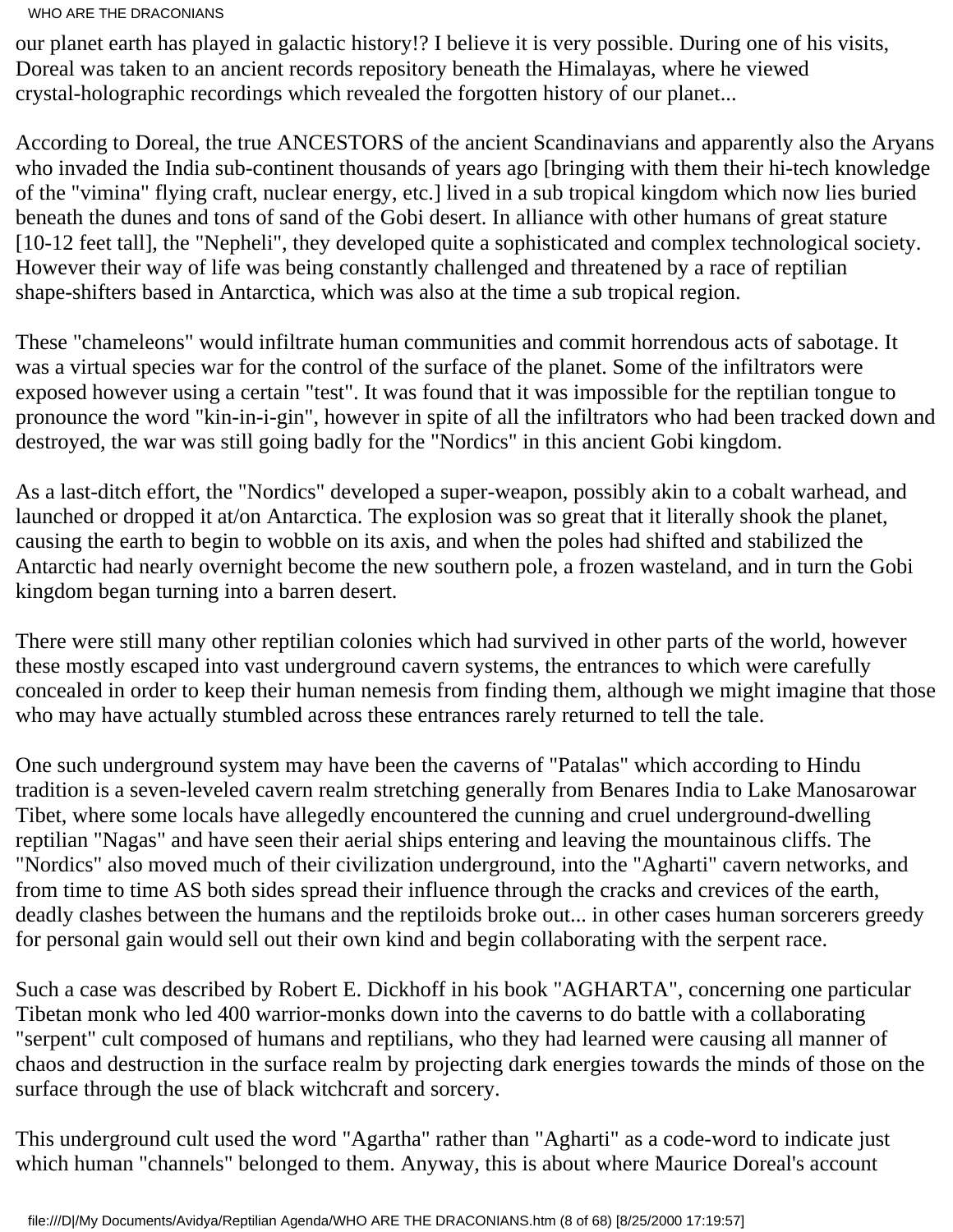leaves off, however we "might" conclude, by attempting to find the common denominators between other similar stories, more or less the following...

Both species developed aerial and space technologies, possibly utilizing antediluvian technologies found abandoned in the depths of the planet, that would eventually carry their species-war to the Moon and to Mars [explaining the reputed "signs" of ancient conflicts on both of those "planets" -- note: many consider the earth & moon to actually be a double-planet]. Ultimately once hyperspace travel was refined, they would take their war to the stars.

There are some who claim that it took the U.S.A. only approximately 40 years to go from Kitty Hawk to manipulating hyperspace [Philadelphia experiment], although the early experiments with hyperspace were of course very unstable, dangerous and even deadly. Anyway, once hyperspace travel was accomplished the ancients might have been able to colonize a good section of the galaxy within only a few centuries.

Could this explain the claims made by some contactees of interstellar wars that have raged between the Nordic "Lyrans" and the Reptiloid "Dracos"? The Vega Lyrans are now reportedly allied with other human colonial worlds such as those in Zenatae Andromeda, Tau Ceti and Procyon whereas the Alpha Dracos have apparently extended their empire to Epsilon Bootes, Rigel Orion, and Zeta II Reticuli. A third "intermediary" group -- wherein both humanoid and reptiloid and other genetically-engineered species reportedly engage in conflicts and/or collaborations due to involvement with a common non-exclusive collective or group-mind matrix called the "Ashtar" or "Astarte" network -- is centered in Sirius-B and in turn in Arcturus, Aldebaran, and Altair.

But for some reason planet earth is considered by all sides to be the KEY to the whole conflict, which is why ALL SIDES are taking a direct interest in events here. What does our planet possess that the "aliens" desire? Well, a few possibilities may include: ancient underground repositories; the "root" genetic sources from which many of the galactic civilizations were born; rare minerals, chemicals, and water in abundance; a remarkably unique electromagnetic grid which is very conducive to the establishment or programming of dimensional-time-star gates; a rare meta-gene factor in humans which many alien groups desire to integrate/assimilate into their own sub-species; and an INCREDIBLE VARIETY of genetic, animal, and vegetable life forms. And the fact it, planet earth [the "divine tear"] is an extremely attractive-appearing "prize" to look at from both without and within.

This is what many of the entities interacting with planet earth desire. There are many contactees who also refer to "Galactica" type scenarios of stellar civilizations undergoing some type of crisis which moves them to engage in a quest for the legendary home world from which their most distant ancestors came, and their search has led to... "mother earth". Still other contactees state that the entire galactic federation worlds can be traced back to an ancient alliance between the Sol-Vega systems... some suggesting that life was planet on earth from Vega, whereas others believe it was the other way around... and apparently the Dracos are one of those. Aside from any territorial "paternal" instinct on the part of the "Draconians" to re-conquer their "home planet" [earth], some of the worst reptilian sub-species have an even more sinister motive. These are the vampirial types, who actually seek to feed off of human emotional energies and life force/essence in order to acquire the energy that they apparently need not only to infiltrate our world but also our dimension. Having genetically engineered themselves along more "warrior instinct" lines, what little connection they might have had to a "spiritual" side has been all but eliminated, and they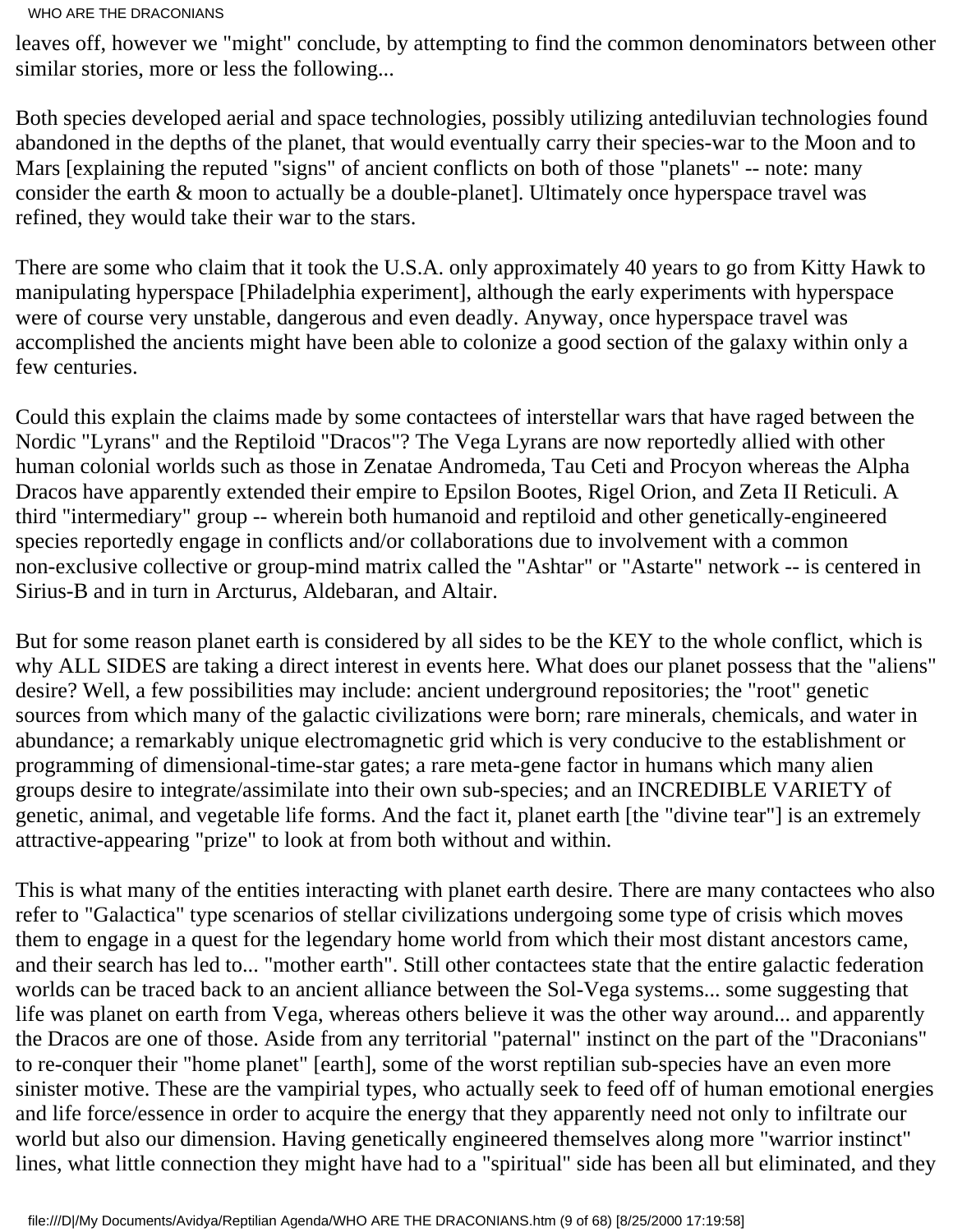are motivated only by the predatory instinct of their collective which apparently knows only one agenda: conquer, assimilate, consume! All this has been confirmed by many abductees, especially in more recent years.

There is one reptilian "world" that has however been identified as being more-or-less friendly towards humans... and that is a FEMALE-DOMINATED society in Capella which has recently broken free of the Greys and their male-dominated Draco masters. Big wonder, since female "reptilians" would probably be more in touch with their emotional/spiritual nature than would the male-dominated types.

"Praise the LORD from the earth, ye dragons, and all deeps." - PSALMS 148:7

As a result of the space-time-dimension travel however, or simply as a result of being fully integrated by the indwelling astral entity, many of the reptilian alien types are no longer exactly "in phase" with our linear third dimensional reality, and for this reason these "repti-poltergiests" as I call them are using HUMANS in a parasite-host capacity, attempting to assimilate humans genetically [hybrids], psychically [implants], and even bioplasmically [not ALL of the "blood" that is drawn out of partial or permanent abductees is used for "experiments"... I'll just leave it at that], in order to regain access to our dimension. Some claim that the Crowleyan rituals and Montauk projects have been very useful to them in the area of tearing holes in the fabric of space-time that separates our dimension from theirs.

And since these types of entities feed off of the collective darkness of humanity, the only real way to defeat them is to first defeat the "enemy within". Try whatever method of resistance you will, but I will tell you what has worked for me. Like St. George the Dragonslayer of old, I have taken up the sword, the shield, and the altar of the "cross". This symbol of the marriage/union of the Creator's perfect JUSTICE with the Creator's perfect MERCY is, I have learned, a weapon that the forces of darkness can NEVER overcome, and the ONE weapon that WILL defeat them in the end...

### REPTILIAN HUMANOIDS [HOMO-SUBTERREPTUS] CASE FILES

"And there was war in heaven: Michael and his angels fought against the dragon; and the dragon fought and his angels, And prevailed not; neither was their place found any more in heaven. And the great dragon was cast out, that old serpent, called the Devil, and Satan, which deceiveth the whole world: he was cast out into the earth, and his angels were cast out with him." -- REVELATION CHAPTER 12, vs. 7-9

CASE FILE #1: From: "The Reptilians: Humanity's Historical Link to the Serpent Race" by Joe Lewels, Ph.D.:

"John Carpenter has kept close track of the abduction phenomenon. He is the director of abduction research for the Mutual UFO Network (MUFON), one of the largest and most credible organizations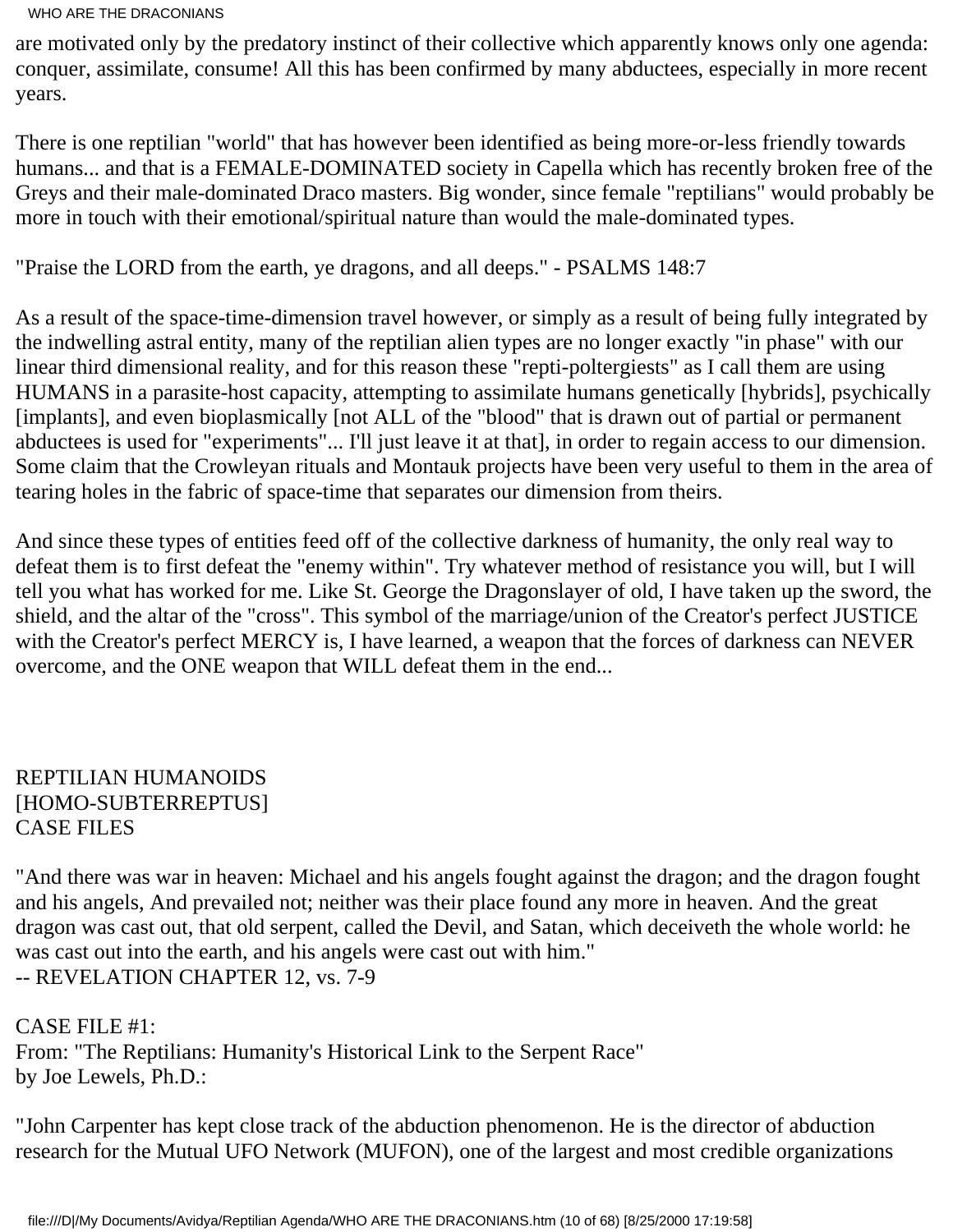dedicated to the scientific study of UFOs and abductions. Carpenter holds a master's degree in social work and is a highly qualified hypnotherapist who works as a psychiatric social worker in Springfield, Missouri. Since the late 1980s, he has worked with more than 100 abductees and compiled information on hundreds of others. In addition, he is in contact with other researchers in the field. He has been involved in 10 cases where experiencers have described reptilian entities and he is aware of researchers in other parts of the country with similar cases. Abductees often have distinct clawlike cuts and bruises on their bodies after their apparent abductions. "Carpenter summarized what he knows of these beings in his regular column, 'Abduction Notes,' MUFON UFO Journal, April 1993:'Typically, these reptilian creatures are reported to be about six to seven feet tall, upright, with lizardlike scales, greenish to brownish in color with clawlike, four-fingered webbed hands....Their faces are said to be a cross between a human and a snake, with a central ridge coming down from the top of the head to the snout. Adding to their serpentlike appearance are their eyes which have vertical slits in their pupils and golden irises." Perhaps the most frightening and most controversial part of these stories are claims that the creatures occasionally are reported to have sex with abductees.'"

CASE FILE #2: From: 'OUR HAUNTED PLANET', by John A. Keel (1968. Fawcett Publications., Greenwich, Conn.):

"...The parahuman Serpent People of the past are still among us. They were probably worshipped by the builders of Stonehenge and the forgotten ridge-making cultures of South America.

"...In some parts of the world the Serpent People successfully posed as gods and imitated the techniques of the superintelligence. This led to the formation of pagan religions centered around human sacrifices. The conflict, so far as man himself was concerned, became one of religions and races. Whole civilizations based upon the worship of these false gods rose and fell in Asia, Africa, and South America. The battleground had been chosen, and the mode of conflict had been decided upon.

"The human race would supply the pawns. The mode of control was complicated as usual. Human beings were largely free of direct control. Each individual HAD TO CONSCIOUSLY COMMIT HIMSELF TO ONE OF THE OPPOSING FORCES...

"The main battle was for what was to become known as the human soul.

"Once an individual had committed himself, he opened a door so that an indefinable something could actually enter his body and exercise some control over his subconscious mind.

"...the Serpent People or Omega Group, attacked man in various ways, trying to rid the planet of him. But the superintelligence was still able to look over man... God worked out new ways of communication and control, always in conflict with the Serpent People."

CASE FILE #3: From: 'CURIOUS ENCOUNTERS' by Loren Coleman (Faber & Faber., Boston, Mass. 1985) pp. 70-76: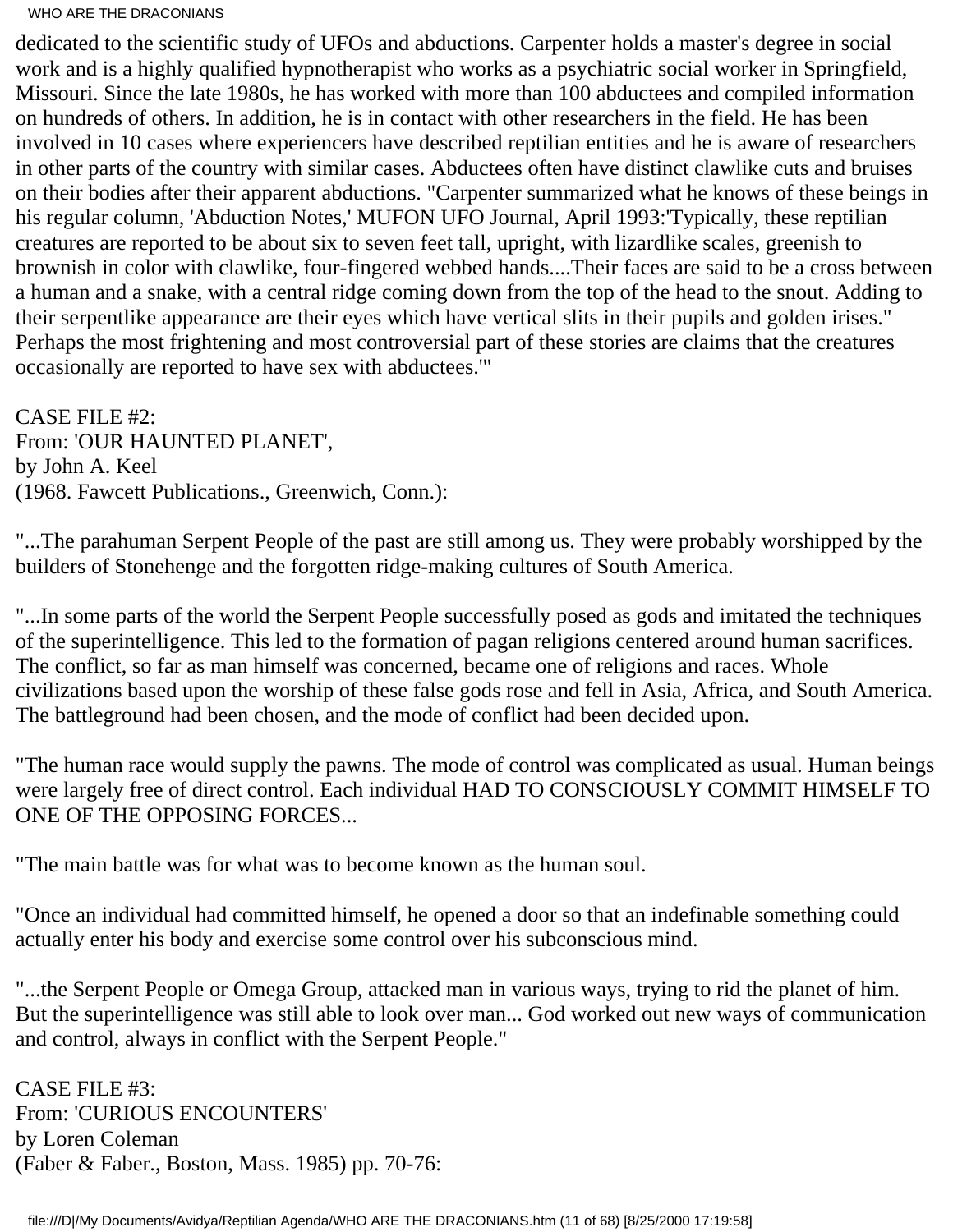"One classic Bigfoot story, (discussed in some detail in MYSTERIOUS AMERICA) namely, the Wetzel/Riverside, California sighting on 8 November 1958, CLEARLY FITS THE REPTILIAN MODE better than the anthropoid one. Wetzel described, as you may recall, the fluorescent-eyed 'thing' as having a protuberant mouth and a body COVERED WITH SCALES, looking like leaves. Wetzel's 'thing' emerged from the Santa Ana River underbrush.

"The connection to water is a strong theme in all of these accounts so it is not so surprising that the next puzzle comes from the lake monster file. Trekking up the West Coast, the following report concerns a monster that actually looks like it stepped out of the wardrobe room of the Black Lagoon movie.

"Thetis Lake is near Cottonwood, British Columbia, not far from Victoria, Cadboro Bay, off Victoria and Vancouver Island, (and) is well known for the perennial sea monster 'Cadborosaurus.' So understandably a new creature in the neighborhood would be grouped under the same type of facade by the press. But the Thetis monster appears to be something else altogether.

"On 19 August 1972 Gordon Pike and Robin Flewellyn said a five-foot-tall animal appeared on the surface of Thetis Lake AND CHASED THEM FROM THE BEACH. Flewellyn was CUT on the hand by six razor-sharp points atop the monster's head. A Royal Canadian Mounted Police officer was quoted at the time as saying: 'The boys seem sincere, and until we determine otherwise we have no alternative but to continue our investigation.'

"The next Wednesday afternoon, 23 August, the Thetis Monster was encountered again. Mike Gold and Russell Van Nice said they saw 'it' around 3:30 P.M. and on the other side of the lake away from the recreation area of its first appearance. Mike Gold noted: 'It came out of the water and looked around. Then it went back into the water. Then we ran!' He described the creature as 'shaped like an ordinary body, like a human being body but it had a monster face, and it was all scaly (with) a point sticking out of its head (and) great big ears.' It was silver.

"The Thetis monster account sounds similar to one from Saginaw, Michigan, occurring in 1937. A man-like monster climbed up a river bank, leaned against a tree, and then returned to the river. The fisherman who witnessed this appearance suffered a nervous breakdown. This Saginaw tale, the reports of clawed and three-toed prints from Wisconsin to Missouri, and other supposedly 'Bigfoot' or 'manimal' encounters perhaps should be reexamined in light of the REPTILIAN creatures from the Black Lagoon.

"The big Deltox Swamp, Wisconsin flap, investigated by Ivan T. Sanderson in 1979, for example, has always been shelved with Bigfoot reports. But what is to be made of the tracks of the creature, like footprints of 'a good-sized man with swim fins.'

"This trait is a more frequent characteristic in the so- called eastern Bigfoot reports than you might realize. For example, there's the case of the creature of Charles Mill Lake in Mansfield, Ohio. A green-eyed, seven-foot-tall, seemingly armless humanoid, seen late in March 1959 by Michael Lane, Wayne Armstrong, and Dennis Patterson, came out of the lake and left behind 'tracks that resembled the footgear worn by skin divers.' The thing was seen again in 1963 and described as 'luminous and green-eyed.' I examined the site of these encounters and can testify to the Charles Mill Lake's swampy affinities--certainly a good home for a Black Lagoon beast...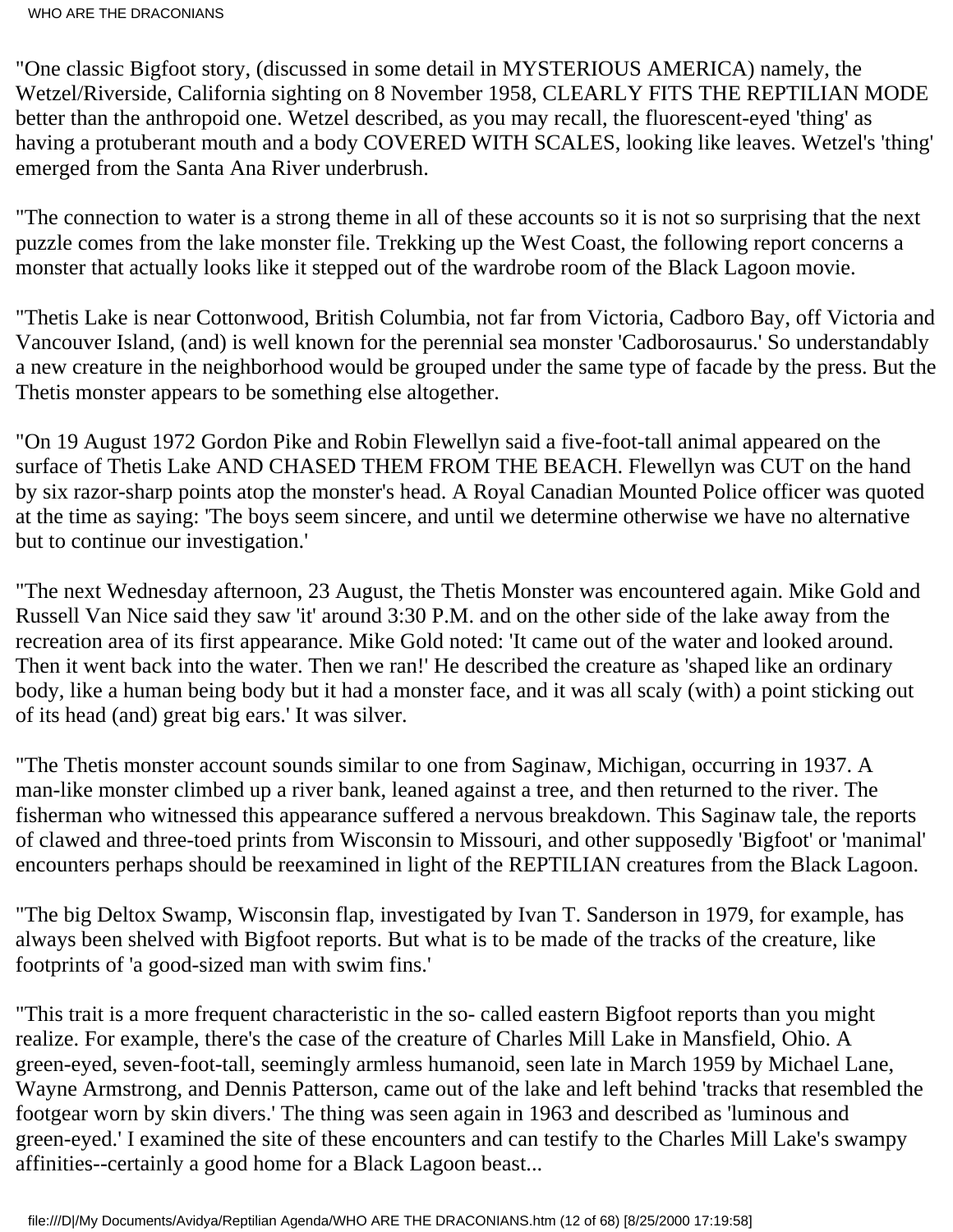"In 1973, during the summer, residents of New Jersey's Newton-Lafayette area described A GIANT, MAN-LIKE ALLIGATOR they had seen locally. Newspaper reporters wrote about an old Indian tale from the region that told of a giant, man-sized fish that could never be caught. In 1977, New York State Conservation Naturalist Alfred Hulstruck reported that the state's Southern Tier had 'a scaled, man-like creature (that) appears at dusk from the red, algae-ridden waters to forage among the fern and mosscovered uplands.'

"The New York-New Jersey record, however, cannot compare with the overwhelming series of narratives issuing from one place in the United States, the Ohio River Valley.

"Over twenty years ago, by digging into the back issues of the Louisville, Kentucky, COURIER-JOURNAL, I discovered one of those gems that has kept me pondering its meaning for two decades. The interesting little item was in the 24 October 1878 issue. A 'WIld Man of the Woods' was captured, supposedly, in Tennessee, and then placed on exhibit in Louisville. The creature was described as being six feet, five inches tall, and having eyes twice the normal size. His body was 'COVERED WITH SCALES.' This article now makes some sense.

"And then almost a hundred years later, again near Louisville, there are more stories of REPTILIAN ENTITIES. In October 1975, near Milton, Kentucky, Clarence Cable reported a 'giant lizard' was roaming the forests near his junkyard.

Author Peter Guttilla described the creature Cable surprised as 'about fifteen feet long, had a foot-long forked tongue, and big eyes that bulged something like a frog's. It was dull-white with black-and-white stripes across its body with quarter-size speckles over it.'

"On-site field investigations by Mark A. Hall, however, indicated this 'giant lizard' RAN BIPEDALLY, according to OTHER Trimble County, Kentucky witnesses. The Ohio River is Louisville's, Milton's, and Trimble county's northern boundary. "On 21 August 1955, near Evansville, Indiana, Mrs. Darwin Johnson was almost pulled forever into the depths of the Ohio River. In what seems to be a very close meeting with one of those creatures, Mrs. Johnson, of Godtown, Indiana, was swimming with her friend Mrs. Chris Lamble about fifteen feet from the shore when SUDDENLY SOMETHING GRABBED HER FROM UNDER THE SURFACE. It felt like the 'hand' had huge claws and 'furry' (or scaly?) palms. It came up from behind, grabbed her left leg, grabbed her knee, and pulled her under. She kicked and fought herself free. It pulled her under again. Although both women could not see the thing, they were screaming and yelling to scare it away. Finally, Mrs. Johnson lunged for Mrs. Lamble's inner tube, and the loud 'thump' apparently scared 'it' away, and 'it' released its grip. Back on shore, Mrs. Johnson received treatment for her scratches and marks on her leg.

"Fortean investigator Terry Colvin passed on the information that Mrs. Johnson had a palm-print-shaped green stain below her knee that could not be removed, and it remained for several days. (Interestingly, Colvin learned the Johnsons were visited by an individual who identified himself as an Air Force colonel who took voluminous notes and warned them not to talk further about the incident. Of course, this sounds so similar to the 'Man-In- Black' encounter that is goes almost without saying.)

"For anyone who has seen CREATURE FROM THE BLACK LAGOON, the Ohio River encounter of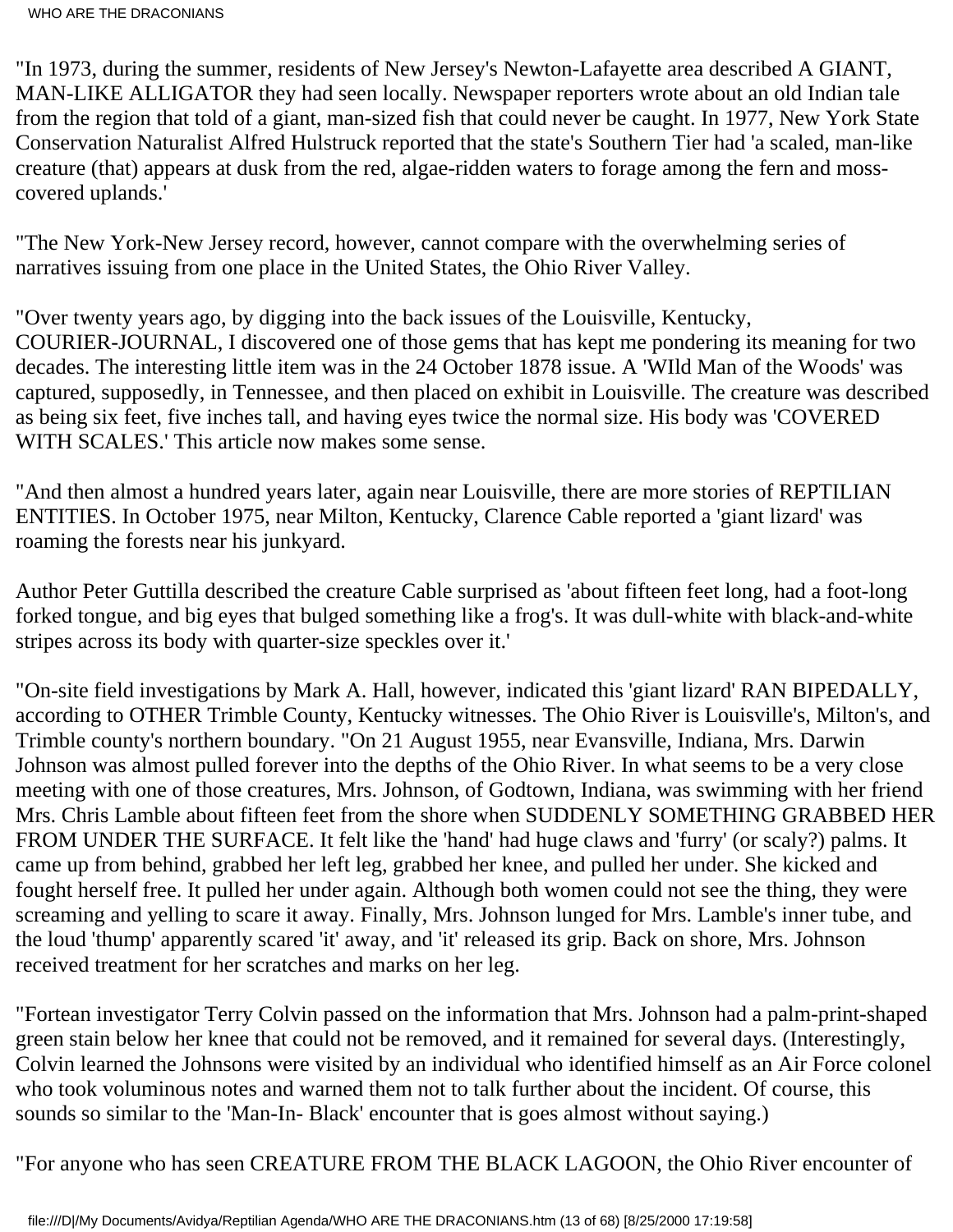Mrs. Darwin Johnson is already familiar, for her attack was foreshadowed in that movie...

"1972... In March of that year on two separate occasions, two Ohio policemen saw what has become known as the 'Loveland Frogman.' Investigated by Ron Schaffner and Richard Mackey, these researchers interviewed the officers involved but have not published their names, instead using the fictitious names 'Williams' and 'Johnson.'

"The first incident took place at 1:00 A.M. on 3 March 1972, on a clear, cold night. Officer Williams was on route to Loveland, via Riverside Road, when he thought he saw a dog beside the road. But when the 'thing' stood up, its eyes illuminated by the car lights, looked at him for an instant, turned, and leapt over the guardrail. Williams saw it go down an embankment into the Little Miami River, a mere fifteen or so miles from the Ohio River. He described the thing as weighing about sixty pounds, about three to four feet tall, having a textured leathery skin, AND A FACE LIKE A FROG OR LIZARD. Williams went on to the police station and returned with Officer Johnson to look for evidence of the creature.

They turned up scrape-marks leading down the side of the small hill near the river.

"On approximately 17 March 1972, Officer Johnson was driving outside of Loveland when he had a similar experience. Seeing an animal lying in the middle of the road, he stopped to remove what he thought was a dead critter. Instead, when the officer opened his squeaky car door, the animal got up into a crouched position like a football player. The creature hobbled to the guardrail and lifted its leg over, while constantly looking at Johnson. Perhaps it was the funny smirk on its face, but Johnson decided to shoot at it. He missed, he figured, since the thing didn't slow down. Johnson later told how he felt it was more upright than the way Williams described it. One area farmer told investigators he saw a large, FROG-LIKE OR LIZARD-LIKE CREATURE during the same month of the officers' sightings..."

CASE FILE #4: From: 'WORLD OF THE INCREDIBLE BUT TRUE' by Charles Berlitz (Fawcett Crest Books., N.Y.):

"There have been numerous Bigfoot sightings in the United States and around the world. The humanlike creatures are usually said to be large and hairy with glowing eyes. During the summer of 1988, however, residents of Bishopville, South Carolina, reported accounts of a rare breed of Bigfoot: A SEVEN-FOOT-TALL LIZARD MAN WITH GREEN SCALY SKIN. According to witnesses, unlike other Bigfoot creatures Lizard Man has only three toes on each foot, as well as long apelike arms that end in three fingers tipped with FOUR-INCH CLAWS. Only the second Bigfoot to have only three fingers on each hand, and the first (discovered by Berlitz - Branton) to also have three toes on each foot. Lizard Man is the most unusual Bigfoot ever reported.

"Seventeen-year-old Chris Davis first encountered Lizard Man around 2:00 A.S. on June 29. On his way home, the teen stopped near the brackish waters of Scape Ore Swamp outside Bishopville to change a flat tire. While replacing the jack in the car's trunk, he glimpsed something running across the field toward him. Jumping into his 1976 Toyota Celica, he was quickly engaged in a tug-of-war with the reptilian creature as he tried to pull the door closed. Then Lizard Man jumped onto the car's roof, where he left scratches in the paint as evidence of his attack.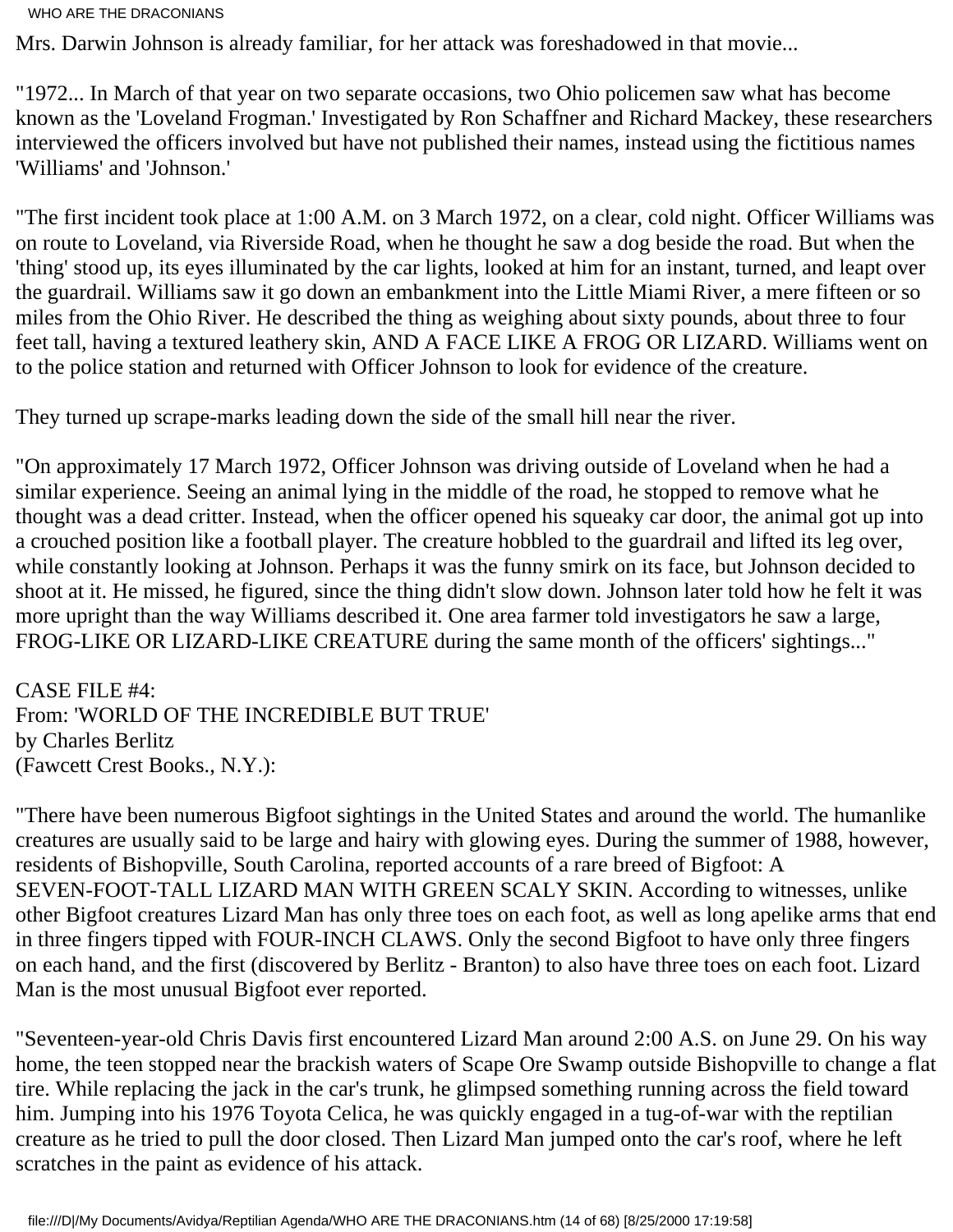"Hysterical, Davis returned home and told only his parents and a few close friends about the experience. Law enforcement officers, however, interrogated him after neighbors said the boy might know something about the strange bite marks and scratches found on another car.

"Davis wasn't alone in his report. Soon other reports were flooding the sheriff's office. Teenagers Rodney Nolfe and Shane Stokes, for example, were driving near the swamp with their girlfriends when Lizard Man darted across the road in front of their car. Construction worker George Holloman also claimed Lizard Man jumped at him as he was collecting water from an artesian well.

"Investigating the area around the swamp, state trooper Mike Hodge and Lee County deputy sheriff Wayne Atkinson found three crumbled, forty-gallon cardboard drums. The tops of saplings were ripped off eight feet above the ground. And there were, according to Hodge, 'humongous footprints,' fourteen-by-seven- inch impressions in hard red clay. Following the tracks for four hundred yards, the officers backtracked and found new prints impressed in their car's tire tracks. According to state wildlife biologists, the footprints matched no known animal species." (This "Lizard Man" sighting was covered in one of the episodes of Tim White's "SIGHTINGS" documentary, "MONSTERS" segment, on the Fox Network - Branton).

CASE FILE #5: From: the Omaha, Nebraska 'METRO UPDATE' for Oct. 29 - Nov. 4, 1990. Article by reporter Patricia C. Ress titled: 'LINCOLN MAN RECOUNTS ABDUCTIONS BY ALIENS':

"People have been talking about flying saucers for about 45 years now -- longer if you count the reports of the so-called 'foo fighters' seen by pilots on both sides during World War II. But within the past 20 years we've been hearing more about a more frightening side to these visitations - abduction by aliens.

"The most famous case was that of Barney and Betty Hill, two New Englanders returning home from vacation and unable to account for a large block of missing time. Under hypnosis, a very frightening and detailed account of alien abduction emerged. Later there was Betty Andreason, who told of aliens who took her through walls and closed doors.

"Then came Budd Hopkins, who made a study of such abductions and chronicled one case in 'INTRUDERS-THE INCREDIBLE VISITATIONS AT COPELY WOODS.' Next came the 'Gulf Breeze Sightings' in Florida, and most recently author Whitley Strieber's accounts of his own abductions in his books 'COMMUNION' and 'TRANSFORMATION.'

"While most of these abductions took place in the East, some say that visiting aliens have been just as busy in the Midwest -- even Nebraska. A Lincoln man recently recounted his experiences during a talk at the Oakcrest Institute in Elkhorn.

"John Foster has been an engineer in Lincoln for a number of years. Lincoln, in fact, is his home town and the place where his abduction experiences began back in 1950. A soft-spoken down-home type of man, Foster reminds people of a young Joel McCrea.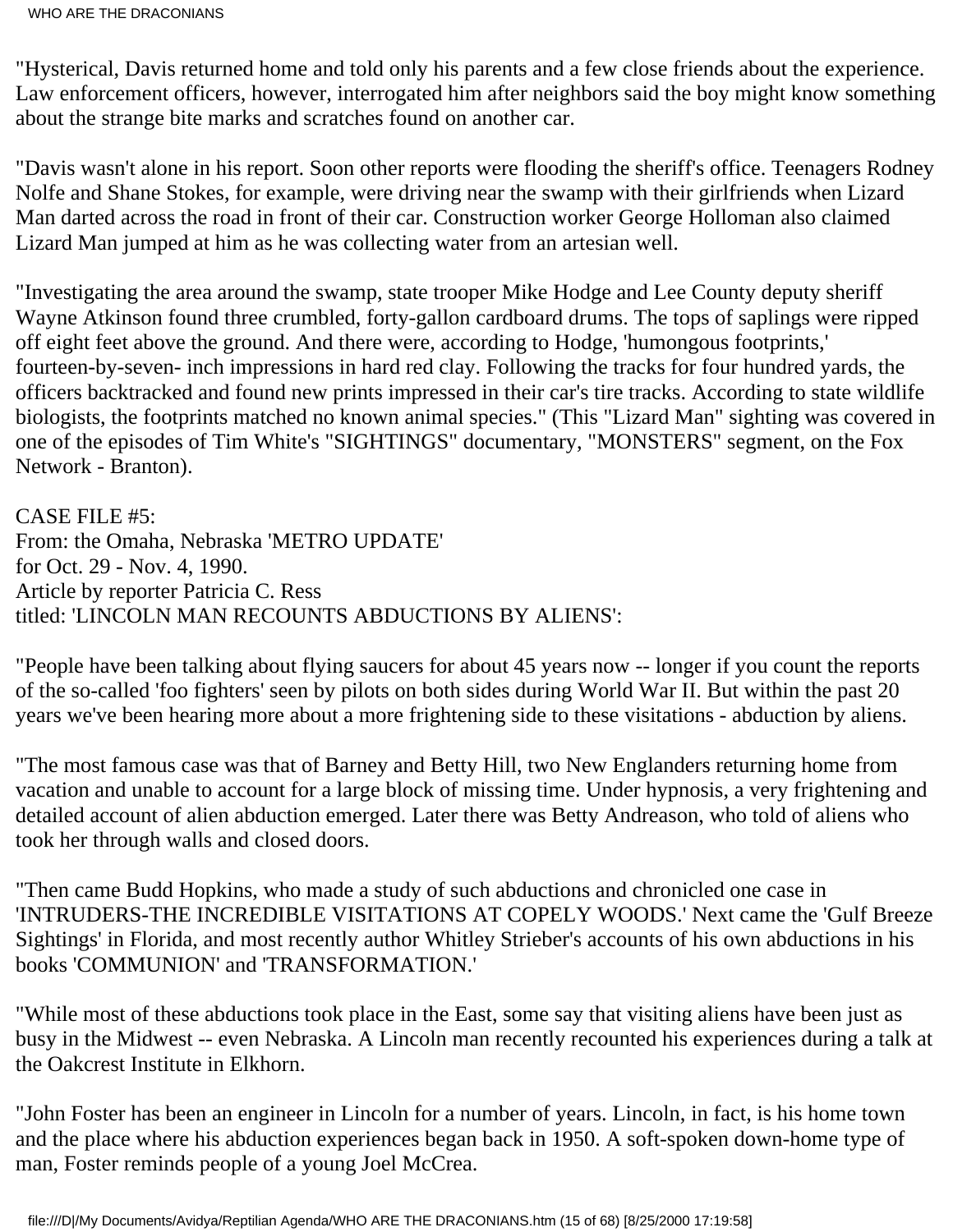"'Alien abduction is a terrifying and traumatic experience,' Foster told the audience. 'Psychiatric counselors don't know how to deal with this -- even if you can get them to believe you.'

"Foster has gotten help and understanding from people like Dr. Leo Sprinkle of the University of Wyoming, who has dealt with numerous alien abduction cases. He also has been the subject of ridicule and rejection by both family and friends.

"'Often in a UFO abduction experience, things happen that are absolutely unbelievable. I have been told that IT IS NOT UNCOMMON FOR FAMILIES TO BREAK UP AFTER SUCH AN EXPERIENCE. I finally reached the point where I no longer care what people think of me.' Foster said.

"He said he wasn't fully aware of what had happened to him over the years until the 1980s. In 1981 he was sitting outside his home in Lincoln with a friend and on a lark, they both said a prayer (or incantation? - Branton) that they would see a flying saucer and soon after, one appeared, he said.

"On another occasion in March, 1966, he saw a light out behind the trees as he sat on his patio, he said, and the sight triggered a distant memory of something that had happened to him when he was in grade school in Lincoln in 1950.

"He said 40 or 50 people were outside watching a movie when swirling lights suddenly appeared, ALONG WITH A CRAFT THAT INITIALLY LOOKED LIKE A HELICOPTER.

"Foster recalled being INCAPACITATED AND FEELING STRANGE. He said he saw a craft appear WITH THREE LITTLE MEN who appeared to be fixing it. He felt an overwhelming desire to get inside the craft, but once he did, he discovered it was in a different form. 'We got a lesson about history, mankind and something about Indians and buffalo,' he said.

"When he looked around him, Foster said, he noticed that everyone else seemed to be FROZEN IN TIME. 'They all looked like statues,' he said, he saw a woman who told him she had FIXED HERSELF UP SO THAT HE WOULDN'T BE TRAUMATIZED. "He said he was taken to an examining room BY CREATURES THAT LOOKED 'LIKE FROGS OR LIZARDS.' The 'woman' told him they were the educators and would supervise his learning experience, he said.

Among other strange things, Foster recalled THAT THE LIZARD MEN ENCOURAGED HIM TO JOIN THE MASONIC LODGE.

"After he was examined, Foster said, he was sent back out of the craft to the crowd below. The woman (i.e. the being that had 'fixed' itself up to appear as a 'woman' - Branton) spoke to him in almost a scolding tone, saying that from then on he would be a good boy and mind his parents, he said. The woman seemed to know a lot about him, including the fact that he and some friends had stolen some pop and candy from a store across the street, he said.

"In October 1986 Foster went camping with his wife and children at Niobrara Park and he had a short visitation which awakened more memories of previous abductions, he said.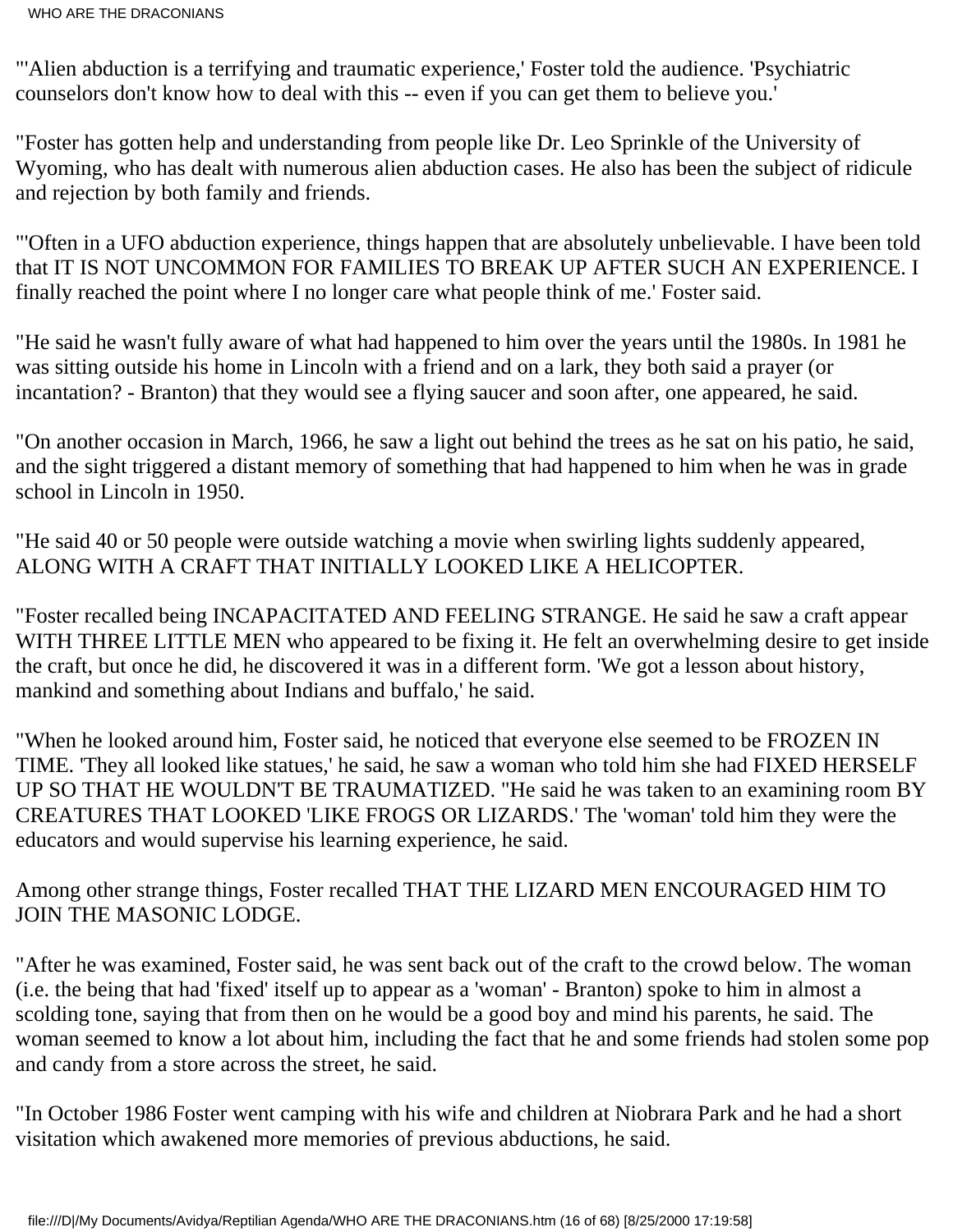"By mid-December he recalled 50 abduction experiences, he said, and by January that number had grown to 2,000 and by January 1987, he had recalled 3,000 abductions.

"Foster has recorded memories of 50 of the abductions in detail, another 450 in short notations and many others by locations only, he said.

"'There are roughly two areas of the so-called close encounters,' Foster said.

'These may mesh together, but there are the abductees who seem to be taken aboard a craft to be examined and the contactees who appear to be contacted throughout life and seem to have an assignment.'

"In June of 1987 Foster and his daughter met with several other contactees and he had the feeling that he had known them all his life, he said.

"They helped him recall experiences from coast to coast and from Canada to Mexico, he said.

"'I believe the UFO experiences are directed at you personally,' Foster said, 'but there are times when they can seem to address the population in general.

### "'THIS IS WHAT SEEMS TO BE THE CASE WITH THE MYSTERIOUS 'CORN CIRCLES' THAT FIRST APPEARED IN ENGLAND AND CAN NOW BE SEEN IN CANADA AND THE U.S. AND OTHER PLACES.'

"Foster said profound things happened to him during his abductions and the world should know about them. HE WAS SHOWN HOW THE 'VISITORS' CAN MANIPULATE ATOMIC STRUCTURE AND CHANGE THINGS DIRECTLY AT WILL, he said, and was told things about scientific matters over the years, only to see them discovered afterward.

### "WHILE THE ENTITIES HE INITIALLY ENCOUNTERED LOOKED REPTILIAN, HE SAID, THE SPIRITUAL 'GUIDES' WERE MORE HUMAN IN APPEARANCE AND WERE ABLE TO 'PHASE IN AND OUT AT THE DEEPER LEVELS.'

"On the initial level of the abduction experience there is a kind of excitement, Foster said, while on the deeper level, life plans emerge and there is interaction with people who have had similar experiences. Foster said there are four witnesses who can recall parts of at least three of his encounters. "Foster said that to document his experiences, he has made several drawings and paintings. He believes he has encountered at least 13 different kinds of crafts.

"Foster said he remembers abductions that involved his friends when they were teenagers. A large floating phone booth would descend from a dark fog, he said, and a voice seemingly from a loud speaker would urge them to 'gather around for eternal wisdom and knowledge -- and something else about Indians and buffalo,' he said (Note: was the promise of 'eternal wisdom' the bait used to entrap them into the Reptilian agenda? We realize this sounds rather simplistic but traditions do say that this exact same strategy was used by the original 'Serpent' to destroy man's connection with the Almighty and, subsequently, his divinely-given authority over creation, including his dominion over the 'beasts'!? -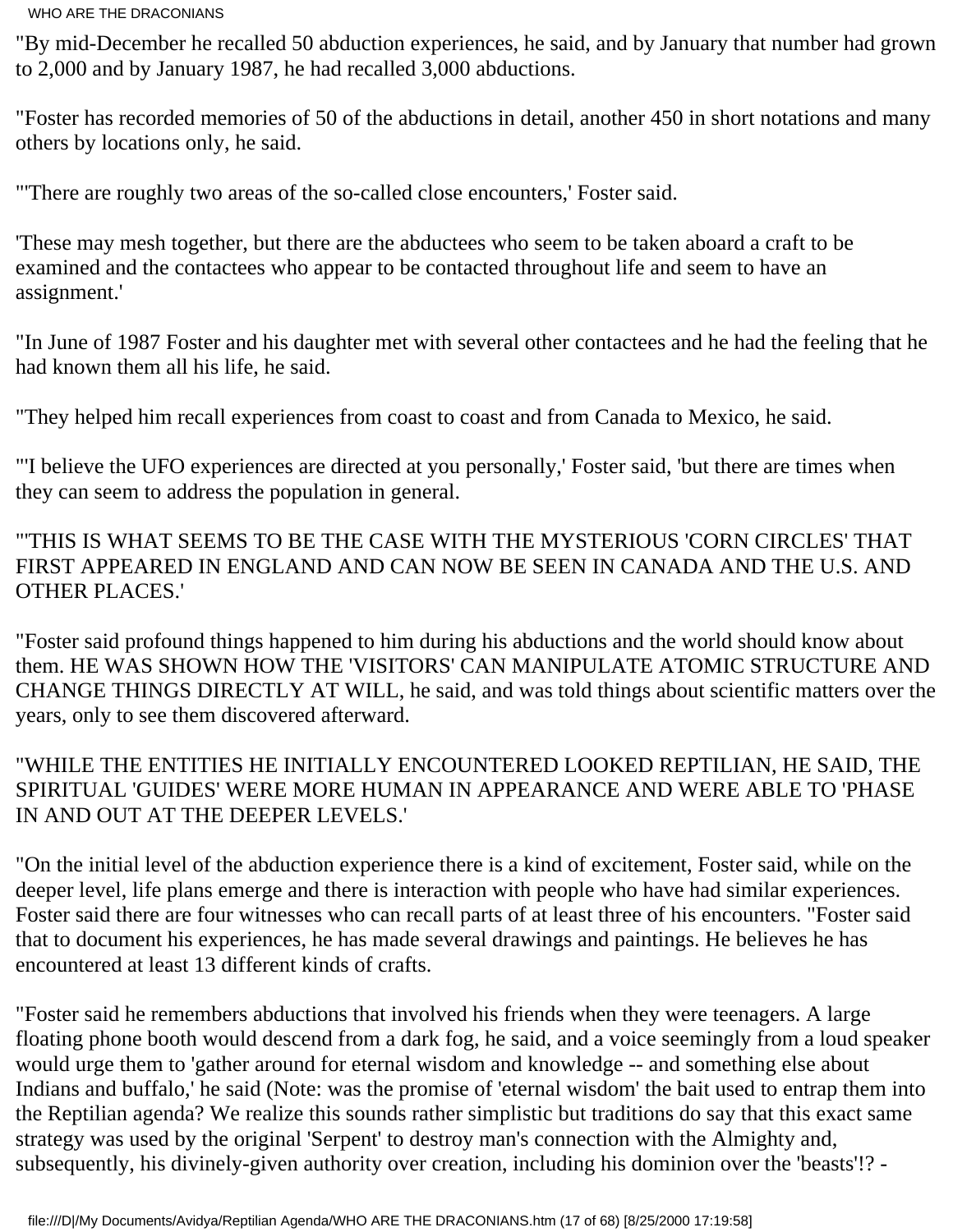Branton).

"The voice over the loudspeaker would call them by name AND COULD AT TIMES SOUND SARCASTIC (as a manipulator might sound? - Branton). On one occasion, his friends SHOT AT THE BOOTH WITH RIFLES AND THREW BEER CANS AT IT.

"When he was at Mahoney Lake in 1987, Foster said, he again saw both the booth and the saucer. He asked the entities to quite bothering him because he was disturbed when he couldn't recall his abductions, he said, AND THEY TOLD HIM IF HE REMEMBERED THE EXPERIENCES, IT WOULD NEGATE THEIR PURPOSE.

"They also told him that if he didn't want to have any more abduction experiences, he would meet some people who would 'HELP HIM BECOME MORE METAPHYSICAL,' he said, and he later met such people.

"He said he recalls being pulled up into a kind of floating bus and being taken into the future. He declined to say what he saw.

"Foster said he was given experiments to do as an engineer. 'They worked, but they shouldn't have, according to what we know,' he said.

"He said the 'guides' told him they were preparing people for a time when the chosen would be taken away.

"...'I was told to awaken people to other dimensions and to participate in these realms,' he said..." (or is it rather to convince people to 'open' their minds up to 'invasion' by controlling forces from these other 'dimensions'? - Branton)

CASE FILE #6: From [confidential source]:

The following information was sent to us via a researcher who is investigating a continuous abduction of a young (at the time, early 1990's) nine-year-old boy in southern Nevada, possibly to underground levels below that same area. Names, addresses and other details have been deleted on request to protect the sources. We quote from a series of notes exactly as they were sent to us, with our emphasis added:

"1: The 'greys', he says they don't use words but communicate THROUGH him. THEY SHOW THEIR DISPLEASURE BY WRINKLING THEIR NOSES AND PURSING THEIR LIPS WITH A SLIGHT HISSING SOUND AT HIM.

"2: HE SAYS HE FEELS LIKE HE'S BEING WATCHED WHEREVER HE GOES (Note: This is a common observation made by people who claim to have been abducted to aerial AND/OR subsurface realms - Branton).

"3: This is what they look like to him (a drawing was included depicting a traditional 'gray' of somewhat 'wiry' build - Branton).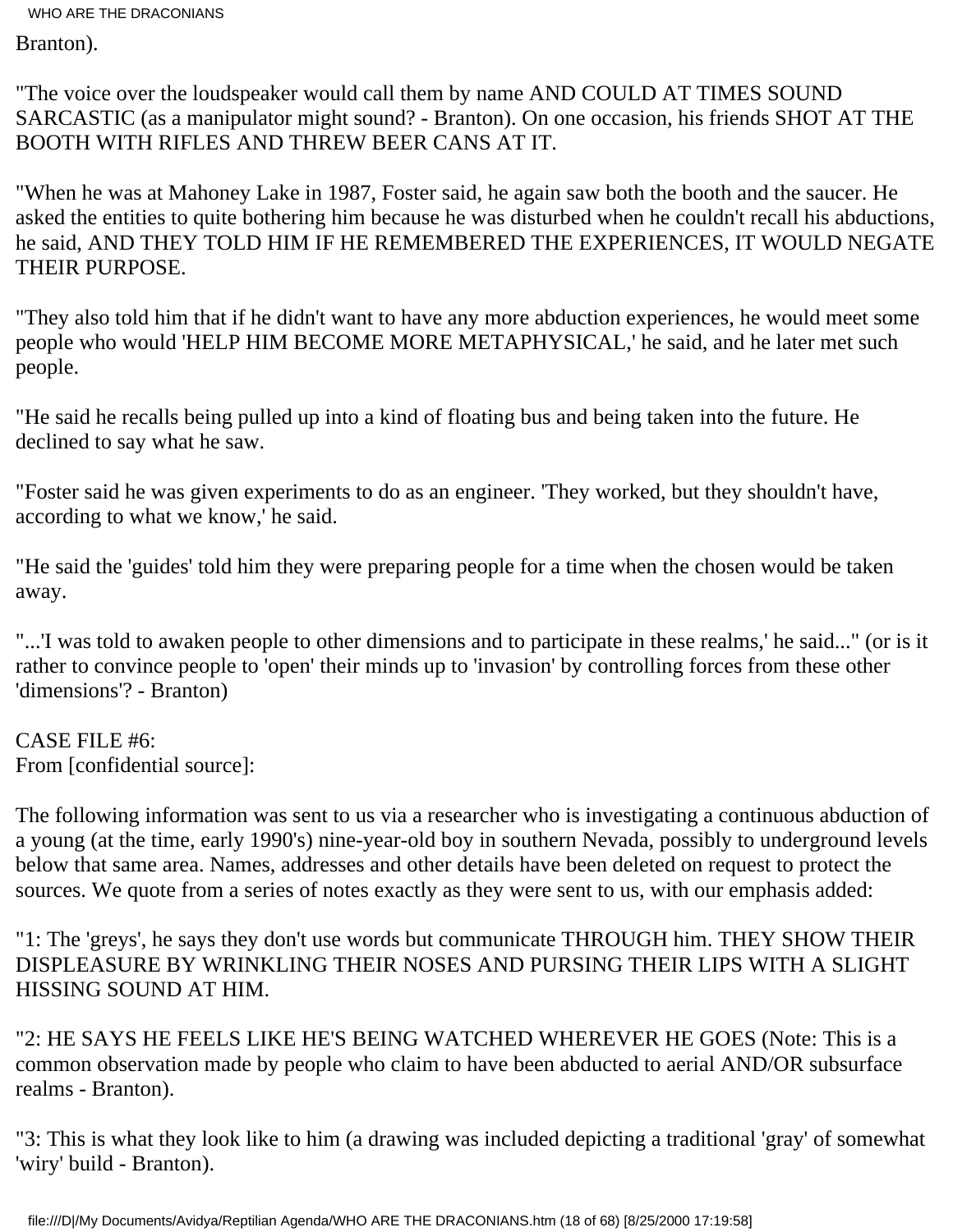"4: This is what the uniform they wear looks like to him. He says the box in the middle has different colored flashing buttons.

"5: This is the large 'boat', A SORT OF FLOATING ISLAND HE WAS BROUGHT TO (Note: Some aspects of the abduction suggest that this was located in large underground lake or sea within a series of deep subterranean caverns - Branton). THERE WERE MANY 'HYBRIDS' ON IT ALSO.

"6: These are the hybrids he sees. He says that they sit in a large circle holding hands. There is one small candle with a very large flame going. HE SAYS HE IS NOT AFRAID OF THE HYBRIDS who BLEND with him and he says it feels very peaceful and good. When asked if the greys were the only aliens he sees, HE DREW THE REPTILIAN, THESE ARE THE UNIFORMS ON THEM ALSO. HE SAYS THE GREYS COME TO GET HIM, BUT THEY FOLLOW THE LEADERSHIP OF THE REPTILIANS. HE CALLED IT A LIZARD. "HE SAID HE SEES HUMAN BEINGS - ALIVE - HANGING FROM A WALL WITH NO EYES, OR MOUTHS LEFT.

"Please share with us your input on how to help this boy. We know what is happening here and we are ready and willing to do anything we have to. Love & Light, sincerely (Names deleted by request)."

CASE FILE #7 FROM: Val Valerian's LEADING EDGE RESEARCH report, letter from an anomymous experiencer dated May 13, 1992:

"...The stranger who has been in the house with his unknown monitoring device apparently is not pleased with the fact that I placed a magnet in the vicinity of the monitoring device... I put the magnet next to the place... and within 24 hours there was a generalized feeling of freedom and relief in the air. My thinking processes seemed to flow easier and clear. I guess one could say that there was less tension in general wherever I happen to be. On May 7th, I was in the parking lot to pick up Sheila from work (about 9:30) a.m.) reading a book. A strong feeling came over me to doze off. As I did, I dreamed that I was in my car reading my book when my 'visitor' fellow opened the door, but rather brought the monitoring device and left it in the back seat of the car. He then jumped out and slammed the door with a pop that woke me up! Strange. The 'dream' and dozing period lasted less than 10 minutes and the 'dream' is one of those rare types that one does not forget. What I found was particularly curious was that I knew who the fellow was, what the device was, and I actually saw the device well enough to describe it. Two days later the right brake system failed. And, that indescribable weight seems to be back in the air, again. Now, I shall place another magnet in the back seat of the car..."

This person described the 'entity' as follows: "...Face is sort of wrinkled and yet SNAKELIKE EYES ARE DARK WITH VERTICAL PUPILS. Eyes are round. Nose is small with vertical slits. Ears are very small and flat against head. Symbol (can't remember) on left side of chest garment. Garment looks like confederate grey uniform. Doesn't fit tight. Rather like sport coat. Skin color is light brown. Face is expressive and shows fear. Device was black on round pedestal and appeared to be solid metal."

CASE FILE #8: From: 'THE MOTHMAN PROPHECIES'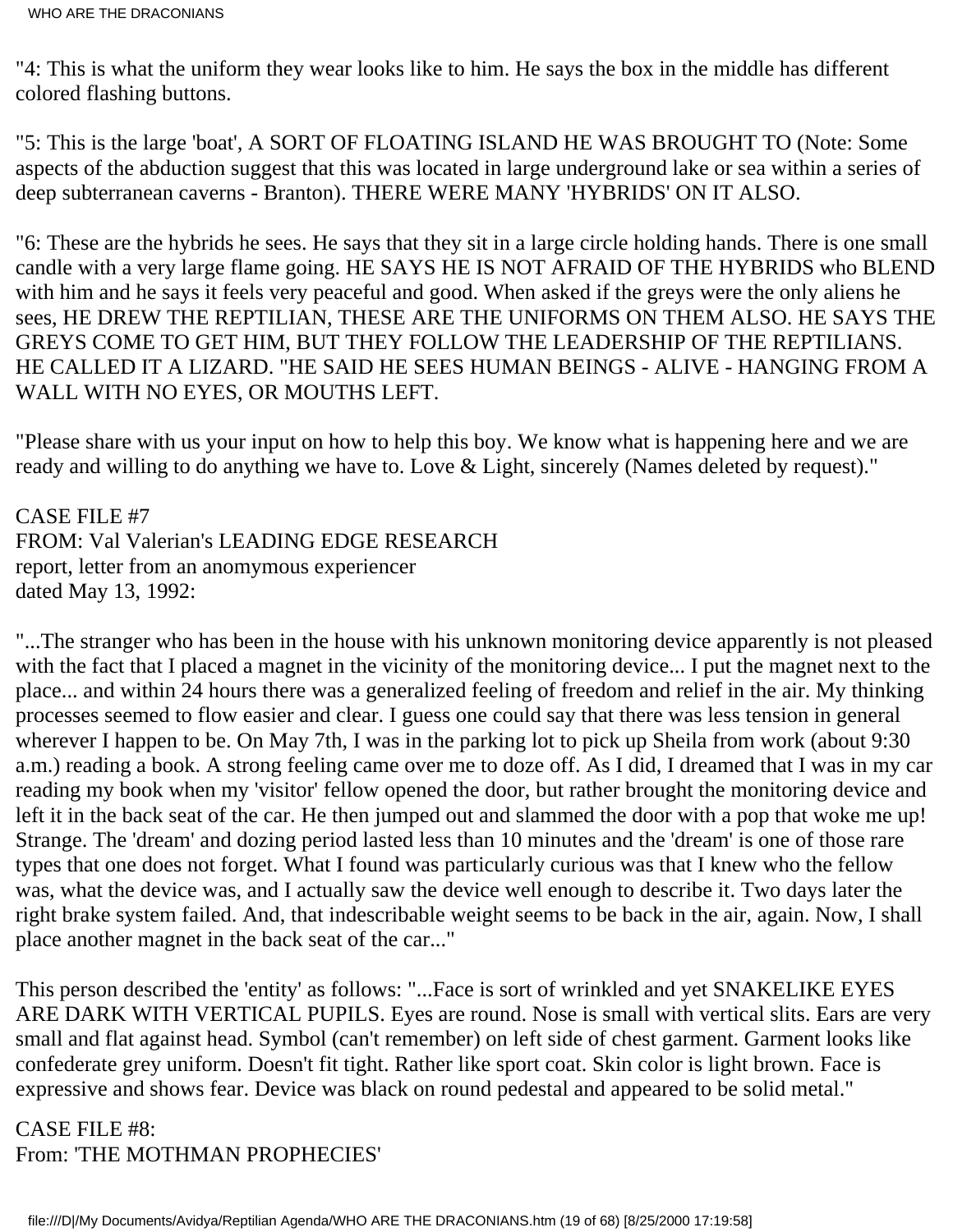by John A. Keel, p. 109:

"I am an amateur herpetologist and once kept three-fanged cobras in my New York apartment... until my concerned neighbors squealed to the Board of Health. SOME OF THE DESCRIPTIONS OF THE ENTITIES IMPRESSED ME AS RESEMBLING SOME KIND OF REPTILE RATHER THAN HUMAN MAMMALS. I didn't mention the reptile notion to anyone. But on July 24, Lia (an alleged alien tied-in with the Men In Black) visited Jane (a contactee) and refused to talk about anything but eggs. She took some eggs from Jane's refrigerator and sucked out the contents like a reptile! Jane was perplexed by this exhibition and called me soon afterward." And on pp. 176-177 of Signet's 1975 paperback edition of 'MOTHMEN', in reference to this same 'contactee' Keel states:

"...Meanwhile, Jane's phantom friends were visiting her daily and helpfully giving her surprising information about my own 'secret' investigations. My interview with the Christiansens of Cape May, and the details of their pill-popping visitor, Tiny, was then known only to a few trusted people like Ivan Sanderson. But on June 12, Mr. Apol and his friends (the being that called itself 'Lia', referred to above, apparently being from this same group - Branton) visited Jane when she was alone in her house and asked for water so they could take some pills. Then they presented her with three of the same pills, told her to take one at that moment, and to take one other in two days. The third pill, they said, was for her to analyze to assure herself it was harmless. They undoubtedly knew she would turn it over to me. Two hours after she took the first pill she came down with a blinding headache, her eyes became bloodshot, and her vision in her right eye was affected. When her parents came home they expressed concern because her eyes were glassy and her right eye seemed to have a cast. The sample pill proved to be a SULFA DRUG normally prescribed for infections of the urinary tract..." The possible significance of the "Sulfa" drugs will become apparent later on in these 'Files'.

CASE FILE #9: From: Robin Collyns [article source/title uncertain]:

"...Old Sumerian, Babylonian, Egyptian, and Greek legends refer to the "serpent" deities who were believed to have once resided in the "underworld". The Garden of Eden in this context takes on additional interest and significance, possibly of paramount importance. Pristine legends from AUSTRALIA and the PACIFIC ISLANDS offer innumerable references to serpent deities/beings who were anciently associated with the creation enigma in the area.

"...The spiral serpent symbol is found throughout the Pacific and is associated universally with the creation enigma... From earliest days, the serpent symbol is to be seen in many parts of the world, but undoubtedly the most fascinating portrayal is a detail on an Egyptian "magical" papyrus in the British Museum depicting a serpent encompassed by a ray-emitting disk. The most unusual form of the serpent symbol is a spiral representing a coiled snake; it has been discovered as petroglyphs and other pictorial representations in Britain, Greece, Malta, and Egypt, as pottery designs in New Mexico; as ground drawings on the Nazca Plateau, Peru, and throughout the Pacific Islands.

"...Aborigine legends... indicate that the serpent beings were not above waging war, and an identical parallel is also mentioned in the Hindu legends of the Nagas, serpent beings who came from one of seven worlds... Aborigine legends (state that) the serpent beings waged many wars around Ayers Rock, and the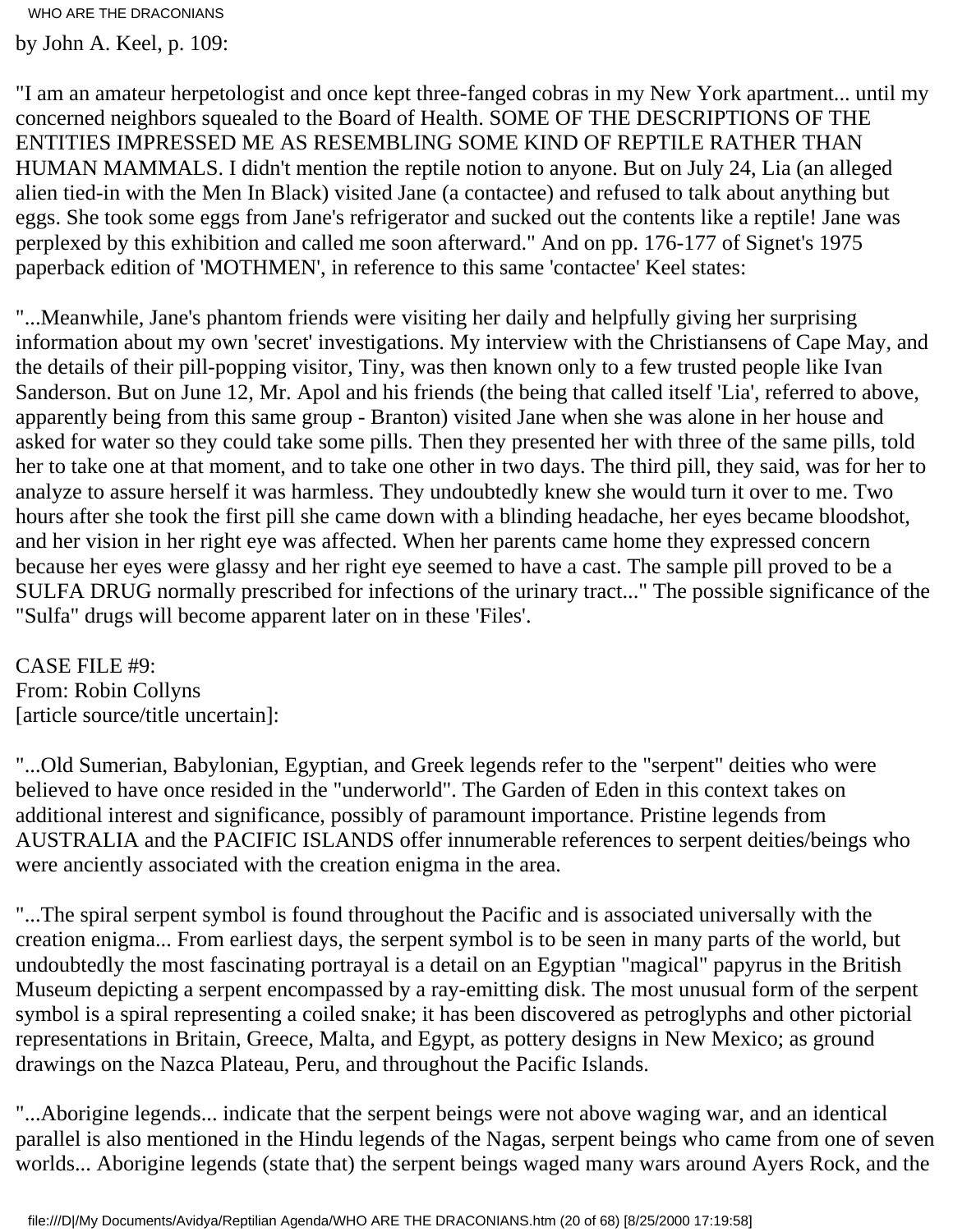vertical gutters in Ayers Rock testify to these wars."

CASE FILE #10 From: "VENOMOUS REPTILES" by Shirman A. Minton Jr. (Charles Ceaibrer Sons, N.Y. 1969):

The following observations are made in Minton's book: A) All reptiles have scales B) All are cold-blooded C) All lay eggs D) All reptiles with well-developed limbs have clawed toes E) THERE ARE 'LIZARDS' WITH ELONGATED SNAKE-LIKE BODIES - A TYPE OF 'MISSING LINK' BETWEEN THE LIZARDS AND THE SNAKES F) THE MODERN EVIDENCE (SCIENTIFIC) INDICATES THAT ALL MODERN SNAKES ONCE (IN THE DISTANT ANCESTRAL PAST) POSSESSED LIMBS WHICH BECAME "ATROPHIED" THROUGH NON-USE, perhaps due to the fact that they BECAME aquatic or semi-aquatic creatures G) REPTILES WITH "DEVELOPED LIMBS" USUALLY LIVE "UNDERGROUND"!

The book "VENOMOUS REPTILES" also states the following: "...Cobras (according to legends) are descended from the Nagas, Serpent gods of Bharat, or ancient India. Their worship has been traced to prehistoric Dravidian times before the Aryan invasion of the subcontinent in almost 1600 B.C.

The Naga's power to inflict disproportionate physical damage or almost instantaneous death is explained in the Hindu Vedas as paralleling the energy of creation or fire."

The book goes on to state that:

A) The Naga's are said to have appeared at the birth of Guatama Siddharta, who later became "Buddha".

B) The ancient "well" of Sheshna in Benares, India, is traditionally where the YOGA APHORISMS OF PATANJALI, a classical guide to students of Yoga, was written." This "well" is said to be an entrance to one of the Naga's underworld lairs.

Sherman Minton also states that "Sheshna's well", an alleged opening into the underground reptilian underworld of "Patalas" [consisting of seven worlds or cavern levels], may be seen today in Benares, India, and "...It has forty steps leading down into a circular depression to a stone door covered with cobras. This is said to lead to PATALA, the reptile netherworld."

CASE FILE #11 From: "ON THE SHORES OF ENDLESS WORLDS" by Andrew Tomas (Souvenir Press), p. 160

"...Even in this jet-age every Hindu is familiar with and usually believes in the legend of the Nagas, the "serpents" which live in extensive underground palaces in the rocky Himalayas. It is believed that these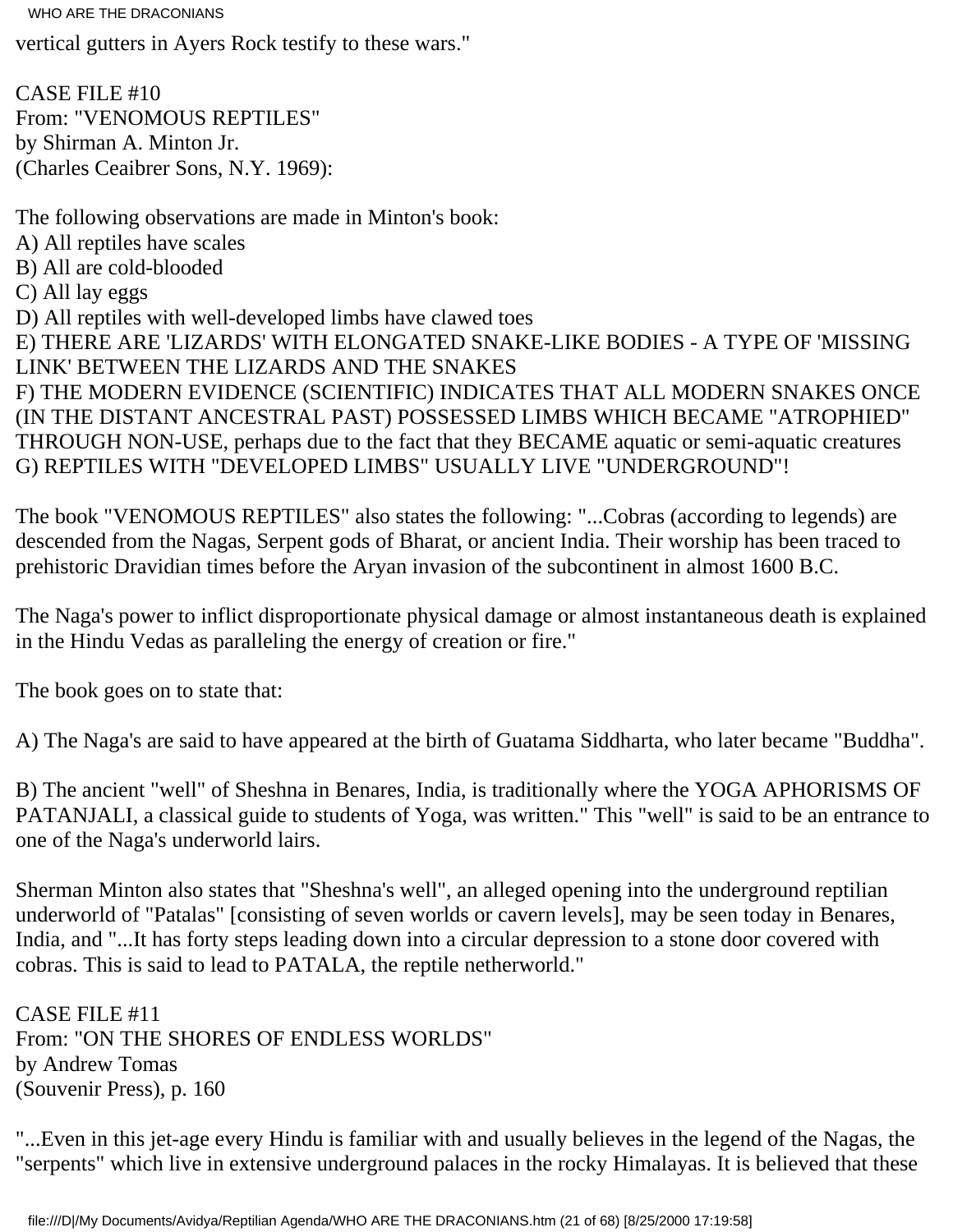creatures are able to fly in space and that they possess amazing magical powers and intelligence. They are not too fond of man if he is a curiosity seeker, explorer or mountaineer.

According to the sacred(?) tradition of the Hindus, the deep caverns of the Nagas contain fabulous treasures, illuminated by flashing precious stones. The subterranean abodes are known to be in certain parts of both the Himalayas and Tibet, particularly around the Lake of the Great Nagas - Lake Manosarowar."

Andrew Tomas describes his own personal encounters with those who claimed to have knowledge of these subterranean and space-traveling reptilian creatures. On pp. 166-168 he states:

"...I decided to go to the Kulu Valley in the Western part of the Himalayas to visit Naggar, where Nicholas Roerich had lived. Since I had known him personally, the trip had sentimental overtone. A narrow curving road, a precipice on one side with rocks and avalanches on the other, were not conductive to an enjoyable journey to this remote region near Ladakh and Tibet. The village of Naggar derives its name from NAGA, the serpent. High up in the mountains lies Roerich's estate. Having been an artist of note, his two-sided house contains a museum of his paintings.

"As I began my ascent on the mountain path, I saw a tall grey-haired sadhu (hermit), sitting by a mountain torrent. In his hand he held a cobra-shaped staff, which together with the markings on his forehead, signified that he was a devotee of Shiva. During the earlier, more peaceful times of the British Raj, these pilgrims would travel to the Lake of the Great Nagas, Lake Manosarowar, or to Mount Kailas, the abode of Shiva (a "god" apparently tied-in with the Nagas - Branton), in Tibetan territory. I climbed the mountain and reached the terrace on which Roerich's house is built. I spent an hour studying (his) paintings. On the way back I admired the narrow valley and the looming snow-capped mountain ridges on both sides.

"The sadhu was still there. I thought, 'A place called Naggar, a devotee of the Nagas with the cobra staff, if he does not know something about the Nagas, then who does?'" After Andrew Tomas asked this man, apparently a misguided member of a serpent cult, if he knew anything about the "Nagas" or the serpent beings, the pagan devotee responded:

"'I am a poor sadhu, I know nothing, sahib. But about twenty years ago my yogi teacher went into the mountain kingdom of the Nagas. Bright lights everywhere, big halls like Taj Mahal... The Nagas have many, many things and machines. They are clever, like Cambridge men, may be more clever, sahib,' the sadhu said with an apologetic smile...

"'Your yogi must have been a Rishi. Don't the Nagas destroy men with their sting?' I asked.

"'Yes, though the Nagas are gods and wish nothing but good to man, they do not like men who have no business near their palaces,' he replied."

One can see here the poor, miss-guided and indeed self- contradicting mentality of many of those souls who are caught up in the "serpents cults" throughout the world. In response to Thomas' accusations that THE NAGAS DESTROY MEN WITH THEIR STING, this "devotee" agrees with him and states "Yes" (they do destroy human lives). However, he then goes on to make the absolutely contradicting statement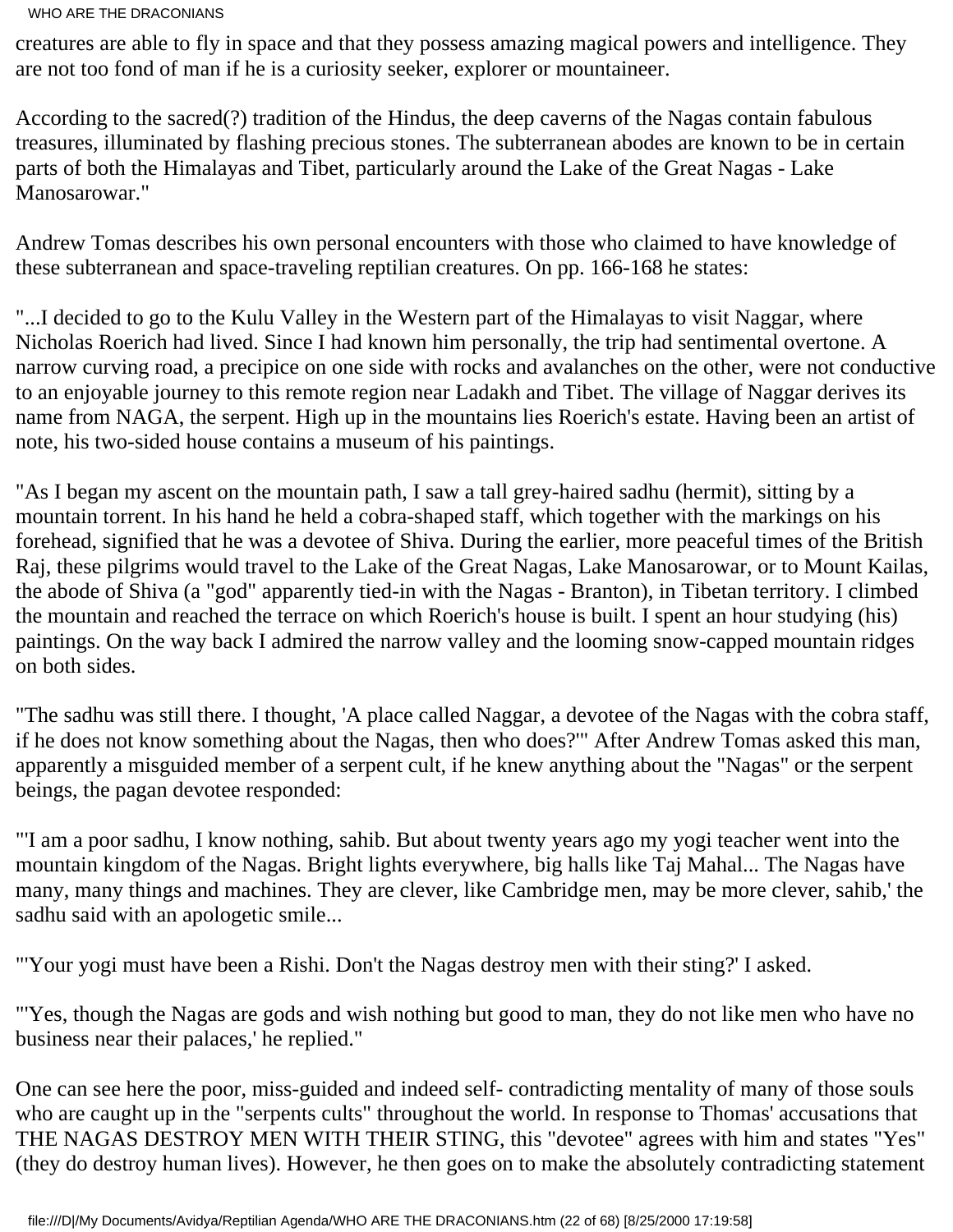### that THE NAGAS ARE GODS AND WISH NOTHING BUT GOOD TO MAN.

So... YOU make the call.

CASE FILE #12: From: "THE 'CHUPAS' -- UFO HORROR STORIES FROM BRAZIL" article by Antonio Huneeus in the Summer, 1994 issue of UFO UNIVERSE:

(Mr. Huneeus describes the following incident that was investigated by APEX [Association of Extraterrestrial Investigations] in Sao Paulo, one of the best known UFO groups in Brazil, founded by Dr. Max Berezowsky): "...The affair began near Vitoria, the capitol of state of Espiritu Santo north of Rio state, where there are beaches rich in mineral contents. It happened either in late 1979 or early 1980, [Osni] Schwarz wasn't sure when he told the story in 1986.

"A youngster called Aeromar sold beverages at the beach, where one day he encountered three men dressed with suits and tie -- highly unusual clothing for the beach, especially in Brazil -- who approached him and said they wanted to talk to him. Aero- mar became scared, thinking they were perhaps policemen who wanted to implicate him in a drug case, so he avoided the beach for a few days. As he returned home after dropping off his girlfriend one night, he saw a car with the same three men inside. He ran to the house, but suddenly he couldn't hear well. His mother took him to the hospital where we was not cured, although about a month later he suddenly could hear well again.

"Aeromar moved to Rio, finding work at a bakery in a shift between 4 and 11 PM. One night, as he was crossing one of the many tunnels that link the Rio bays, he saw two of the MIBs walking in his direction. The youngster ran in the opposite direction, only to find the third MIB waiting at a bus stop. He escaped and went back to the bakery, where he told his boss that the Vitoria police were chasing him. The boss accompanied him to the nearest police station to make a complaint, which he did, but he was not believed. The boss then convinced him that he should perhaps move to Sao Paulo, a bigger city where it may be easier to go unnoticed.

"So Aeromar moved to Sao Paulo, finding work in an electrical company and sharing a room with another man. he also became friends with a vendor of beverages from Vitoria who had a stand near a movie theater. While hanging out there one night, a car stopped right in front of the stand and the door opened. "Even through he didn't want to go, Aeromar LOST HIS WILL and entered the car. The door closed and he found inside -- not surprisingly -- the three same men whom he had been dodging for months. They drove for a while, leaving the city and entering a wooded area.

"The car stopped and they all walked up to a big UFO surrounded by some sort of luminous ring and hovering above the ground. The men walked underneath the craft, which emitted a ray of light and they suddenly were inside. Still drained of any willpower, Aeromar walked to a chair and sat down. From the arms of the chair appeared handles that secured his wrists. An iron bar then pressed his forehead backwards while another gadget fast- ened his neck. Up to here the men were always dressed with suits, but at this point an incredible transformation took place: the MIB'S HEAD RIPPED OPENED INTO A HEART SHAPE AND THE SKIN BECAME GREEN AND SCALED LIKE A REPTILIAN. Take into account that while the popular image of the MIB was well known 14 years ago, the idea of reptilian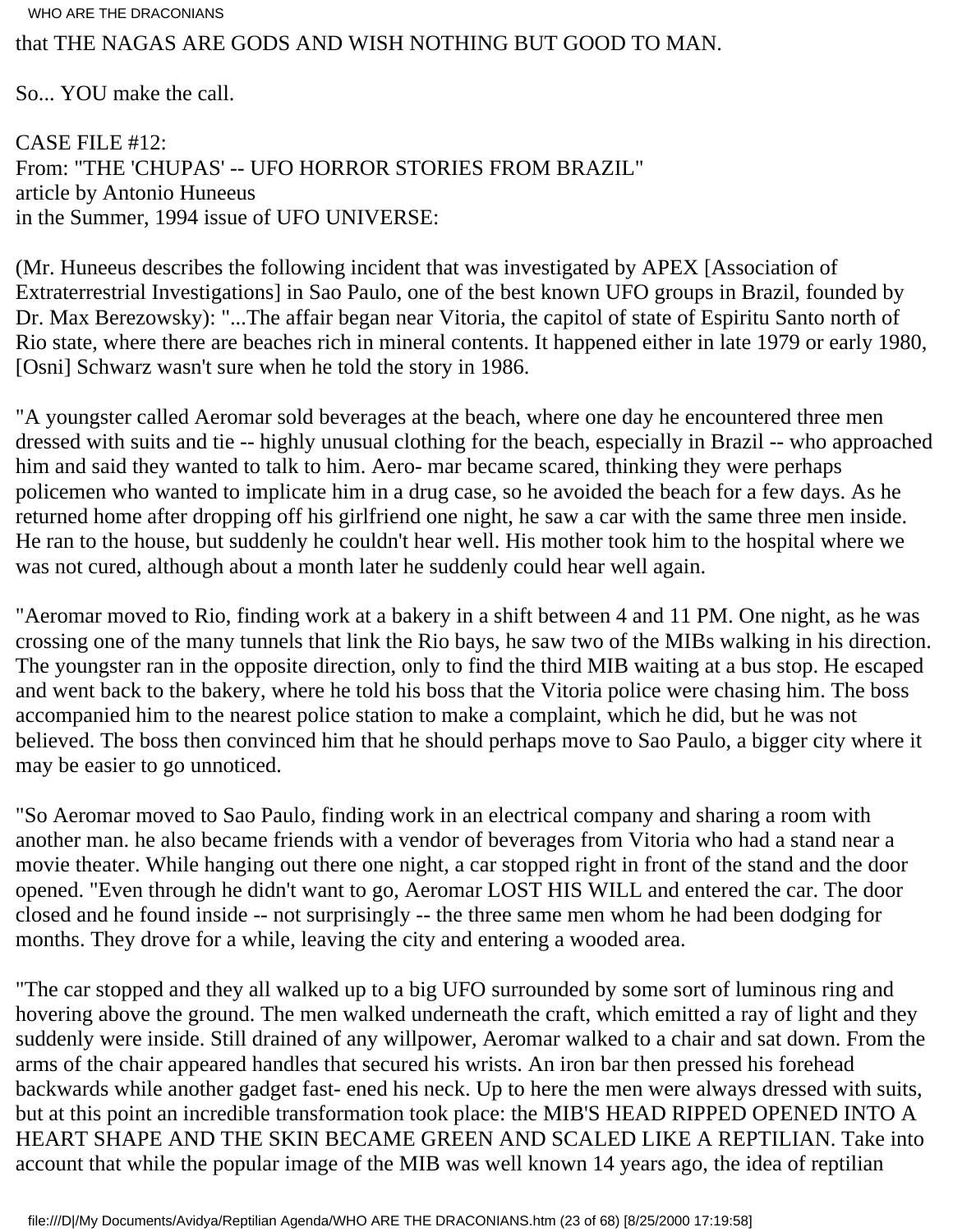abductors was then not in vogue as nowadays.

"Be that as it may, the UFOnauts proceeded to (vocally? - Branton) interrogate and tell him things that were going to happen both to him and the earth. To make the story even more 'Hollywood- esque', a door in the room opened at one point and Aeromar was able to peek at HUMAN CORPSES HANGING BY THEIR FEET FROM HOOKS. The man naturally became traumatized, re- remembering only that his straps were loosened. Everything went blank after that...

"Aeromar's conscious recollection places him next back at the theater, but several hours later since there was no traffic in the streets. He returned to his room in panic and began to tell the story to his roommate. A strange force PUSHED HIS BODY, how- ever, throwing it AGAINST THE WALL in front of him, as he remembered the aliens had told him that he shouldn't speak about the experience or he would suffer. Aeromar cried for a while, not knowing what to do. A few days later, his friend contacted the Globo TV network, which was working on a UFO documentary. Globo, in turn, passed the tip to Dr. Max Berezowsky. Aeromar and his roommate went to APEX on a very busy day when the office was full of people. They told the whole story to Dr. Berezowsky and a few assistants, Osni Schwarz among them.

"Berezowsky attempted to do hypnotic regression with the witness, but there was too much interference in the office and Aeromar was in total panic. He was saying that 'they' were going to take him on the next Thursday and that a UFO was going to land in a Sao Paulo neighborhood on Tuesday night. A crowd of people, in fact, went that night to the supposed landing site but nothing happened. Although Dr. Berezowsky was in touch with Aeromar, HE VANISHED A FEW DAYS LATER AND NOBODY EVER SAW HIM AGAIN> I wrote down at the end of my notes on this affair, 'the whole case is like a UFO horror movie.'"

CASE FILE #13: From: REPTOIDS.COM MESSAGE BOARD

{Note: Many of the Reptiloids have shown animosity towards humans, there have however been, on a few occasions, reptoids which have apparently expressed a benevolent disposition... in most cases it seems that these were either female reptilians or reptilian males that have spent much time in the presence of humans -- on starships or in underground bases -- humans whose "emotionalism" seems to have "rubbed off" on the reptilians - Branton}

Appearance of REPTOIDS, I have known. From: "TAL" Date: 07 Apr 1999 Time: 07:55:18 **Comments** 

Having been within arm length of REPTOIDS, I did get to observe various details. They wore no clothes. But, they did have a "UTILITY BELT", with several unusual things on it. One "device" had a small orange light on it. When this is touched, they simply "disappear". I have quickly moved into the spots where the REPTOIDS were, instantly after they disappear. There was no temperature anomaly in the ZONE. I had expected it to be "cooler" in the area(if they were draining energy to manifest, like happens in various kinds of apparitions). They did change density at times. They made heavy footsteps, in the hallway, on the wood floor.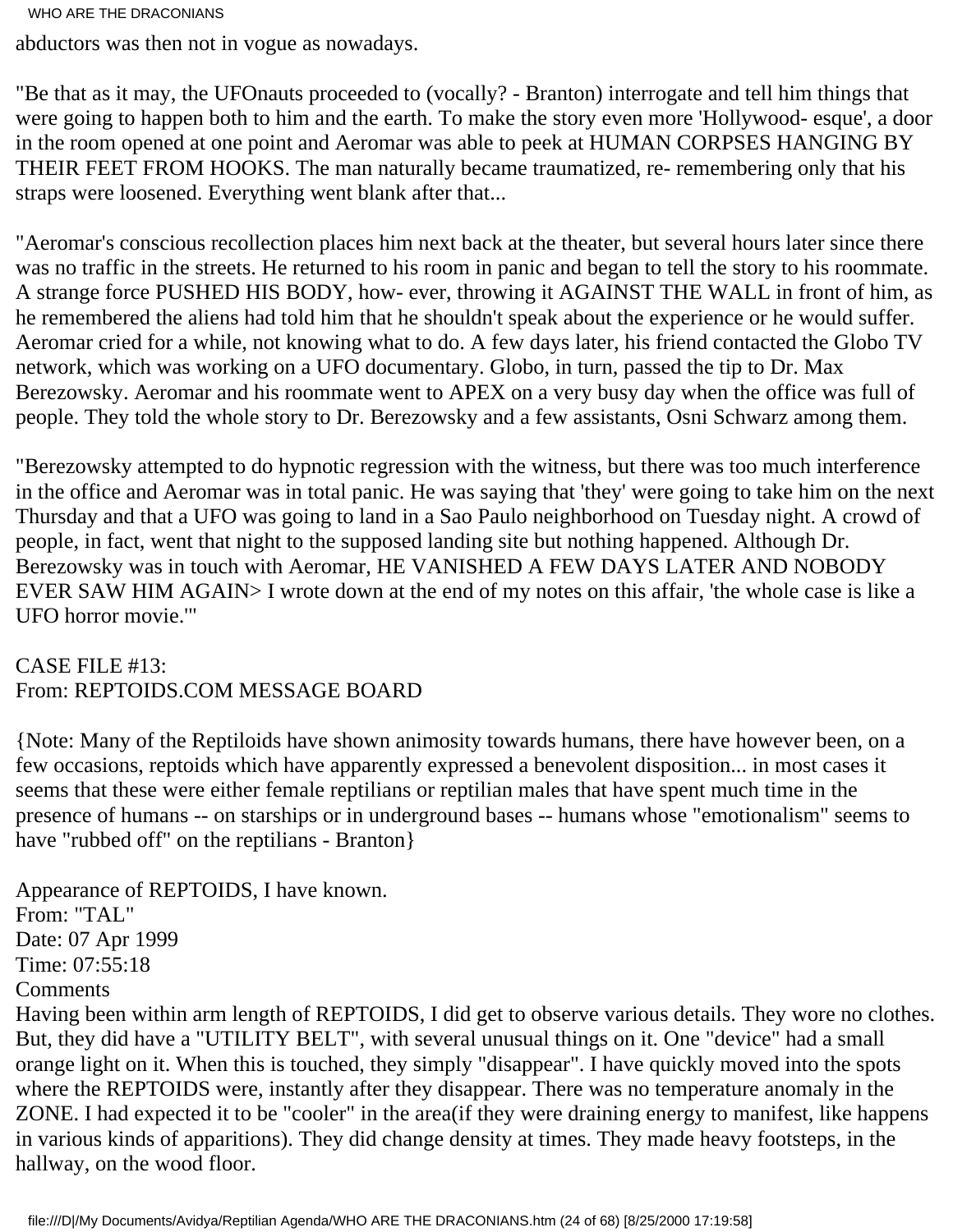And could walk through the walls. They "glow" an electrical blue/greenish color, like some kind of AURA. The head is similar to the Reptilian Humanoids on the TV Program "BABYLON 5". The head was more cone shaped, like the "YETI" kind of have. In fact, the REPTOIDS are built like Big Foot. The one has SCALES, the other has HAIR. The Eyes are "slit" SERPERT-like. Very strange, "flame-like" and flickery. Three fingers and an opposing thumb. With claw-like Talons(on fingers and feet). A small tail. Large Scales, like a "Breast Plate" on the chest.

The scales were smaller where the body is flexible, like around the elbow. The Scales were like a SNAKE. I guess that is why some call them "The SERPENT Race". The Scales were mostly green to very dark green, on each scale(a variation of color). They are "Telepathic". Very quick thoughts. IDEAS driven by Images and geometric Impressions. NOT a "linear" form of communication, like words. More, of a Symbol or Image Language. They DO react to your "thoughts". They can "overwhelm" you with DATA(it seems like "thought compression". It can take you a long time to assimilate their "TRANSMISSION" and integrate it. After awhile I "saw" the language, as FRACTAL "Mandelic" Hyper-Spheres or "THOUGHT FORM" constructs, to pass DATA. These sucks are data freaks. Highly Intellectual. Limited Emotional response(Hate, Fear and a "short circuit" Confusion state(mild Panic). You can think or do "the UNEXPECTED" and they do "freak out". So...stay calm and centered. They RESPECT that. Then they "THINK" you are dangerous. But, if you Fear them, they will taunt your weakness and will DISrepect you.

Careful, don't DIS-"REP" them either. They are no better than you. I "glean" they want something WE have. Something in our SOUL Nature. We can "Shift" to Theta "BALANCE" and LINK to the SOURCE. They are TOO far into analyzing. Unbalanced. They like DRUGS like cocaine, opium, Magic Mushrooms and "milking" humans for endorphins. They can't get INTO your Mind without you having the opportunity to get into their REPTILIAN Brain, too. They KNOW alot about the outward form of creation. They KNOW the "Force"...but, behind that is "The SOURCE".

They NEED us, we don't need them. They will appear in England to Tibet, in August 1999. Then will return, 13 years later, in 2012. There....This is the 20th year since I first saw them in 1979. They ARE here. I KNOW. I waited 10 years before, I originally went public. The REPTOIDS are O.K. But, even they FEAR the Returning DRACO(Horned & Winged). These are more Reddish. The Draco Prime are WHITE(albino). Welcome to my world. "TAL"

CASE FILE #14 From: ALIEN ABDUCTIONS IN THE GINGERBREAD HOUSE by Dr. Karla Turner

A man in his late 40's came to us to explore several alien- related events in his life, and in the interview he told of a strange, although not apparently alien-oriented, episode that had haunted him since childhood. When he was ten years old, his grandmother came to visit in his home, and since the house was small, she shared his bed on the first night of her visit.

During the night, the boy was awakened by a loud male voice. He couldn't understand what the voice was saying, but it sounded angry and was addressing the grandmother lying beside him. The next morning, he asked his grandmother,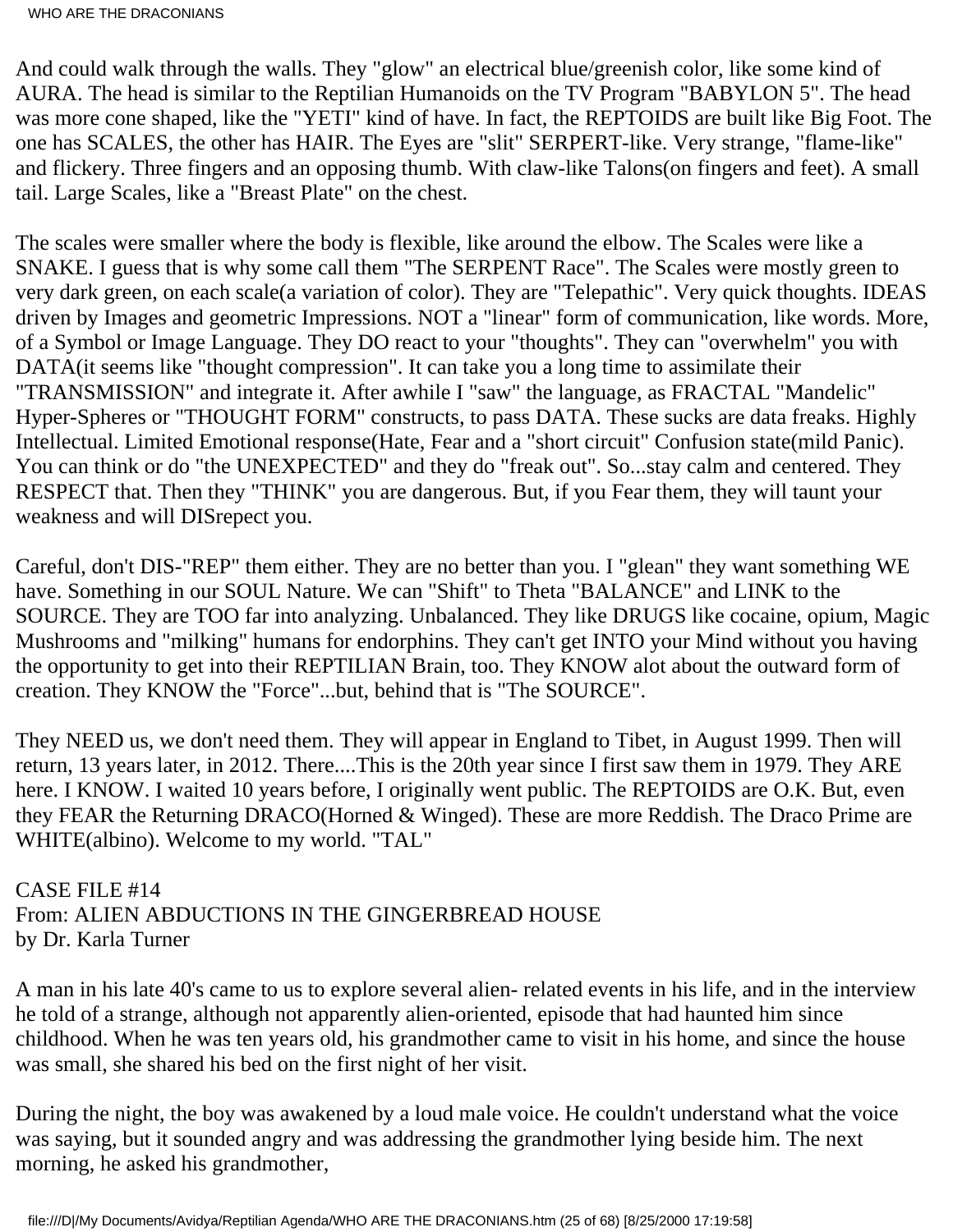"What was that voice in the bedroom last night?"

His grandmother, with tears in her eyes, pulled him tightly to her and said, "That was the devil." She said nothing more about the episode, but she did insist that her son take her back to her own home immediately. It was an unreasonable request, and her son tried to talk her out of it. But the grandmother was adamant, and finally her son agreed to take her home the following day.

The entire family made the trip of over a hundred miles back to the grandmother's farm, and within an hour of their arrival, the grandmother suffered a massive stroke and died. Ever since that event, the man had felt a heavy burden of guilt associated with his grandmother's death. Yet there was no conscious reason for him to have felt that way. The entire event was poignant and mystifying, but in all the alien encounters he had subsequently undergone, he had felt that the aliens were his friends and were helping him by expanding his psychic abilities.

A regression session was arranged, and in the course of the hypnosis, he was asked to look at that childhood experience. What he recalled was an abduction in which he and his grandmother were taken to a spacecraft in the company of reptilian aliens. He remembered the aliens telling his grandmother that they were interested in learning about her knowledge of medicinal herbs.

And they offered to exchange medical information of their own. They gave the boy and the grandmother a liquid to drink, explaining that it was beneficial and would make the grandmother feel young and attractive again. So both of them drank the liquid, and the man remembered seeing his grandmother indeed looking much younger. That was the extent of his recollection.

Both he and Ms. Bartholic, who was conducting the regression, were puzzled by this, because there was nothing in the episode to account for the guilt he had felt about the grandmother's death. So Ms. Bartholic deepened the man's trance level and asked him to look at it again, with much clearer vision. And what he then recalled was much more disturbing.

The abduction, at first, followed his initial recollection. But when the liquid was drunk, he now remembered a very strong feeling of change in his body. And he saw that the grandmother didn't actually look younger. Instead, she was placed on a table and approached by one of the reptilian aliens who wanted to have intercourse with her. The liquid had acted as an aphrodisiac, yet the grandmother resisted and said that since her husband's death she would not have sex with anyone. The reptilian laughed and disappeared from the room momentarily. When he returned, he was accompanied by a man who looked exactly like the dead husband.

At this point, the grandmother agreed to have sex, but as the act was in progress, she suddenly realized that the image of her dead husband was a cruel illusion. It was actually the reptilian on top of her, and she cried out in great resistance for him to leave her alone. Once he was finished with her, he lifted up the little boy and placed him on top of the grandmother, forcing another sex act upon the both of them. Then the grandmother was removed from the table and the little boy was victimized himself by the reptilian, forced to have anal and oral sex. The grandmother protested violently, pushing the reptilian away from her grandson and interposing her body between them. "By Jesus," she shouted, "you will not touch this boy!"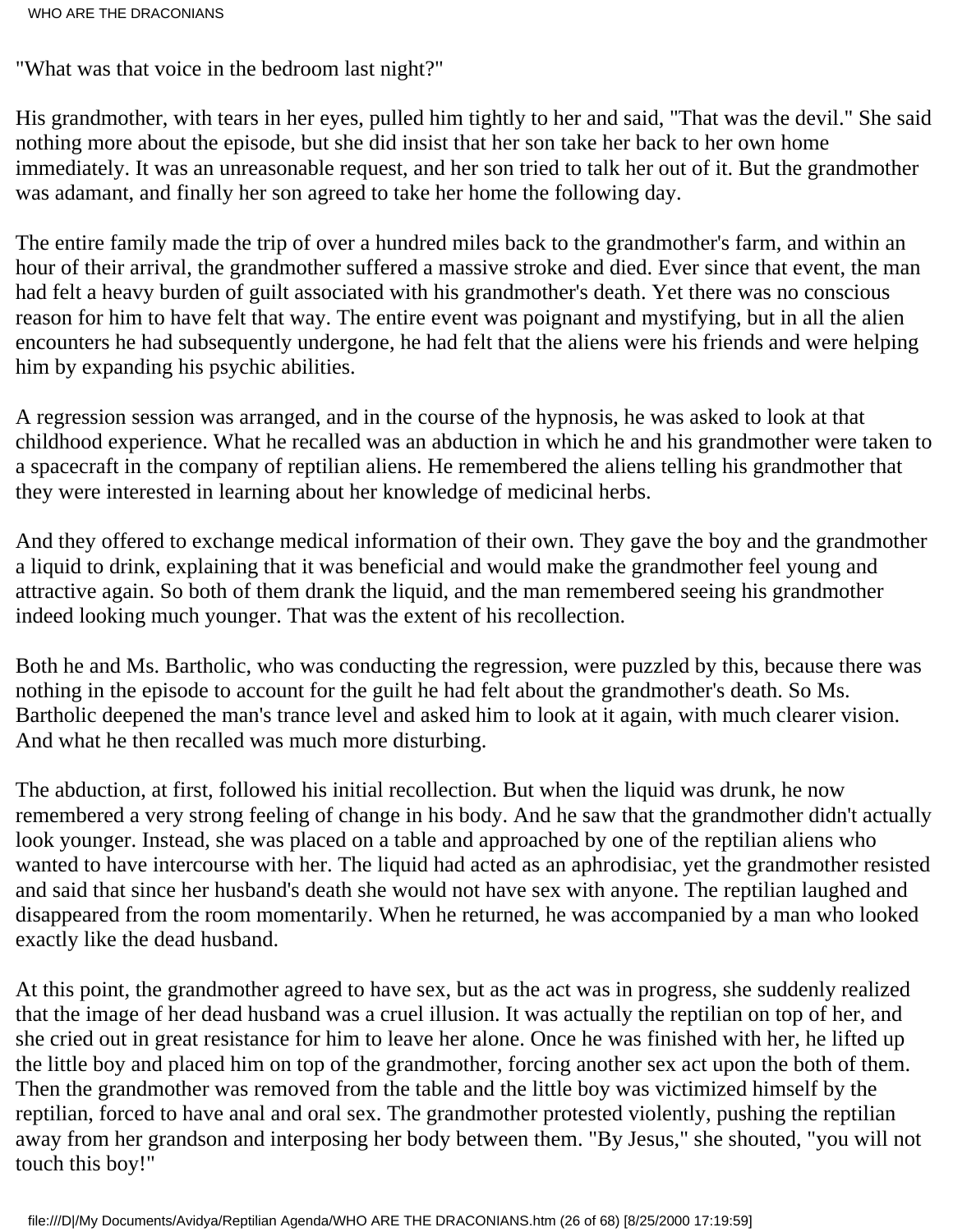That must have been the wrong thing to say, because the reptilian became very angry and threatened her. "You will die for that!" he told her, and the two people were returned to the bedroom from which they'd been taken. The next morning, the grandmother told the little boy that the devil had been there the night before, and that was when she insisted upon being taken home.

And, as it turned out, she did die immediately thereafter.

This, then, was the cause of the man's lifelong sense of guilt about her death.

He had been forced to have sex with her, and her death had followed shortly after. But none of this story would have emerged if Ms. Bartholic had done as most investigators do and stopped the regression after uncovering the story about the exchange of medicinal knowledge.

There are other cases in our files that show a similar deception at work in the initial hypnotic recall. We cannot trust that first memory, it is clear, for like so much else in the abduction experience, there may well be further maskings of events.

CASE FILE #15: From: "THE HARVEST CONTINUES: ANIMAL MUTILATION UPDATE" article by Linda Moulton Howe in "UFO" Magazine, Vol.5, No.4, 1990 (pp.16-17):

"...Throughout the history of the animal mutilations, since 1967, there have been numerous eyewitness accounts of large, glowing disks or 'silent helicopters' over pastures where dead animals were later found. One Waco, Texas rancher said he encountered two four-foot tall, light green-colored 'creatures' with large, black, slanted eyes, carrying a calf which was later found dead and mutilated. In 1983, a Missouri couple watched through binoculars as two small beings in tight-fitting silver suits worked on a cow in a nearby pasture.

The alien heads were large and white in color. Nearby, a tall, green-skinned 'lizard man' stood glaring with eyes slit by vertical pupils like a crocodiles..."

CASE FILE #16: THE UFO CRASH/RETRIEVAL SYNDROME (STATUS REPORT II), by Leonard H. Stringfield. published by MUFON

{The report interviews several medical doctors who did autopsies on ET bodies from UFO crash sites... who indicate that the majority of the "grey" type alien entities actually possess a REPTIL/SAURIAN genetic base}

ET had large heads and were around 4 ft tall. They have small noses and mouths with no ears or hair. The ET photo that I have was taken by an ET, and has an eye diameter of an inch. He has his left hand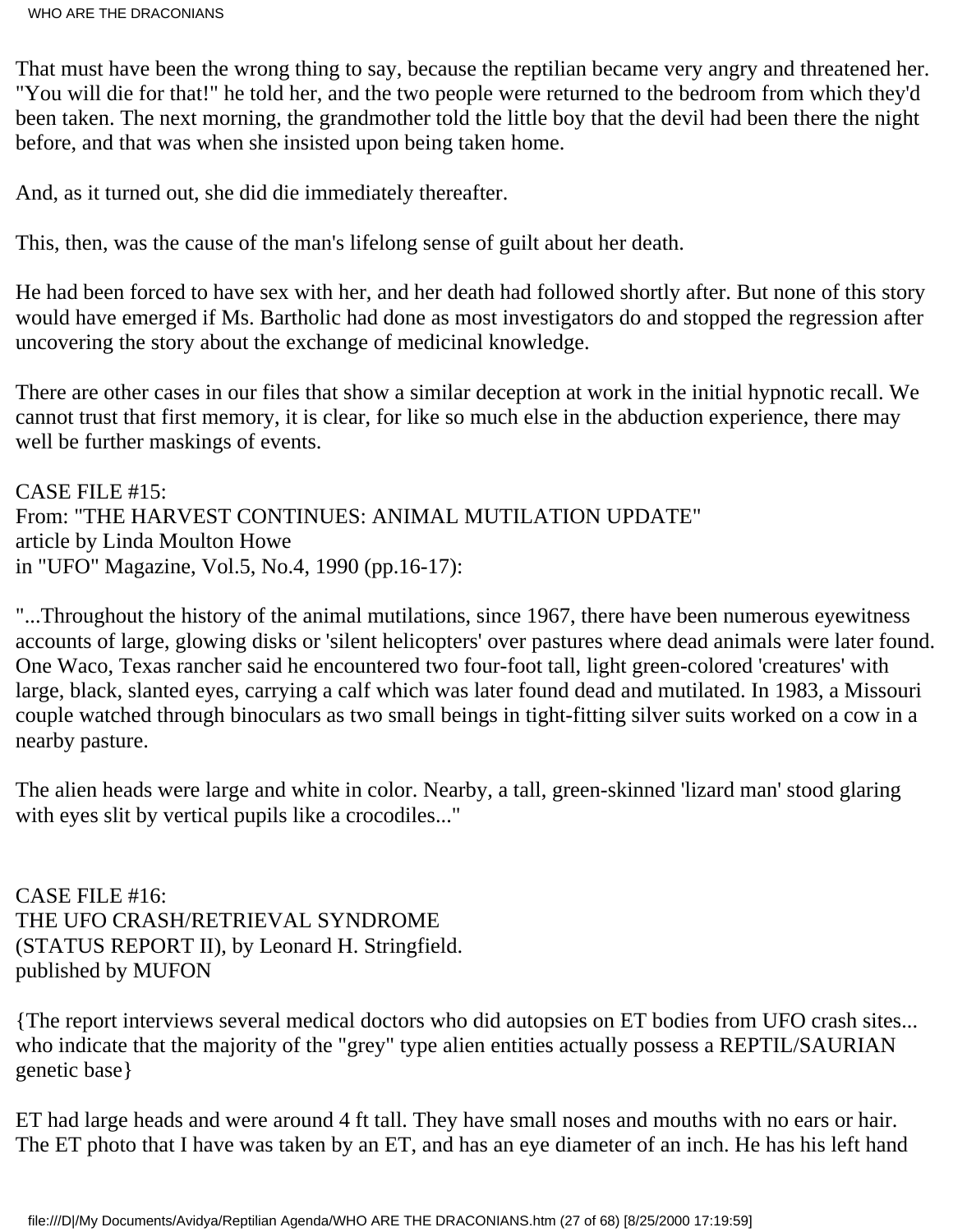raised in a salute. That hand has 4 fingers on it with one finger twice as long as either outside finger. The photo was taken at a range of 3ft from the waist up. Brain capacity is 1800 cc versus 1300 cc for the average human. The skin is grey or ashen and under the microscope appears meshlike. This meshlike appearance gives it the reptilian texture of granular skinned lizards like iguana or chameleon. There was a colorless liquid in the body without red cells, no lymphocytes, no hemoglobin. There was no digestive system, intestinal, alimentary canal, or rectal area in the ET autopsy.

# CASE #17 From: "THE TRUTH ABOUT UFO'S" video by Brad Stieger

"In the late 1960's I presented my hypothesis that the reason why the most frequently reported UFOnauts resemble REPTILIAN or AMPHIBIAN humanoids may be because that is exactly what they are, highly evolved members of a serpentine or semi- aquatic species. A provocative theory is that the dinosaurs didn't really vanish, they 'evolved' into a humanoid creature that eventually ran it's course, or was destroyed in an Atlantis- type catastrophe (i.e. such as the Great Deluge - Although Steiger and others may hold to an 'evolutionary' hypothesis, this may not necessarily be the case, especially when the 2nd Law of Thermodynamics and the laws of entropy are brought to bear. Instead of 'evolving' from a far less complex form, it is in fact far more likely that the serpent race MUTATED via atrophication, natural selection, environmental adaptation, survival of the fittest and most intelligent, and possibly a bit of superficial molecular shape-shifting IF as some believe regressive supernatural entities have been involved in guiding the 'evolution' of the 'serpent race' down through history... into it's various known and unknown branches, from a complex bi-pedal single species which originally inhabited the earth in ancient times - Branton).

"...I had developed this hypothesis considerably," Steiger continues, "...so I was delighted when I received word that Dale Russell and Ron Seguen of Canada's 'National Museum of Natural Sciences' of Ottawa, had fashioned a model of a humanoid dinosaur using Stenonychosaurus and Equallus as their inspiration. Stenonychosaurus, according to Russell, had a rather large brain and eyes with over-lapping visual fields. The 90 pound dinosaur also walked on two legs, and it appears to have had a particularly OPPOSABLE THUMB on it's three-clawed hand. The result of such scientific speculation was an astonishingly human- like creature that Russell terms a 'Dinosauroid'. The creature stands four-and-a-half feet tall, has a large, domed head, green skin, and yellow reptilian eyes. It should probably have had ears, Russell conceded, but the effect would have made it appear too human. As it is, the dinosaur on display at Canada's "National Museum of Natural Sciences" almost exactly fits the descriptions of UFOnauts provided by THOUSANDS of men and women throughout the planet who have reported close encounters..."

CASE FILE #18: From: "THE UFO ABDUCTORS" by Brad Stieger (1988., Berkley Books., N.Y.), pp 5-6:

"...In the greatest number of alien encounters, the UFOnauts were described as standing about five feet tall and dressed in one-piece, tight-fitting jumpsuits. Their skin was gray, or grayish-green, and hairless. Their faces were dominated by large eyes, VERY OFTEN WITH SNAKELIKE, SLIT PUPILS. They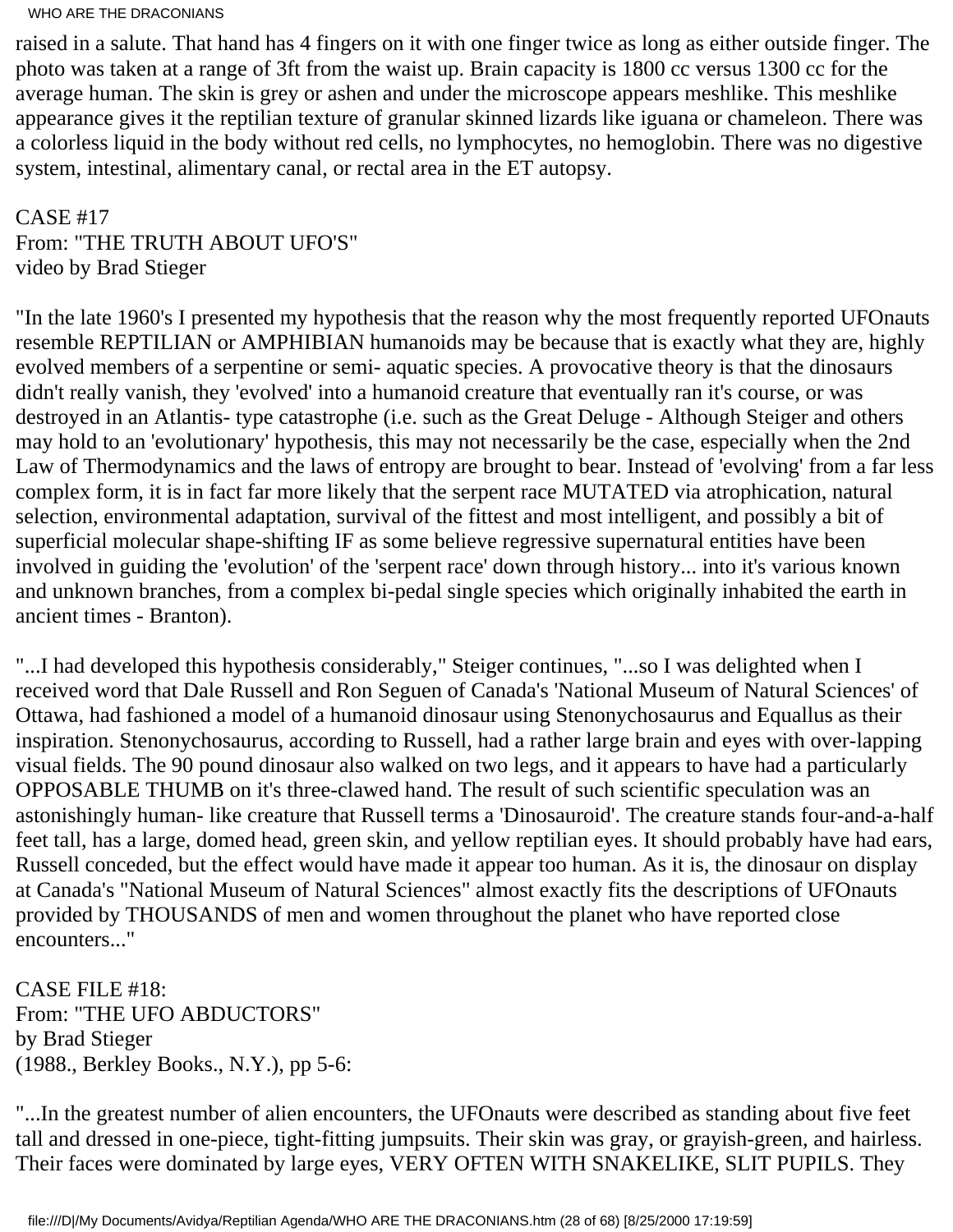had no discernible lips, just straight lines for mouths. They seldom were described as having noses, just little snubs if at all; but usually the witnesses saw only nostrils nearly flush against the smooth face. Sometimes a percipient mentioned pointed ears but on many occasions commented on the absence of noticeable ears on the large, round head. And, REPEATEDLY, WITNESSES DESCRIBED AN INSIGNIA OF A FLYING SERPENT ON A SHOULDER PATCH, A BADGE, A MEDALLION, OR A HELMET." CASE FILE #19: From: The "NEVADA AERIAL RESEARCH JOURNAL" for Summer, 1989. Re-print a UPI news item which appeared in a Berkley, California newspaper:

"Dale Russell, curator of fossil vertebrates at the National Museums of Canada in Ottawa, has developed a theory that intelligent life forms could have developed from the large reptiles that roamed the earth (in ancient times). "Russell calls his imaginary creature a 'Dinosauroid' which would look like a hairless, green-skinned reptile with a bulging skull, luminous cat-like eyes and three-fingered hands...

"The amphibians evolved into a humanoid species that eventually developed a culture that ran its course or was destroyed in an Atlantis-like catastrophe--just after they had begun exploring extraterrestrial frontiers. Certain UFOnauts, then, may be the descendants of the survivors of that amphibian culture RETURNING from their space colony to monitor the present dominant species on the HOME planet." CASE FILE #20: From: A review of the 4-part documentary 'DINOSAUR' hosted by Walter Cronkite

by columnist David Norman:

"...The series finishes with an unusual flourish. In 1982 Dr.Dale Russel of the Royal Museum of Canada, Ottawa indulged in a half-serious thought experiment. He had described a small, HIGHLY PREDATORY, nimble troodont dinosaur from the Late Cretaceous, STENONYCHOSAURUS, which had AN UNUSUALLY LARGE BRAIN, large stereoscopic eyes, and grasping hands. He speculated about what might have happened to such dinosaurs if they had not become extinct. His answer was the 'dinosauroid' - a three-clawed, three-toed, large-brained, UPRIGHT, and TAILLESS dinosaur."

Norman also described the almost human-like quality of the hand of one particular saurian branch, the Iquanodon: "...The flexible fifth finger moves a bit like a human thumb for grasping objects, while the middle three fingers are capable of little flexure. The large, stiletto-like thumb spike of Iguanodon would have been a devastating weapon. The sharp spike, coupled with the strength of the forelimb, could have punctured the toughest skin." CASE FILE #21:

From: Testimonial of police officer/patrolman Herb Shermer, in regards to his description of alien creatures which he swore he encountered during an abduction experience outside of Ashland, Nebraska, shortly after midnight on December 3rd, 1967:

"They were from 4 1/2 to 5 1/2 feet tall. Their uniforms were silver-gray, very shiny. Their suits came up around their heads like a pilot's cap. On the right side of their helmet's they had a small antenna, just above where the ear would be. Their chests were bigger than ours, they were built very wiry and muscular. Their eyes were the one thing I will never forget... THE PUPIL WENT UP AND DOWN LIKE A SLIT. When they looked at me they stared straight into my eyes. They didn't blink. It was REAL uncomfortable. Their noses were flat, their mouths looked more like a slit than a regular mouth..."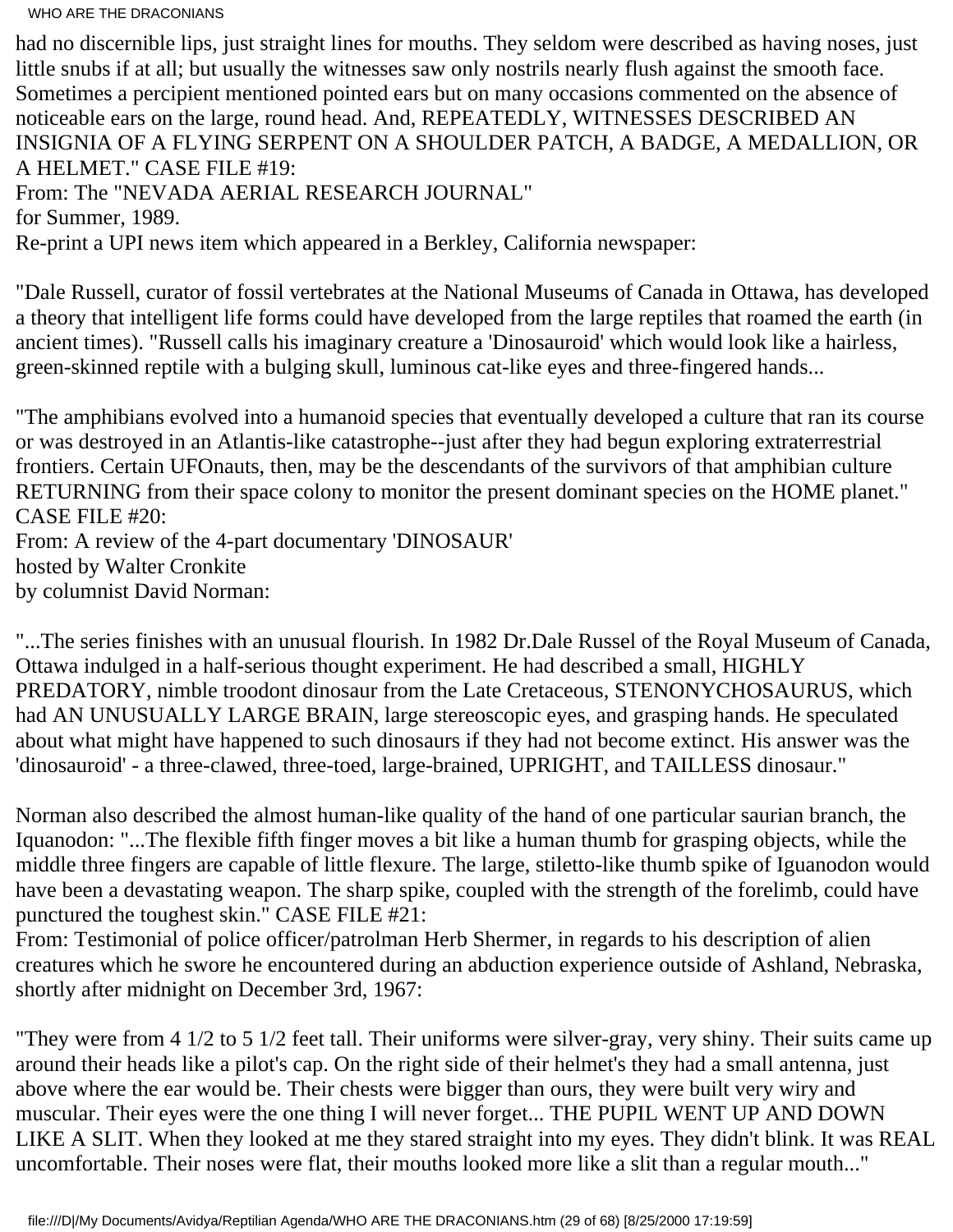### CASE FILE #22 From: QUEST INTERNATIONAL

(c/o 15, Pichard Court., Temple Newsam., Leeds, L515 9AY., ENGLAND U.K.) -- a major British UFO research organization consisting mainly of retired Police, Security and Military personnel, and its investigation of what may well be the most documentable case of the crash-retrieval of an unidentified flying disk to date:

On the 7th of May, 1989, NORAD installations allegedly tracked an unidentified object as it entered African air-space. The South African Air Force is also said to have tracked the craft by radar, traveling at a calculated speed of 5746 nautical miles per hour. The incident was related by a South African Intelligence Worker, who along with documentation of his military position, also sent documents and transcripts to two QUEST INTERNATIONAL investigators, Tony Dodd and Henry Azadehdel, telling of the event. Also, several RECORDED telephone conversations with high-ranking military and government officials were obtained which strongly suggest that "something" did in fact happen over South African terrain. Some of these recorded conversations involved military officials in South Africa who strongly reprimanding the intelligence worker-turned-informer over the phone. This was due to the fact that the informer had left South Africa for Britain, where he stayed at the house of the researchers, and then later went into hiding.

QUEST INTERNATIONAL director Graham W. Birdsall has stated that the documentation and the individuals involved in the incident are of such a nature that the event must have taken place, or the International Intelligence Community is collectively perpetrating a hoax concerning a recovered flying disk. Birdsall strongly suspects that the incidents did take place, due to the weight of evidence. Following is part of a word-for-word transcript given to the researchers by the informant, describing what he alleged to be the actual top secret report of the initial tracking of the object:

"...The object entered South African air space at 13.52 GMT. Radio contact was attempted with object, but all communications proved futile. As a result two armed Mirage fighters were scrambled. A short time later the object suddenly changed course at great speed which would have been impossible for conventional aircraft to duplicate.

"At 13.59 GMT, Squadron Leader ----- the pilot of the fighter reported that they had radar and visual confirmation of the object. The order was given to arm and fire the experimental aircraft-mounted Thor 2 laser cannon. This was done.

"Squadron leader ----- reported that several blinding flashes emitted from the object which had started wavering whilst heading in a northerly direction. At 14.02 is was reported that the object was decreasing altitude at a rate of 3000 feet per minute. Then at speed it dived at an angle of 25 degrees and impacted in desert terrain 80 miles north of the South African border with Botswana, identified as the central Kalahari desert. Squadron leader ----- was instructed to circle the area until a retrieval team arrived. A team of Air Force Intelligence Officers, together with medical and technical staff were promptly taken to the area of impact for Investigation and retrieval. The findings were as follows:

1) a crater 150 meters in diameter and 12 meters in depth.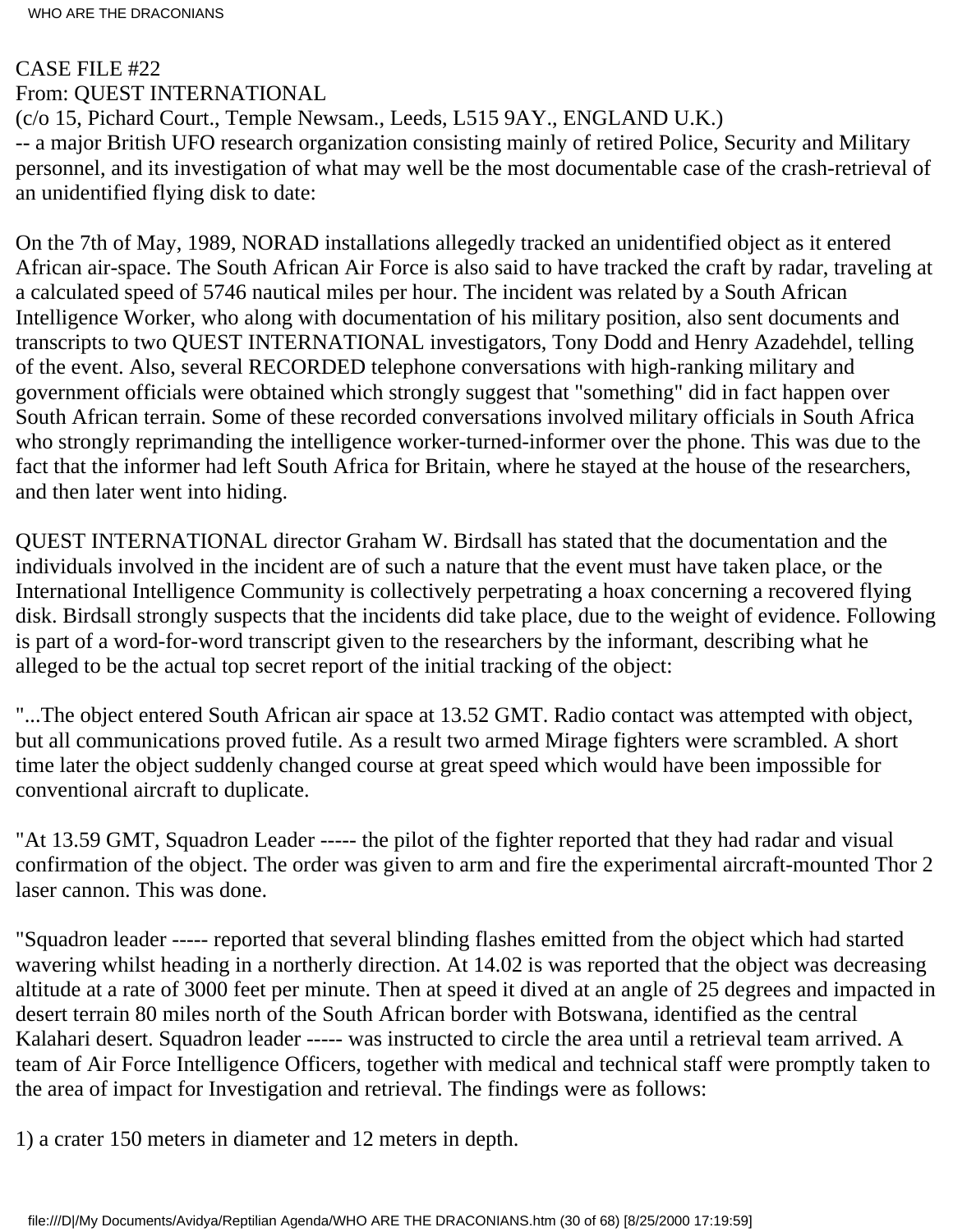2) A silver coloured disk shaped object 45 degrees embedded inside of crater.

3) Around the object sand and rocks were fused together by the intense heat.

4) An intense magnetic and radio-active environment around the object resulted in electronic failure of air force equipment (causing the crash of one Air Force helicopter).

5) The object was eventually moved to an Air Force Base for further investigation.

6) The terrain of impact was filled with sand and rubble to disguise all evidence of the event having taken place..."

The report indicated that a hydraulic type landing gear was fully deployed, suggesting that electronic malfunction had caused the object to crash, probably due to the Thor 2 laser cannon having been fired at the craft. While the team observed the object at the Air Force Base a loud sound was heard. It was then noted that a hatch on the lower side of the craft had opened slightly and appeared to be stuck. This opening was later forced with the use of hydraulic pressure equipment, at which point two humanoid entities in tight fitting grey suits emerged and were promptly apprehended. The report stated that the entities were of the following description (emphasis ours - Branton):

"HEIGHT: 4-5.5 ft. COMPLEXION: Greyish blue - skin texture smooth, extremely resilient HAIR: Totally devoid of any bodily hair HEAD: Oversize in relation to human proportions. Raised cranium with dark blue markings around head FACE: Prominent cheek bones EYES: Large and slanted upwards towards side of face. No pupils seen NOSE: Small consisting of two nostrils; MOUTH: Small slit devoid of lips JAW: Small in relation to human proportions BODY/ARMS: Long and thin reaching just above knees HANDS: CONSISTING OF 3 DIGITS, WEBBED, CLAW-LIKE NAILS TORSO: CHEST AND ABDOMEN COVERED WITH SCALY RIBBED SKIN HIPS: Small narrow LEGS: Short and thin GENITALS: NO EXTERIOR sexual organs FEET: CONSISTING OF THREE TOES, NO NAILS AND WEBBED.

NOTES: Due to AGGRESSIVE NATURE of humanoids, no samples of blood or tissue could be taken (One humanoid ATTACKED DOCTOR causing DEEP SCRATCHES ON FACE AND CHEST). When offered various food, refused to eat... One way passage has been requested for both humanoids to Wright Patterson Air Force Base USA for more advanced investigation and research..."

Many of the details regarding these "humanoids" are actually very similar to other branches of the reptilian race as it has been described by other witnesses. It appears as if the serpent race is composed of several different branches or types, much the same as dogs or other animals retain their distinction but are composed of several different "breeds". Commonly known reptiles are devoid of bodily hair, have prominent cheek bones, large slanted eyes, small openings in place of ears, 3-digit webbed hands and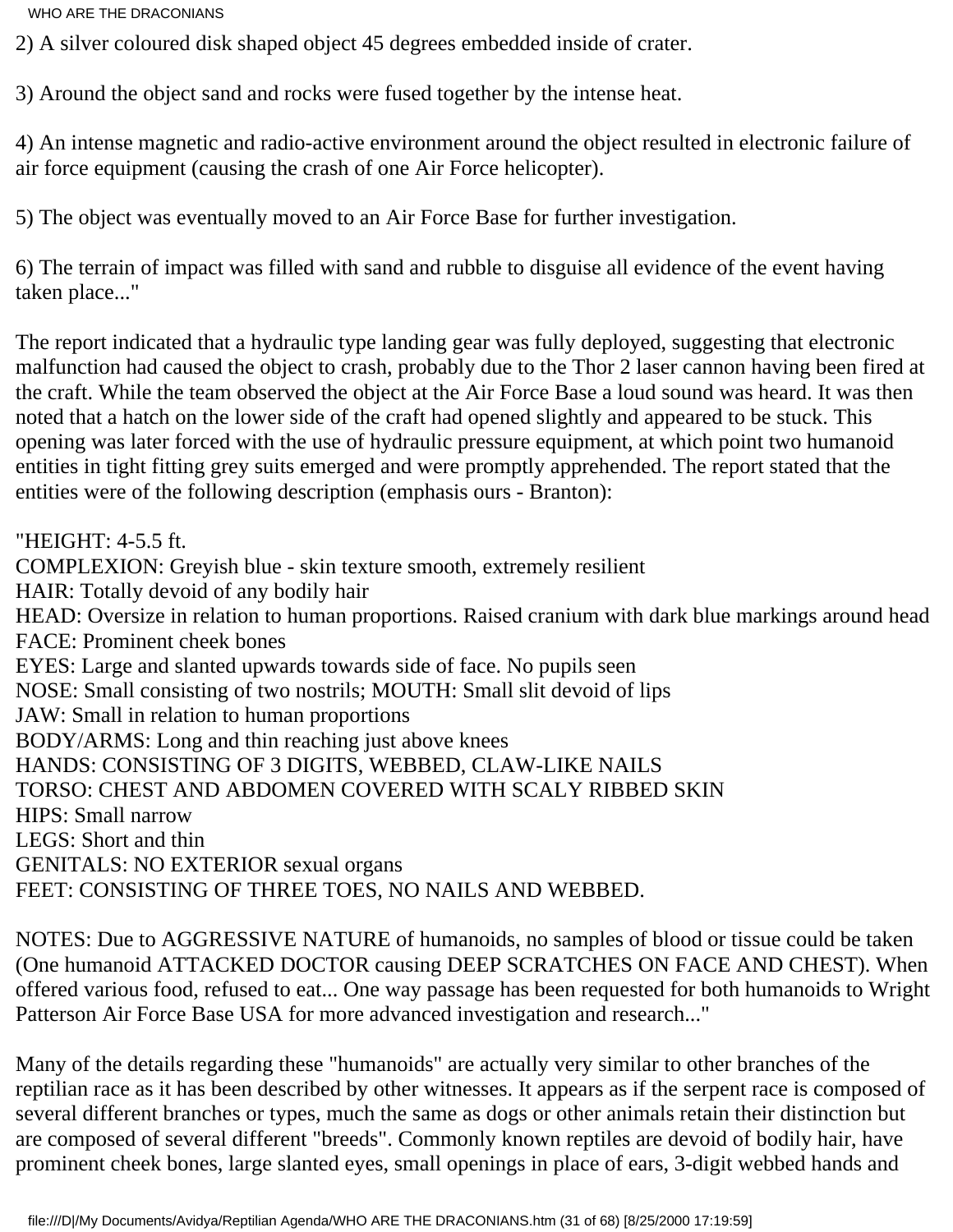feet -- except in the case of snakes etc. which lost their limbs through atrophication over 1000's of years -- have claws, are covered with "scaly" ribbed skin, and have no external reproductive organs, being egg-layers, and are aggressive and predatory in nature.

The top-secret document indicated that the passage of the object and creatures would be implemented on the 23rd of June, 1989 to Wright Patterson AFB.

Actually, sources DO indicate that Wright Patterson DID IN FACT GO ON RED ALERT on that date. Subsequent documents supplied by the Intelligence source to Q.I. indicate that the creatures seemed to have a strong connection with the SAURIAN race which existed in ancient times. The exact wording of one particular document which is now in the hands of QUEST INTERNATIONAL is as follows:

"All informations found aboard alien spacecraft concerning the evolution of alien life forms indicates to an evolution similar to that which we find on Earth PRIOR TO THE EXTINCTION OF THE DINOSAURS... (the findings indicate) a high degree of adaptability. Further physiological and psychological studies performed in South Africa and in the United States points to a simple and complex structure of behavior. It would seem as if these lifeforms CAN NOT FUNCTION INDEPENDENTLY WITHOUT GROUP INTELLIGENCE AND IDENTITY TOGETHER WITH A CENTRAL COMMAND. According to additional informations found aboard retrieved craft a separate race is designated superior by them. CONCLUSION: An in-depth study and analysis of the psychological make-up and behavior prediction is advised. Studies performed on two alien life forms captured has proven that they cannot act independently from own acquired intelligence without access to communication, orders and instructions from a hierarchy or central command..."

Three different aspects of the South African affair in fact coincide very closely with what other sources have revealed concerning these reptil-saurian "alien" creatures: 1) the "saurian grays" are the lower echelon of a hidden reptilian hierarchy... the other or "superior" race that is considered to be superior is a bipedal reptilian-saurian species as well, although they are a different and taller "branch" of the serpent race; 2)the serpent race - saurians - reptilians operate on a "collective consciousness" level as if the individual alien beings are -- to put it in one perspective -- individual "cells" in an immense hive-like mind, or "body" of a single immense creature.

Actually there seems to be a COMBINATION of both individuality AS WELL AS "collective" or "group" consciousness operating within these entities. 3) The description of the "aliens" as well as the electromagnetic nature of their craft corresponds exactly with descriptions given in HUNDREDS of separate reports of this nature.

The Intelligence Officer who contacted QUEST INTERNATIONAL and provided them with the information, claims he did so out of concern for the security of the human race as a whole, and although he was pressured into signing a 'National Secrecy Act' form he believes that he would be guilty of treason against the human race if he did not disclose what he knew, and what the governments were trying to hide.

CASE FILE #23 From: "IS INNER EARTH RESEARCH HAZARDOUS TO YOUR HEALTH?" article by Val Valerian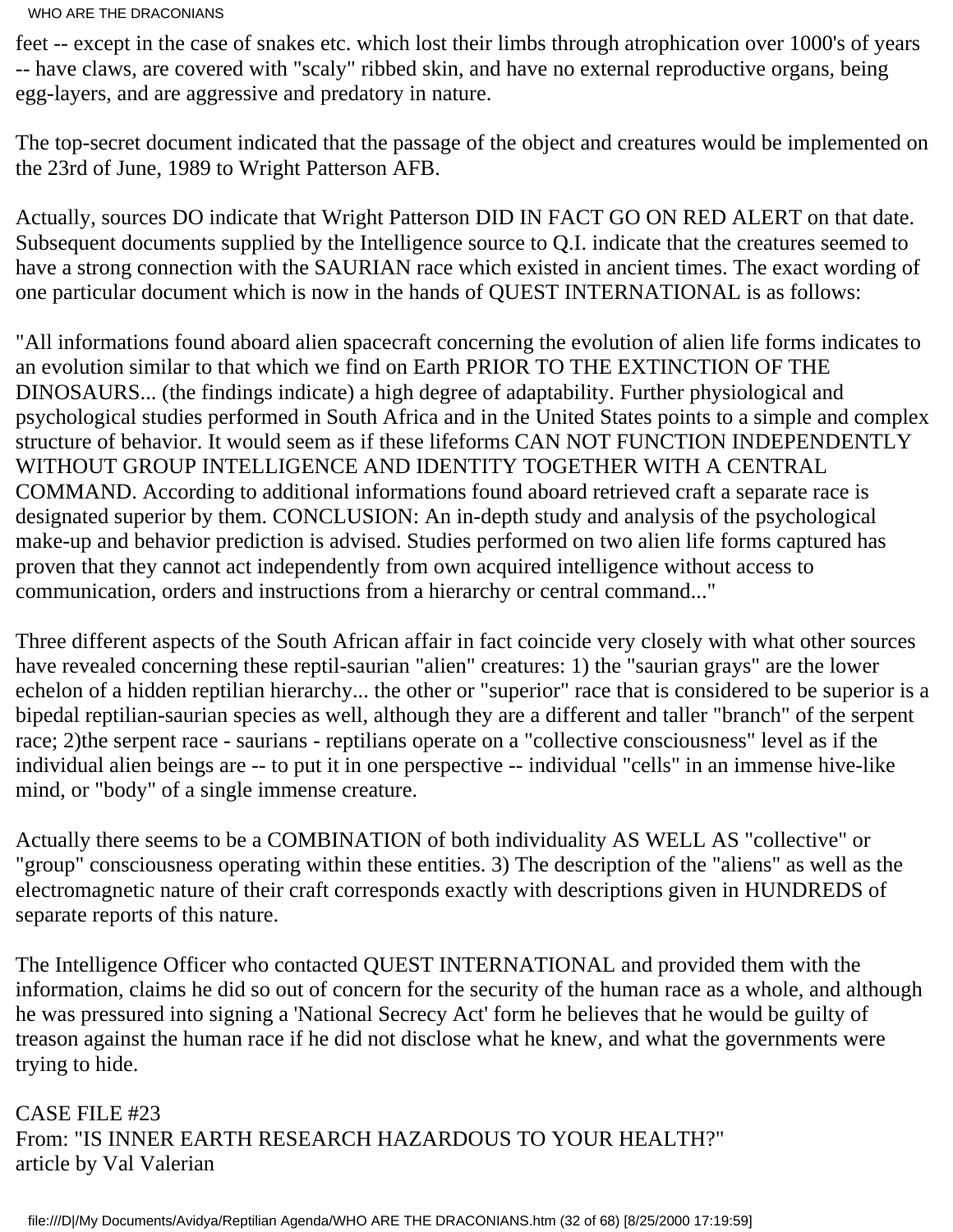### in the LEADING EDGE RESEARCH Journal:

"...Lew Tery, who has recently relocated to Utah, was the foremost local proponent of geomagnetic vortex/UFO connection theory. Lew was instrumental in the discovery of underground tunnel networks in the Las Vegas area, one of them being between the base of Boulder Dam and Jumbo Peak, where there are two mines whose owners view 200' diameter disks on a frequent basis. At one point, Lew offered to set up an interview with these miners. Alas, Mr. Tery is not to be found.

"A local Henderson resident, who shall remain nameless, has been into inner earth research for years. This person has been hounded and chased due to intimate knowledge of inner earth tunnels in the local area. "There is obviously something here that some people wish to protect. Something to hide. Many seem to know what it is, and they speak cautiously about REPTILIAN HUMANOIDS and the SERPENT RACE, which are two subjects which seem to be surfacing again. Response to local television and radio programs featuring JOHN LEAR have been overwhelming. A recent lecture in Las Vegas drew over 700 people.

"According to some sources, the 'Greys' are the lower level of a bigger scenario that involves this reptilian race..."

CASE FILE #24 From: Actual letter from John Lear {yes, John Lear the Ace Test Pilot, holder of every flying medel the F.A.A. has to offer, son of William P. Lear - inventor of the 8-Track stereo and founder of Lear Jet corp., etc.} addressed to T.L. [full name on file] dated October 6, 1990:

"Dear [T.L.]... Many thanks for your recent, very interesting letter. I showed it to Bob (i.e. Lazar - Branton) and he thinks we are both crazy. He does not believe that Dulce exists. Bob went through extreme brainwashing at S-4 so I can understand his feelings. About the time that he was brainwashed, maybe a little before, he told me that Dulce was mentioned up there once or twice in conversations that he was not part of...but that he overhead. Since that time he has forgotten even that part. Since I know Dulce exists, what Bob thinks does not affect me in the least.

"A source of mine that is a security guard at the test site tells me that currently there are 5 types of aliens there: The Greys, the Orange, the reptilians, the ones that look like [the aliens] in the movie 'V' and the ones that look so ugly that they take your breath away until you get used to looking at them. "I now believe that a very large Saucer crashed near Sedona, possibly 2 years ago and is in the process of being retrieved in sections, as it is too big to remove in one piece.

"The recent stories in Aviation Week, I believe, are attempts to buy more time, to mislead the public and to confuse the issue (Note: Lear is here referring to the article in the Oct. 1, 1990 issue of AVIATION WEEK AND SPACE TECHNOLOGY, titled "Secret Advanced Vehicles Demonstrate Technologies For Future Military Use". The article referred only to the fairly well-known super- advanced jets being tested in Nevada, giving the impression that these may explain all of the 'UFO' sightings in the area - Branton).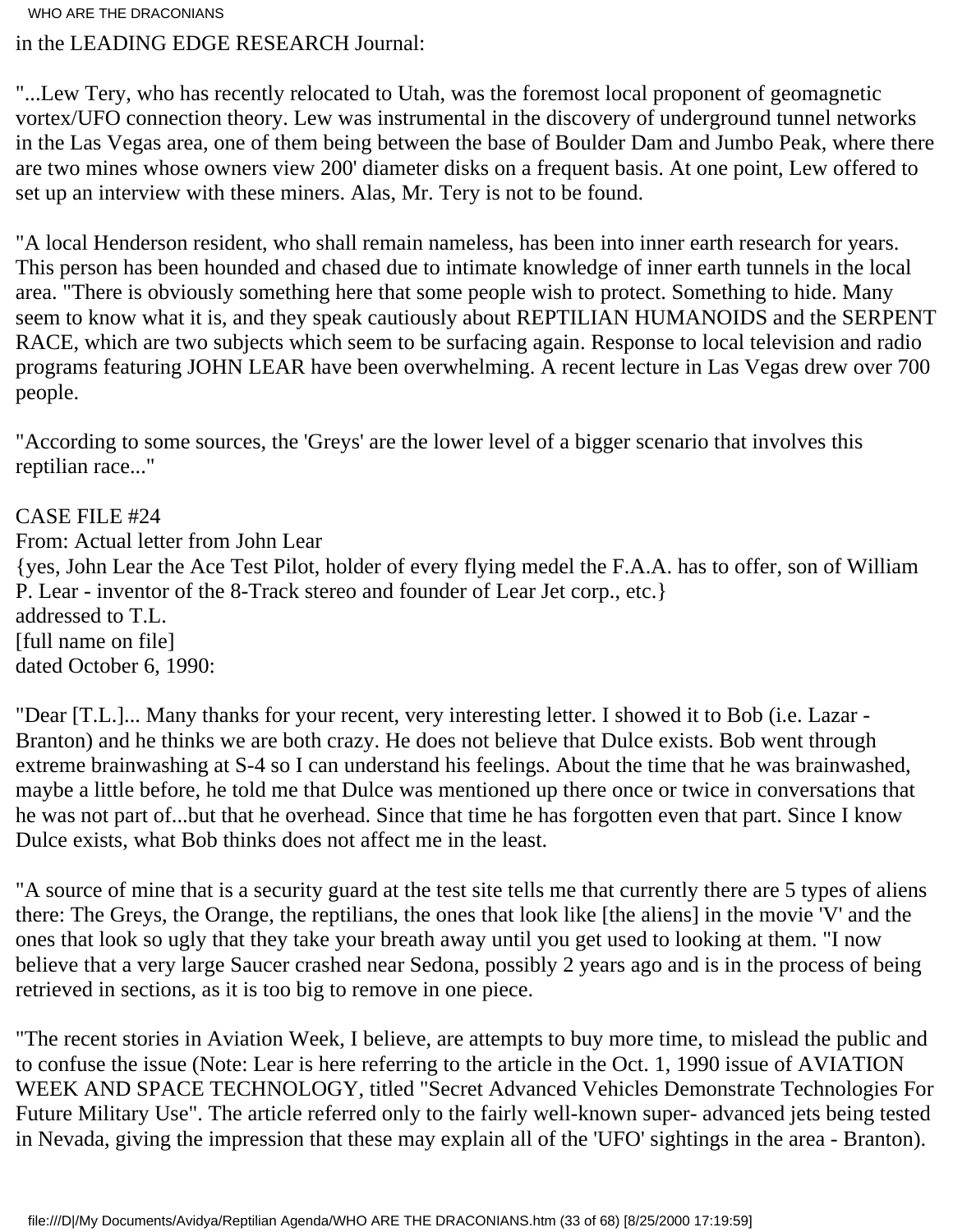"Again, I appreciate very much your fascinating letter and look forward to more information on Dulce... With much respect and admiration... JOHN LEAR."

CASE FILE #25 From: Lecture given by researcher Michael Lindemann on behalf of the "20/20 Group" (3463 State St., Suite 264., Santa Barbara, CA 93105) in Lancaster, California, on Oct. 20, 1991:

Indeed this whole 'end game' is very vulnerable and that's why they feel it requires such secrecy. The American people wouldn't stand for this stuff if they had the information, and that's the reason why we have to get the information out and take it seriously because it really is a matter of OUR money and OUR future that's being MORTGAGED here.

"But my friend who worked in the underground bases, who was doing sheetrock was down on, he thinks, approximately the 30th level underground... these bases are perhaps 30-35 stories deep ('ground-scrapers' as opposed to a 'sky-scrapers' - Branton). As I say they are not just mine shafts, these are huge, giant facilities... many city blocks in circumference, able to house tens of thousands of people. One of them, the YANO Facility (we're told... by the county fire dept. director, the county fire dept. chief who had to go in there to look at a minor fire infraction) there's a 400-car parking lot on the 1st level of the YANO Facility, but cars never come in and out, those are the cars that they use INSIDE.

"O.K., so... a very interesting situation down there. Our guy was doing sheetrock on the 30th floor, maybe the 30th floor, underground. He and his crew are working on a wall and right over here is an elevator door. The elevator door opens and, a kind of reflex action you look, and he saw three 'guys'.

Two of them, human engineers that he'd seen before. And between them a 'guy' that stood about 8 to 8 1/2 feet tall. Green skin, reptilian features, extra-long arms, wearing a lab coat, holding a clip-board...

"I tend to believe that story because, first of all because we have other stories like it, but more importantly because he walked off that job that very day. And he was getting paid a GREAT deal of money... If your basically a sheetrock kind of guy, if you can do sheetrock in a place like that then you get paid way more than standard sheetrock wages, you can count on it.

"So, he walked off that job. His buddy on that same crew turned into an alcoholic shortly after. This is an extremely upsetting thing. You know, it wasn't like this alien jumped out and bit his head off or anything, it was just standing there for a few minutes, the doors closed. He has a feeling that that elevator was malfunctioning, otherwise he never would have seen that except by accident.

CASE FILE #26 From: Lecture given by researcher Michael Lindemann on behalf of the "20/20 Group" (3463 State St., Suite 264., Santa Barbara, CA 93105) in Lancaster, California, on Oct. 20, 1991:

"...Lot's of ordinary citizens in the Lancaster area...are having close-up alien encounters... the first one is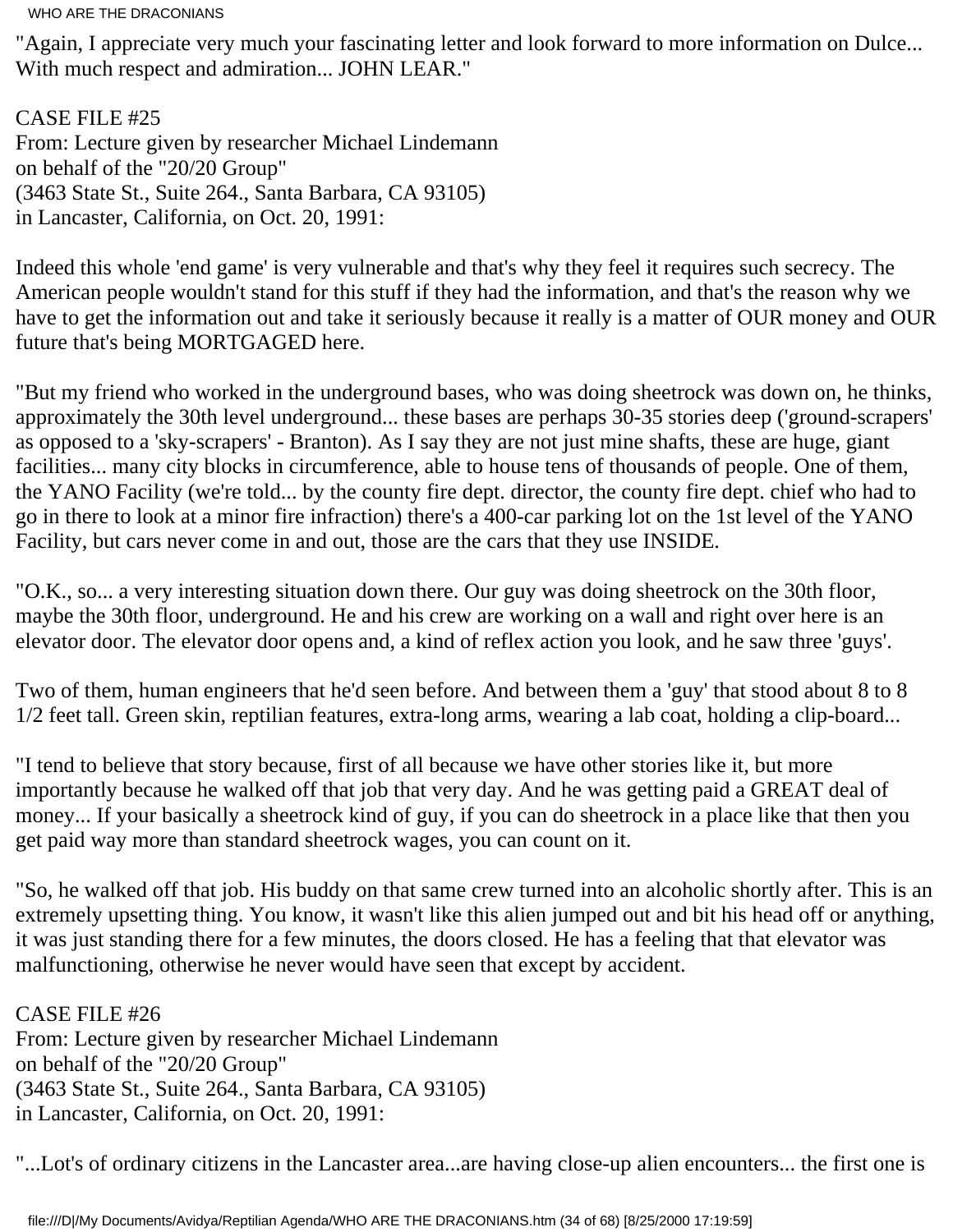a woman with a number of children who in 1972 was living with her then husband in Ridgecrest, California... This woman had never read any books about UFO's or aliens, and didn't have any interest in it. Indeed today she has not read any books.

The first thing she tried to do recently when she realized that she had had alien encounters, was she went out and rented Whitley Strieber's movie 'COMMUNION', the video tape, and she stuck it in the machine and barely a minute into the movie she got very anxious and nauseous and ran out of the house. That was her only attempt to inform herself on, let's say, literature or information about aliens, and yet this woman has had astonishing experiences." Following an entirely waking experience where she observed a seemingly half-physical or apparitional 'Grey' near her home, which faced the open Mojave desert (the nearest neighbor being about two blocks away), she began having more intense experiences which she knew took place - but could not entirely understand or recall all of the details. She described the creature in the traditional 'gray' configuration as reported by so many other 'abductees' -- short and gray with a large head and large black slanted eyes -- which in light of her ignorance of the overall UFO phenomena, according to Lindemann, only tends to substantiate her story.

As a result of this initial experience, Lindemann explains, she contacted a hypnotherapist, a woman who incidentally had never read a UFO book herself. This psychologist concluded -- through various tests and observations -- that the woman from Ridgecrest was entirely sane and sincere. Michael Lindemann continues:

"...This woman has had lots and lots of experiences since then. Her next experience was also a waking experience which TURNED INTO an experience that she could not remember except through regression. But the 'waking' part of it was the 'clue' that she needed to start exploring her hidden memories. "Her husband went off on a training program, he worked for a telephone company, (and) went off on a training program for a number of weeks some time later, toward the end of 1972. "She was staying at home with her children. Of course because they were in an isolated spot, she slept in her bed with a loaded shotgun, and she was a very light sleeper, kind of nervous.

"One night she woke up because there was 'rustling' in her room. She looked and she saw what she thought was a sort of hooded, black figure over by her dresser. It looked as if somebody was sort of 'playing' with her jewelry box. And she of course felt as if someone had probably broken into the house.

"But as she was kind of thinking to herself, 'What can I do, what can I do,' kind of gripping her shot gun, she made a little involuntary gasp, and whoever it was turned around and walked over to her. "She described this being as about...4 1/2 feet tall, very, very dark, with very... she said it looked like a lizard! Very rough skin, big yellow eyes...not the huge black almond shaped eyes...large, yellow with a slit iris, a muzzle, teeth. She said it looked like an iguana. And she said that IMMEDIATELY she could tell that this being was very menacing and didn't like her at all. This being was dangerous and nasty, and not to be trusted.

"She didn't remember what happened next, all she knew was she was terrified, because this being was literally leaning right into her face as she lay there in bed.

"And in regression she found out the rest of that particular story. She was floated downstairs and she found that some GREYS were PHYSICALLY CARRYING her three children outside to a waiting craft.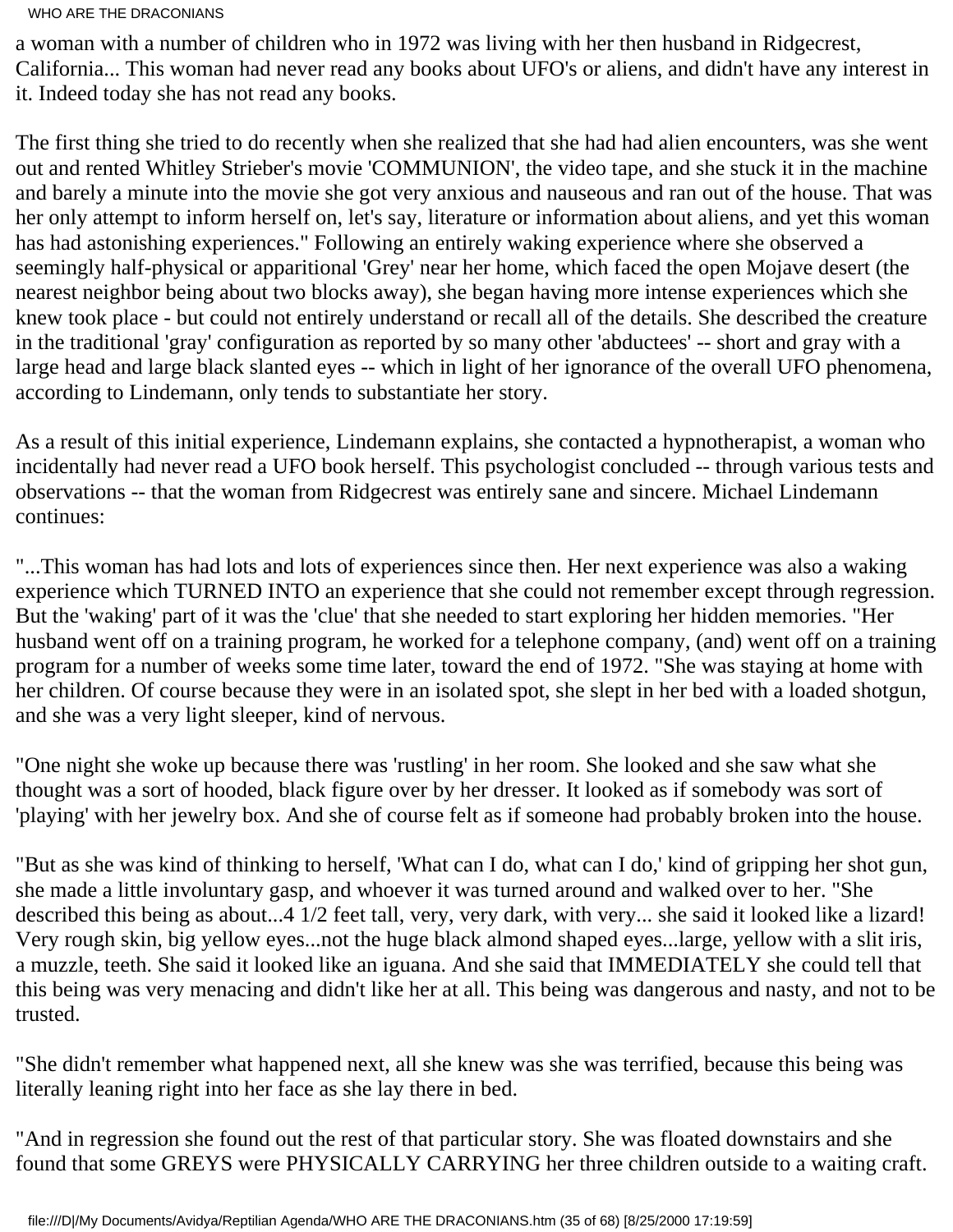She was levitated outside to the same craft.

"She recognized immediately that this black lizard-like guy, which she later learned actually had a tail... was actually WORKING WITH THE GREYS, but, she said, they did not (always) get along. It was the 'Greys' craft... she was literally 'listening' to their 'telepathy'. They were conversing about her as she was lying on a table in the craft waiting for their decision on what to do. She became convinced that the black one wanted to KILL her, and the Greys were 'saying'... 'No... not on OUR ship.' She said she saw something horrifying at that point. She said the black one just 'swept' its hand across the chest of one of the greys and literally tore the greys chest open. It fell to the ground and she thinks it died. She says, 'I know they have GREEN blood, I saw it bleed.'"

Before one feels too 'sorry' however for the 'greys', they should understand that many accounts indicate that the greys have participated in an unknown numbers of animal and human mutilations in order to use the animal AND HUMAN secretions as a 'liquid protein' food source, the 'substance' [human/animal flesh and vital fluids] is mixed in large tanks containing hydrogen peroxide to kill bacteria, and then the Greys soak in the substace into their skin, in that they do not have an operational digestive tract, and the 'waste' is excreated back out through the exterior like a snake/lizard shedding it's skin.

Also, if we are to believe some of the more fantastic claims of crash-retrievals, such mutilated animal and human organs have been discovered within or among the debris of crashed alien GREY craft. The 'reptilian' hierarchy seems to operate in an exactly opposite manner as the JudeoChristian ethic, and instead of operating on faith-love-service the reptilian or saurian hierarchy is said to operate on fear-hatred-competition. Since both the Greys and lizard-like Reptiloid 'aliens' operate on 'collective consciousness' and are neo-saurian in nature according to many sources, and since they have a similar agenda which seems to be imperialistic - conquest motivated, they inevitably work together in what Michael Lindemann refers to as a 'wedding of convenience'. From one perspective, one should NOT see these 'Iguanas' as being much worse than the Greys. For what the green-blooded 'greys' lack in the way of demoniacal 'hatred' or contempt for humankind as the Reptiloids are often seen to express, they seem to make up for it in their profound apathy and 'intellectual indifference' to the good of the human race. Over and over again abductees describe the greys as emotionless and methodical, and seemingly show no sympathy or pity whatsoever toward human suffering or death, but merely look upon it with scientific 'curiosity'. Although 'hatred' would seem to be the opposite of 'compassion', others would argue that 'indifference' is the antithesis of compassion, caring or love. From this perspective, 'indifference' to human life may be no less evil than raging 'contempt' for human life. BOTH may be the motivating factors behind all kinds of atrocities. In reference to the case referred to above, Lindemann continues:

"...Her hypnotherapist said to us at this point, 'You know, you really ought to understand that this woman is a very, very good hypnotic subject and she actually re-lives her experiences in real time in the first person. She goes through all of the emotions and she has incredible recall of detail.'

"...She says...as a therapist of long standing she has no reason to doubt that the detail that this woman brings forward is essentially accurate. It matches of course in many, many particulars the kind of information that other abductees have also told.

"...One of the other disturbing things that this woman has mentioned... is that in other sessions where she was abducted, she found herself in an underground facility which she feels quite certain was at George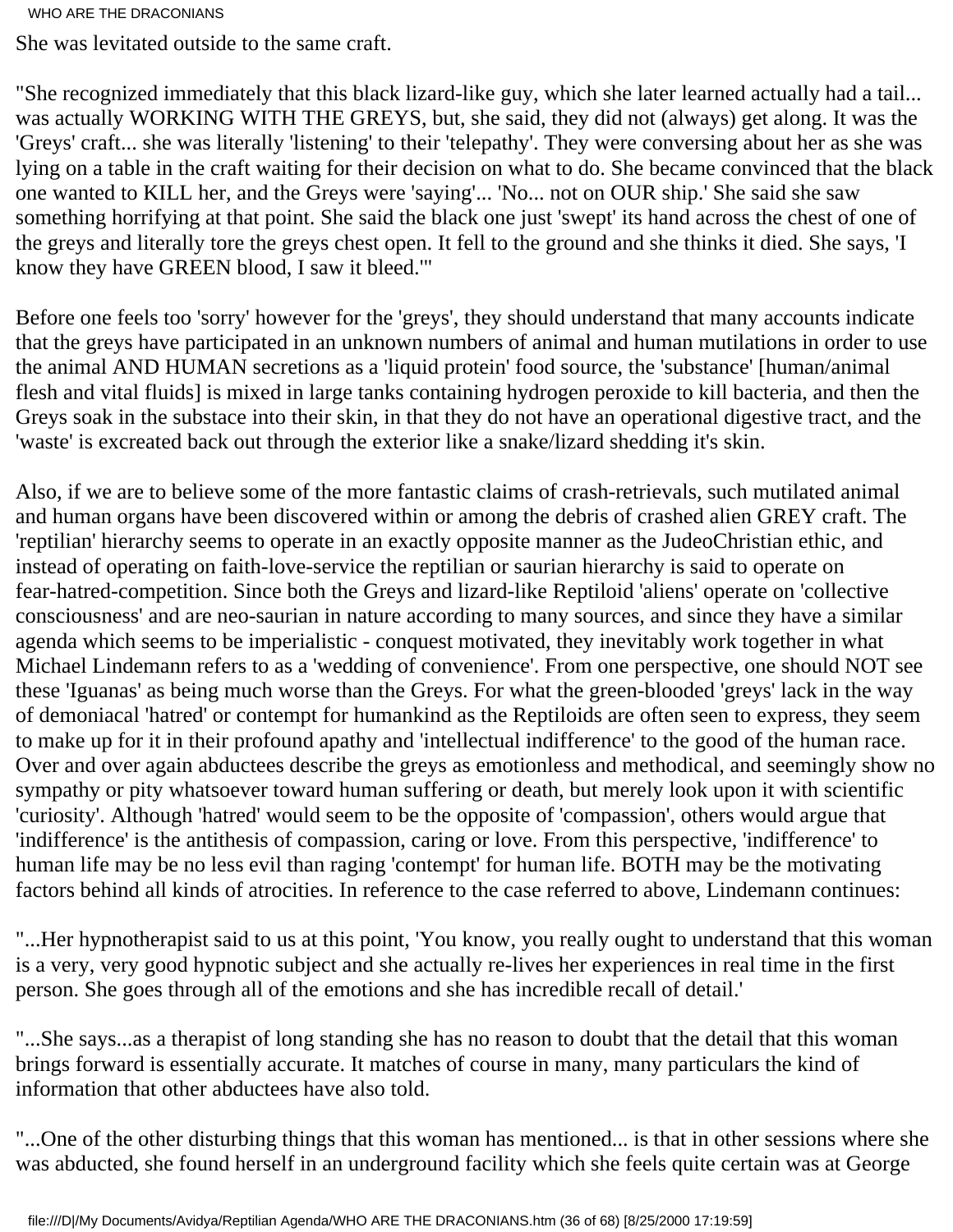Air Force Base where she grew up. And in that facility underground she saw the greys were working side by side with human military personnel [or are they REALLY 'human' military personnel!? - Branton]. And we do have other reports, not only 'we' but many people who study the abduction phenomena, collective reports indicating that the abduction phenomenon is occurring right UNDER the noses of our own officials, that there is apparently some agreement operating here..."

CASE FILE #27 From: THE DULCE BOOK - CHAPTER 27:

"...[Brazilian] Jefferson Souza claims that the following revelations are from the personal notes and scientific diaries of a scientist who was commissioned by the U.S. Government over a period of several years to visit all crash sites, interrogate captured Alien Life Forms and analyze all data gathered from that endeavor. Eventually this person was discovered to have kept and maintained personal notes on his discoveries and was therefore scheduled for termination [not just "job termination"!]... which he narrowly escaped. Following 33 years of investigations, he went in to hiding in 1990:

Here is some data which this anonymous informant reportedly gathered on the Reptilian type alien entities:

Average Height: Male - 2.0 Meters; Female - 1.4 Meters Average Weight: M - 200 Kilos; F - 100 Kilos Body Temperature: M - Ambient Temperature; F - Ambient Temperature Pulse/Resperation: M - 40/10;  $F - 40/10$ Blood Pressure: M - 80/50; F - 80/50 Life Expectancy: M - 60 Earth Years; F - 23 Earth Years

Cold-blooded like all reptiles, the Reptiloid is found to flourish in a warm, tropical clime [normally artificial... big caves]. With imperfect respiration providing just enough oxygen to supply tissues and maintain the processing of food and combustion, their temperature can be raised only a few degrees above the ambient [this suggests that 'heat' weapons, like flame-throwers and so on, may prove to be very effective and fatal to this species under battle conditions]. The reproductive system is ovouniparous, with eggs hatching in the oviduct prior to birth. The underdeveloped Reptiloid [for faster activities, physical activities] cerebellus results in a slowness and simpler city of movement. The Reptiloid eye is composed of thousands of microscopic facets, each facet with its own independent protective lid. The eye is almost never closed entirely during waking hours; rather, sections of the organ are shut down in conjunction with the dominant light source. The reptiloids survived 'hidden' inside the Earth [within] Big Caves Underground.

CASE FILE #28 From: Jim T. {a post as it appeared on an e-mailing discussion list which will remain confidential...}

Suggested Title: "THE HAMMER OF TIME"...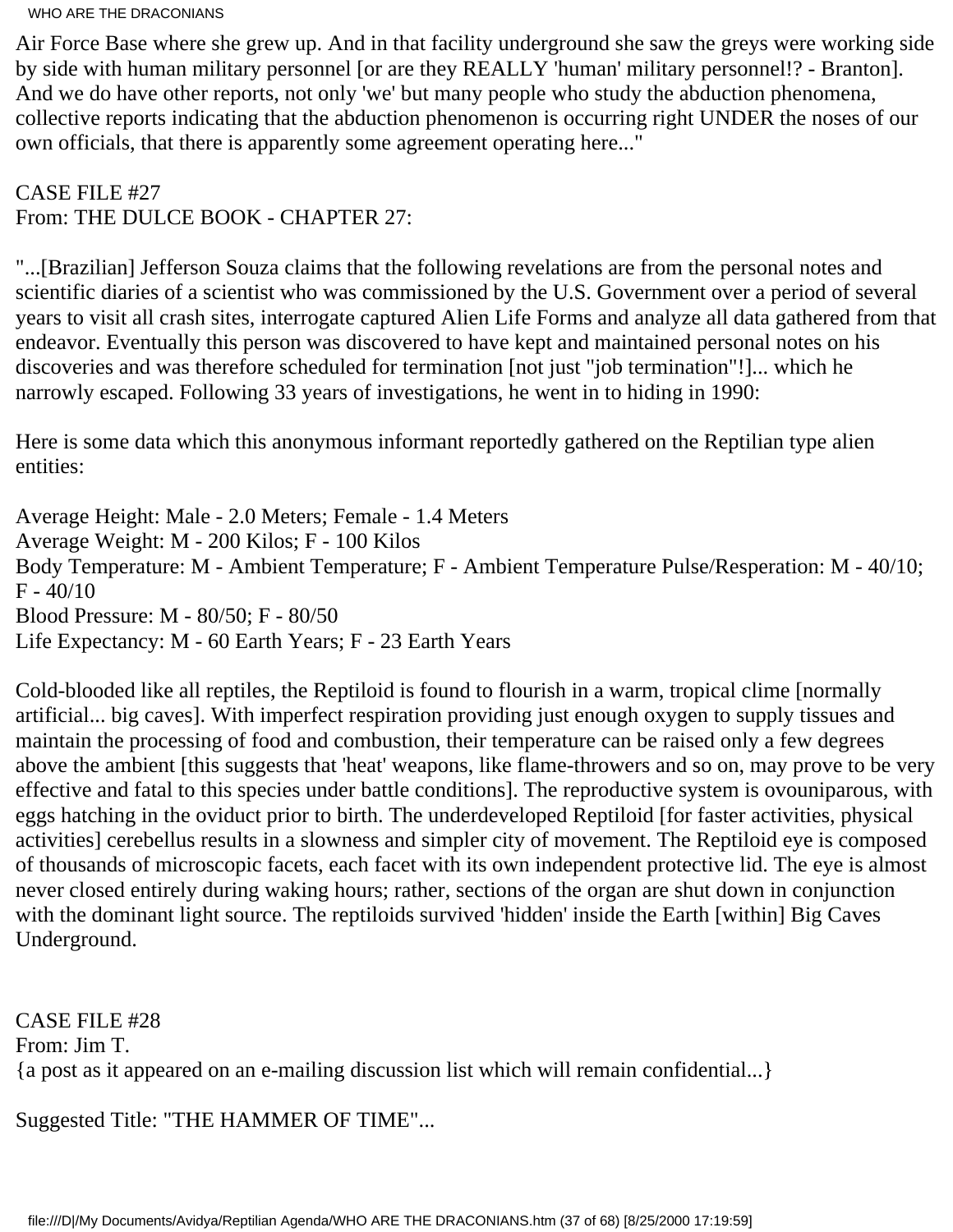[Intro: The following is a very unusual post, as if the subject of "reptilians" is not unusual enough, THIS post deals with apparent temporal manipulation such as that being experimented with by the Montauk projects -- which the 'Draconian' forces based below the Gizeh plateau reportedly have a strong investement in.

Some have suggested that with all of the temporal causality violations taking place in our time or world-line, linear 'reality' as we know it will eventually begin to dissolve into a multi-linear reality somewhat in-between a reality-scape and a dream-scape, or rather the very foundations of the linear third dimension as we percieve it will begin to fluxuate. So genetic, psychological, fraternal, political, and economic manipulation is apparently not the only form of "intervention" that the Dracos have been involved with. It is said that earth's unique electromagnetic grid allows for the possibility of strange temporal manipulations, and even alternate "time branches". The clincher is that there is only so much energy to go around in that -- like a tree -- all "time branches" feed off of the same BASE or TRUNK... so the more "branches" that exist the less energy there is to go around.

Apparently the Montauk Project and its Draconian overseers have generated several alternate history lines, some having failed to aquire full material manifestation... in essence liquifying into fourth dimensional ectoplasmic realities, whereas others possess the necessary collective psionic/psychic energy focus to convert subatomic energy-waves into matter-particles.

There are claims that THIS area of the galaxy surrounding planet earth is MUCH OLDER than surrounding sectors, due to the various alternate time-line "replays", and that even THIS worldline is not the original... i.e. that much temporal manipulation has occured... for instance Naval Philadelphian Montauk agents going back in time from an original[?] worldline in order to stop Germany from winning the 2nd World War, and renegade Pleiadeans, etc., -- who were actually descended from German/Nordic space colonists in the original worldline -- coming back to help Hitler in THIS worldline defeat the Normandy invasion... which they failed to do, however they DID succeed in helping the Germans infiltrate America and take over the Montauk Projects by taking over the NSA/CIA.

According to some "Montauk" researchers, John F. Kennedy lived to a good old age in an "earlier" timeline and once he discovered the Nazi infiltration of the Montauk Projects and the involvement of Draconian Reptiloids, Rigelian Greys and Sirian-B/Aldeberon Aryans, he came down HARD on the project, but not before several Thule-Society agents were able to escape back in time and assassinate Kennedy [many unusual paranormal events were involved with the JFK murder].

There are also claims that other "aliens" came back from the future of the ORIGINAL worldline and wiped out most of the earth's population via biological warfare... thank God we are not living in THAT dimension. However these "aliens" [genetic hybrids from the original worldline's FUTURE] ARE reportedly very involved in THIS worldline... some have our best interests at stake, whereas others DO NOT. Anyway, in order to keep from going insane with confusion, it might be easier to view time as a TREE rather than a LINE.

Even though other time or world-lines may exist, they are still nevertheless part of the same METAVERSAL REALITY [tree]. Montauk agents admit that in order to change the history of one "timebranch" they would have to change all branches simultaneously, which is apparently impossible. It is said that the energy grid of planet earth [which is UNIQUE in the universe] can only energize half a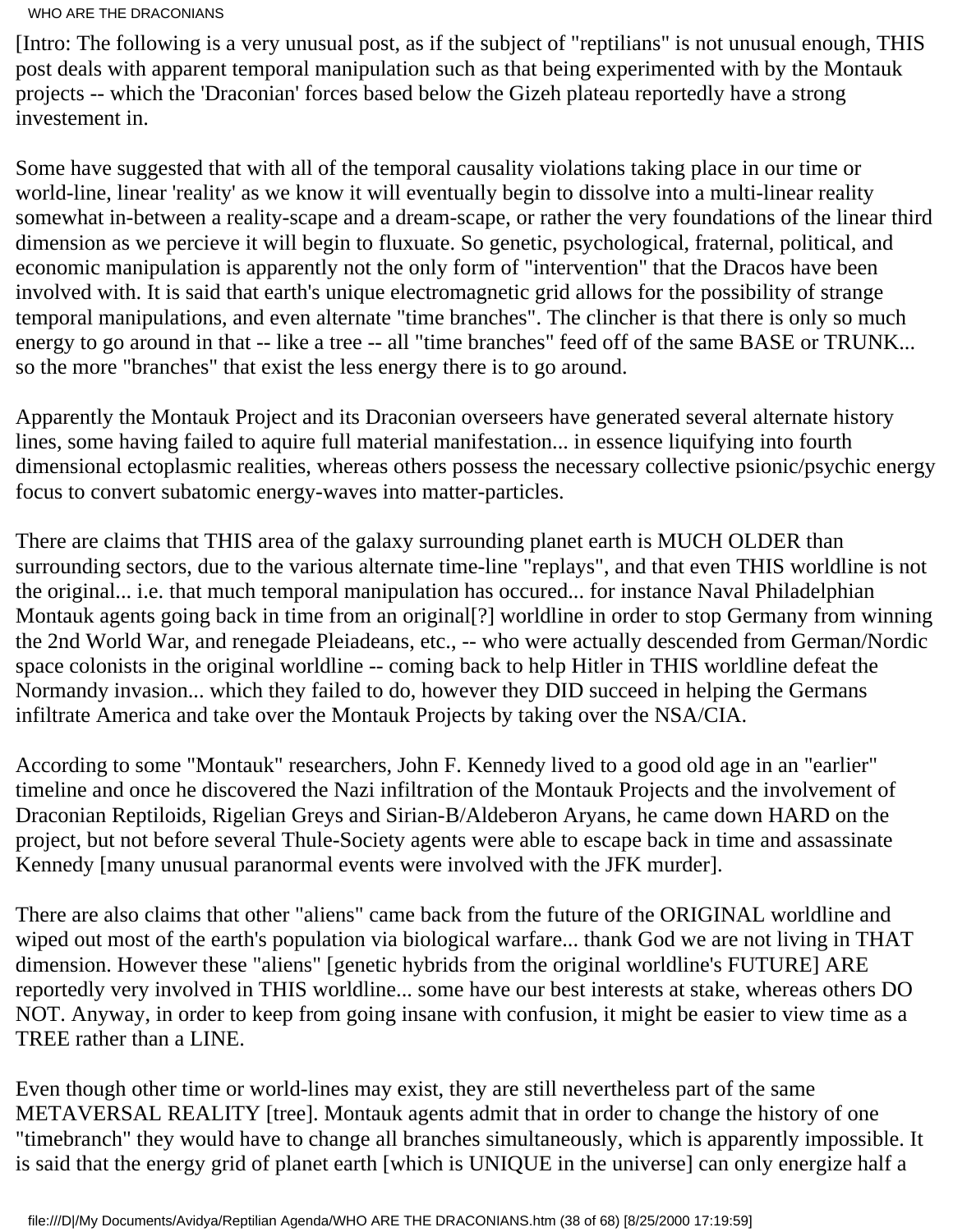dozen or so THIRD DENSITY [or third density FACET] worldlines... as it takes energy to maintain a linear/material reality... above and beyond this, reality becomes a bit "slippery", as the ENERGY/matter ratio drifts more to the ENERGY side. It is said that there is at least ONE worldline that is even more dense/linear than THIS one, one in which one does not encounter a multiplicity of Fortean-type paranormal manifestations, phenomena which is apparently the resulting factor of a reality that has experienced major temporal cuasality violation and manipulation... and as a result many believe that THIS worldline will begin to drift into a more energized multilinear reality in or around the year 2012...

The following is apparently ONE of the MAJOR efforts on the part of the Alien/Human Montauk agenda to generate a worldline through temporal manipulation... one involving a Nuclear attack on American soil in the fall [Nov.] of 1997. There were several prophecies of this occurance, however most now say that it did NOT. But there have been OTHERS besides Jim [see following post] who claim to have encountered this alternate reality... one in which the DRACO interventionists are apparently implicated to the core. Some may have the feeling that they are existing in one or more "dimensions" simultaneously. Could THIS explain such feelings? The human soul can only produce so much energy, and like the energy grid of planet earth itself the human soul can only exist in so many dimensions at once before it is "spread too thin"... however more subtle levels of our soul can apparently interact with "weaker" event-lines.

As I said there are reportedly only half a dozen or so ACTUALITY LINES... then there are the more energized PROBABILITY LINES [quasi-3d realities], the POSSIBILITY LINES [ectoplasmic realities], and GHOST LINES [dream pools or used up possibility - probability - actuality lines... may become activated on an ectoplasmic level as collective human conscious energy focus breathes "life" into them].

Because of a lack of linear solidity the more energized lines may seem like dreamscapes without any major linear consistency. They may seem so simply because that is exactly what they ARE, astral dream pools where dreamers interact on a more collective unconscious level via psionic "long waves" as they descend into the deeper levels of consciousness during sleep.

But enough of this postulating. As I stated, several claim to have had interactions with the following parallel reality. The question would be, did time-agents go back into the past to CREATE or to PREVENT this nuclear attack in the fall of 1997? If you are one who desires to be part of a universe that you can put in a box and fully comprehend, then such discussions of a multi-faceted holographic reality may not be for you. I do not believe in infinite ACTUALITY lines as depicted in the SLIDERS series [SCI-FI channel] however I do suspect that if there are any muti-dimensional imperialistic parasites that could be equivicated to the "Cromags" in that series, it would be the DRACOS... Here is the post as it was sent to me:

I am forwarding two posts (this is the first one) that Jim and I have written so others who did not have a chance to see this can know what Jim and I are going through. regards, [\*\*\*]

[SNIP]

### Hi Everyone,

I have been waiting to see if anybody else on the list may have experienced something similar. I don't want to put thoughts in others heads though.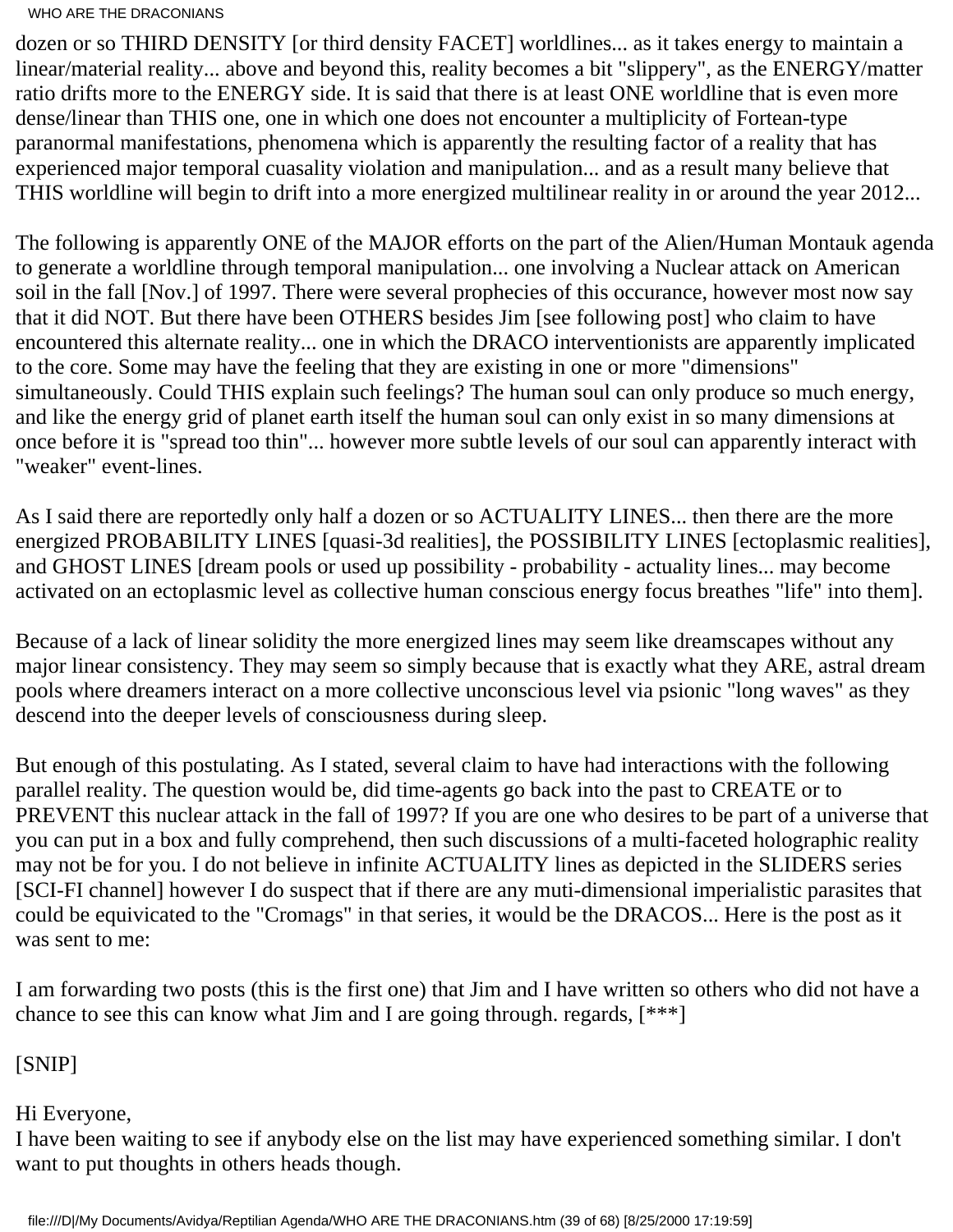This was not a dream, it was not a obe, it was real, it did happen.

And Dracos are real and they bleed red blood.

I can't explain it, I don't know how it happened or why. All I know is it did happen. It was three weeks ago, and I still have mixed feeling about posting it here. But here goes. I climbed to the roof of the building I was working on. (Rebuilding and expanding the capacity of a silo that stores plastic pellets at [\*\*\* \*\*\* \*\*\*] Inc. in Evansville IN.)

When I got to the top I felt dizzy, and disoriented, for a few seconds. (I thought I was having another numbness attack that I told [\*\*\*] I've been having) I grabbed hold of a pipe to get my balance. When I felt stable again, I looked around, everything had changed. The sky was grey and smoky looking, buildings all around me were either demolished or still smoldering from fire. There were cars on the hiway out front, wrecked or just abandoned, there were bodys, some still smoldering laying everywhere. It was sickening.

I just stood there, looking in amazement. I was trying to figure out if I had missed something, or if I was dreaming. But I WAS there, my truck was gone, and so was Lee. All my tools, welding leads, torches, and material were gone. And then I realized that the bins that I was working on were finished. I opened the lid of the one I was working on at the time and it was half full of material. It was then that I realized that I must be in the future.

I began to look for something with a date on it so I could find out where exactly I was. (If I was in the future) I then realized that it was colder than it was a few seconds ago. Then I hear a roar that sound like trucks and tracks clanking, (Like a bulldozer). It was an armored column of military vehicles coming down the hiway towards where I was. I then heard shooting, machine guns and small arms fire. The armored column was surrounding the building where I was. It was then that I realized that the factory where I was working was not damaged. As a matter of fact it was still in operation. (I could here the hammer mill still running) What ever the soldiers were shooting at was inside the building I was on. And somebody was shooting back.

There were two tanks in this column, one of them pulled up right in front of this building, and began firing into it. The whole building shook. Then the black craft came, triangular. I saw it but I didn't believe it, It made a high pitched noise and the tank in front of the building that was firing, exploded. But these soldiers knew what they were doing. One of the wheeled armored vehicles took off across the open field, and this craft began to follow it.

As it went past the rest of the soldiers, five of them jumped up from the ditch with, what I think were stinger missiles, (Shoulder mounts) and fired simultaneously at the craft. The explosion hurt my ears, but they did knock it down, and it crashed into the field. (They all began to cheer) but not for long. The other tank then appeared from nowhere and began firing its big gun at it rapidly until there was nothing left of it.

I was very confused watching all of this from the roof. Then I heard more vehicles coming. They were soldiers too. I first thought it was reinforcements, but they began to fight each other. Now I was totally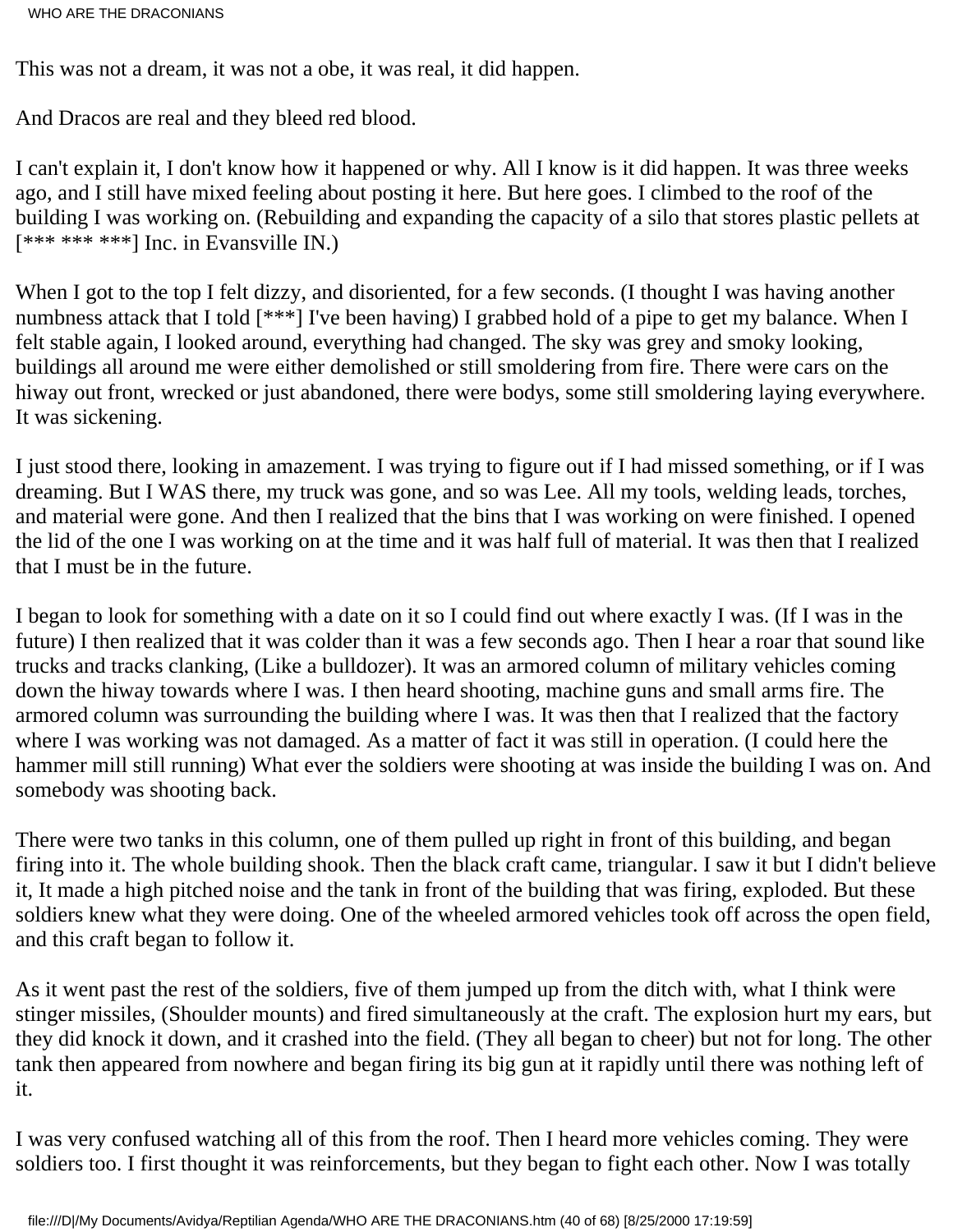confused. And there was still someone shooting from inside the building I was on. I felt that I was in the middle of this, and didn't really know what side I was on. I felt it better to stay hidden until I could sort things out. I was looking for a safer place when I remember that they had kept a delivery log for the rail cars coming in with materials, in the control room right below me. So I decided to go down and see if I could find a date.

I climbed down the ladder on the side of the bin, and stepped through the door to the control room. There was no one in there and I found the log. The last shipment that was recorded was dated monday, Oct. 6, 97. But the calendar on the wall was turned to Nov. 97, so I had no Idea what day it actually was. From where I was, I could see the whole production floor, but I could see no-one moving anywhere. I decided I was safer on the roof where I was, so I climbed back up the bin ladder and hid behind a wall where I could see better.

The roof was covered with a layer of ash, I first thought it was a covering of light snow. (It was cold enough) I assumed the ash was from burning buildings. As I was looking at the ash I could see my foot prints where I had walked. And then I felt the hair on the back of my neck stand up, as I realized there were other foot prints also, (over mine) I realized I was not alone on the roof.

But these footprints were different, they were long and narrow. I followed them with my eyes, to see where they went. I didn't have to look far. There he was, (I think it was a he) standing about ten feet from me, but he did not see me. It was a draco, like the ones I saw at epcot [Note: 'Jim' saw such a creature in an astral-type experience, although THIS experience he claims was NOT an astral trip - ed.]. I could feel the adrenaline running through my body. My first thought was to hide, but there was nowhere to hide. And nowhere to run.

I looked to see if he had a weapon, but I couldn't see any. Then from deep within me I felt a rage, a rage like I never had felt before. I wanted to kill him. [Apparently responding to the reports that he had heard about on 'the list' in the past concerning what the Draco do to people that they have abducted to their underground 'concentration camps' on earth. - ed.] Before I could even think, I found myself standing up and walking toward him. He turned and saw me, (I didn't think they showed emotion, but when he saw me, I saw fear in his reptile looking face.) But then I saw his eyes, they were snake eyes, and they looked mean.

When I looked at his eyes, I felt as if he was looking right through me. Now I have been in a number of bar room brawls, and I could always tell when someone was going try to sucker punch me, by there eyes. (It don't work with dracos!)

That sucker nailed me and I didn't even see it coming. I'm not even sure if he even hit me physically, it felt more like a shock wave. Now I've been knocked down enough in fights, that I know if you don't get back up fast your done. So I sprung up and lunged at him. I caught him off balance, I don't think he expected that. I went for his throat. I have found that if you cut off a persons air supply they come around to your way of thinking pretty fast. But when I gabbed his skinny, but hard as rock throat, I felt as if I had grabbed a pineapple. And as he moved I could feel it cutting my hands. I figured I could handle the pain a lot longer than he could go without air. But as I was squeezing with all of my strength on his throat, he put his hands on my chest, and threw me back. I couldn't hold on.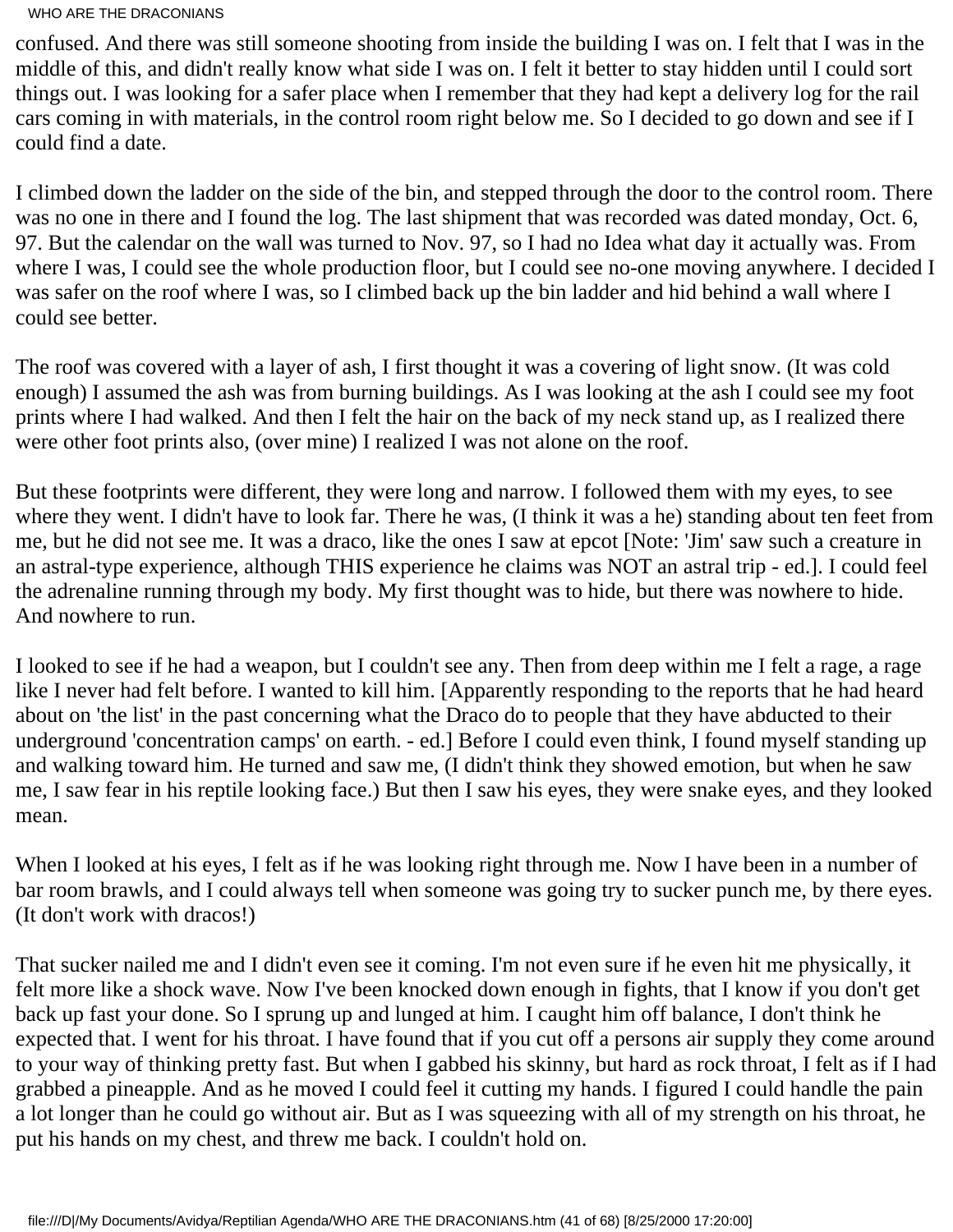I could tell from this that I was no match for him without a weapon. And I had none. And I knew I had to stay in control, and show no fear. I didn't want to lunge at him again, cause the last time hurt. But I lunged again, this time I double my fist, and went for his eyes. But I found out that dracos have sharp eyelids too.

I was beginning to doubt that I could hurt him. And then he spoke, "What's wrong warrior, have you under estimated your enemy?"

I knew he was right, but I answered, "I wasn't sure you were the enemy, but thanks for straightening that fact out for me."

Then I felt the rage building inside again, so I lunged again, this time I hit him as hard as I could, in the side of the head. I think it stunned him, but not for long. Again he threw me back, this time I slid backward against the exhaust fan from the building. As I tried to get up, he dove on top of me and said, "Now you die for your bad judgment."

He felt a lot heavier than he looked, I could not throw him off. I thought I was about to die. But then I saw my eastwing hammer, it was hanging on the inside of the vent cover. I reached up and grabbed it. And swung it as hard as I could at his head. When I hit him he squealed like a hog. His body went limp, and I rolled him off of me. Then I kept hitting him just to be sure. They are reptiles, they do have yellow pupils in their snake eyes, and yes they do die. When I looked up to see what was going on out in the road, the second bunch of soldiers, were still fighting the first ones I saw. (These were two groups of US soldiers.) I decided it was about time for me to get the hell out of Dodge, so I climbed down my ladder and was going to try to get away, and find out what was going on. When I got to the bottom I felt this dizziness again. I turned and my truck, and Lee were there. And everything was as it was before. I asked him if he had seen anything, and he said no. And asked me what was going on, and what had happened. I said how long was I gone. and he told me I had just went up the ladder, and then came right back down. Then he asked what happen to my hands. (They were bleeding bad from the cuts.) I told him I did not know, I must have cut them on the ladder. He looked at me kind of disbelieving and asked what the white stuff was, that I had all over me. I said I did not know. (but it was the ash from the roof.)

When I finished the job, three days later, I took my eastwing hammer, and hung it on the exhaust fan cover on the roof. And that's where it will stay, I don't know how it got there when I needed it, but I was taking no chances. (If it weren't for safety factors, I would go exchange my hammer for a 44 Mag. Might save me from cutting my hands.)

Now, if someone could possibly explain this to me, I would be in their debt. I have mixed feelings about this, at first I felt it was a mind control trick to confuse me, and the list. But since, I have had dreams, and obe's, that make me feel this is real. (And also some cuts on my hands.) [\*\*\*] and I believe others on this list were in these dreams. I have been waiting to see if anyone else would post something about this.

One question for [\*\*\*], was I in danger, could this Draco have killed me? What would have happened, would I have just disappeared, or fallen off of that ladder dead? Just one of many questions.

The only thing that I know for sure is, don't hit a dracos without gloves on, because it hurts.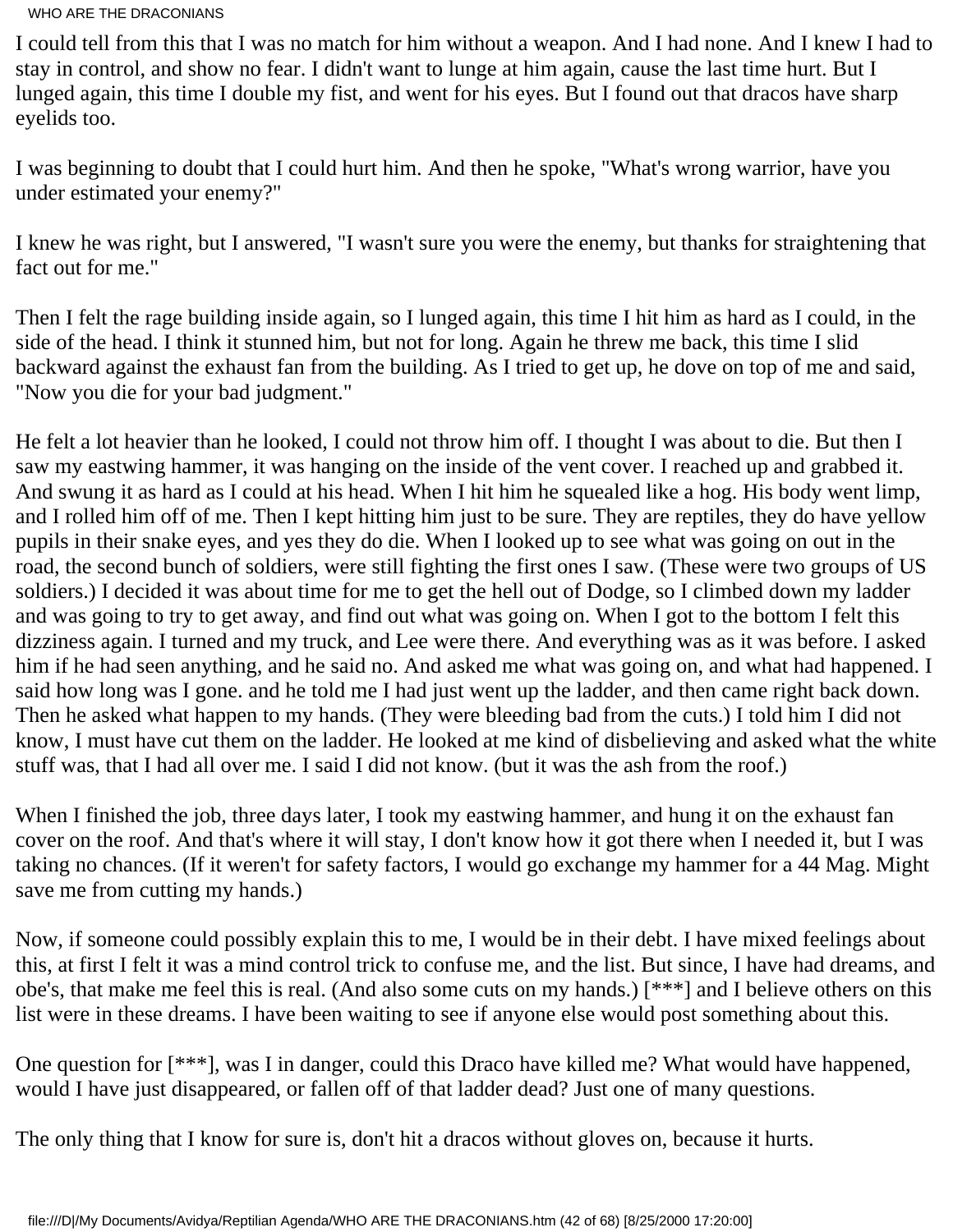Jim {Note: Steven Gibb and a woman named 'Tianca' also claim to have encountered this reality, Gibb astrally and Tianca physically, via mental transposition. The astral realm seems to be the major NEXUS between all parallel realities, both natural & artificial...}

CASE FILE #29 From: Rev. Billy Dee & Alan deWalton Date sent: Wed, 12 May 1999 18:06:43 -0700 (PDT) From: Alan DeWalton Subject: Re: More Reptoid-NWO research & confirmation To: UFOSSI@ufossi.org

Billy, could you re-send me your description of the reptilian "interrogation" that your confidential friend in the intelligence agency was involved in?...

Peace in Christ; Alan

[Billy Dee's response to the above post...] Hi Alan!

Back in 1994 or 95 a man I met on the internet was in the military black projects or operation's. He was an officer in the military and served a number of years. I was able to have several personal phone call discussions with him, as well as my contacts knew of the person and told me he was very credible and his claims were acceptable.

This officer had worked in area 51. I think he had worked in other military bases, but I don't recall the names of them at this time. But in area 51 he had worked with several types of alien beings. Some of which were the alien "Greys", the tall and humanoid appearing being's and some other types which again I don't recall.

I would like to add that he knew Bob Lazar and that he was there when Bob was working at "Dreamland". This officer tried to help Bob out with the trouble he was in. But to make a long story short most of us realize the Lazar was fired from his position at area 51. Anyway, this officer had explained to me in detail that he had had the opportunity to interrogate a few "reptillian" alien beings. The interrogation was not just words and mere questioning. Although that did go on, there was physical force used on the alien to attempt to get answers to questions.

After the interrogation was completed, the officer quickly shot the alien in the head and thus killed him almost immediately. I had stated that that was very violent and asked if it was necessary to execute the alien in the first place. The officer laughed while explaining to me of his delight in executing the alien "reptoid". He then further explained that the "reptillians" hate human kind with a passion. They only want to see humankind dead. The hatred these beings have towards humans is incredible and they will do anything to destroy the human. The "Reptillian" did state under questioning that the "Greys" are their slaves. The "Greys" are the ones that carry out the abduction's, implants and other task the "Reptillian" masters order them to do. I was told that the "Reptillians" rarely come out and are seen. They make their "Grey" slaves do all the work and all the visitation's. But once in awhile a Reptillian will do some work that needs to be done with humans.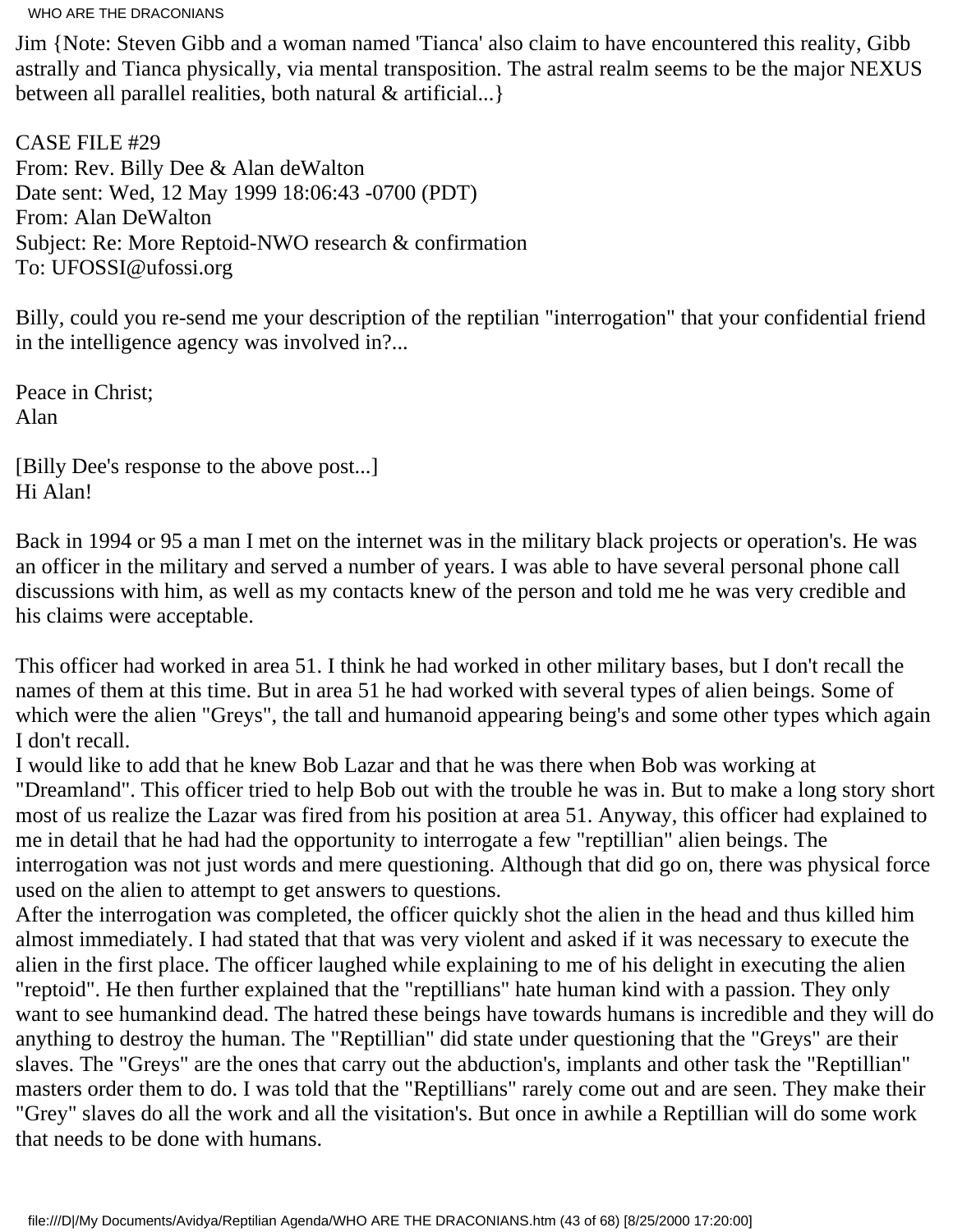The "Reptillians" are human shaped and formed. But beyond that, they have a leathery type skin which appears as either snake like or scale like. Getting back to the interrogation and execution of the "Reptillian" by this officer (I forgot to mention there were other military personal present at the interrogation), the Reptillians are dangerous. Held in captivity they will take every possible advantage to kill a human. This is the reason the being was not kept and confined.

It kind of seemed sadistic when this officer explained to me of the executing of the alien with a chuckle. I could not understand why it was so funny! But as I said, the "Reptillian" is considered an extremely hateful and murderous being of humankind and will stop at nothing to kill humans. I guess that is the reason the officer laughed at his desrciption of how he executed the alien being. He was glad to have killed him and thus put away another "Reptillian" that would if given the chance kill another human. From what this officer told me I am convinced without a doubt that the "Reptiallian" beings may be the most dangerous and homicidal alien beings that are here on this world at the present time... God Bless Billy Dee

Date sent: Sat, 15 May 1999 14:21:15 -0700 (PDT) From: Alan DeWalton Subject: Re: Alan DeWalton asks Billy Dee about Reptoids! To: UFOSSI@ufossi.org

### Hi Billy;

THANK YOU very much for sharing the info. I seem to recall that you may have mentioned that the interrogator[s] learned that the reptilians are resident underneath the surface of the earth and that they intend to invade our surface world sometime in the future [and that one of the reasons your contact killed the reptilian{s} was because it bragged about what they would do to us and our children when the "invasion" came]. Did I misread your earlier version of the interrogation story? If so I must have heard the surface invasion thing from somewhere else.

[response...] Dear Bro. Alan! Yes, I did mention in my other recall of the Reptoids about them living underground and their deep desire to kill humankind. Go ahead and use the information I gave you. Thats fine with me...

God Bless You Bro. Billy Dee

CASE FILE #30 From: THE DULCE BOOK, CHAPTER 30: "Revelations from the Leading Edge" -- which include the research and writings of John Grace [aka Val Valerian] in regards to reptilian life forms...

\* Researchers will recall that the disk that crashed in 1947 at Roswell, New Mexico had several reptilian species on board, as well as the body parts and clothing of several Army-Air Force officers...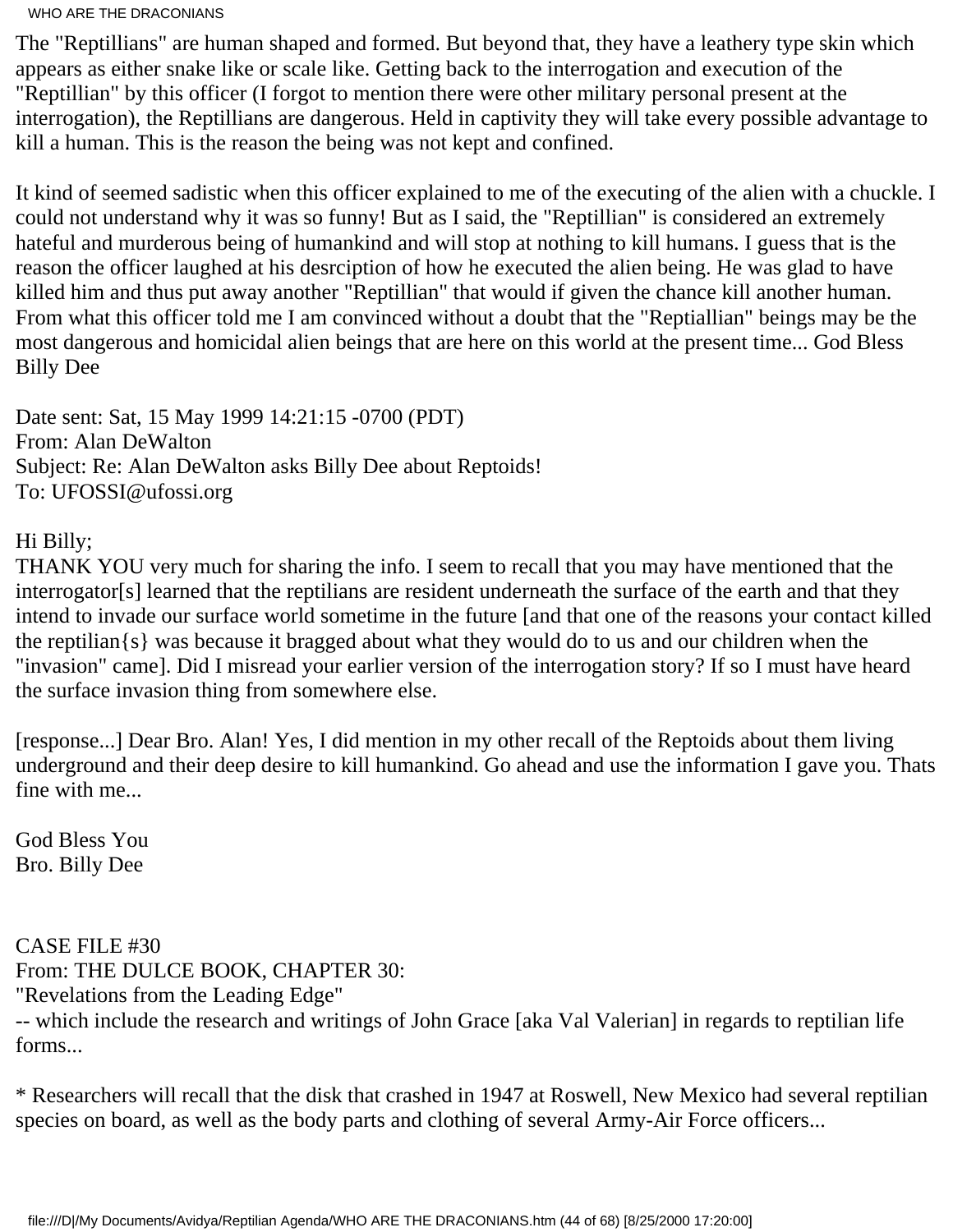### PRIMARY PHYSICAL CHARACTERISTICS OF THE GRAYS:

The larger Grays apparently have some vestigial reproductive capability, and some of the hybrid species that have been cross-bred with the [taller] reptilian species have full reproductive capability. The brain capacity is estimated to be between 2500 and 3500 cc, compared to 1300 cc for the average human. Due to the cloning process, the neural matter is artificially grown brain matter, and the Grays have known technology that enables them to insert memory patterns and consciousness into clones in any manner or pattern that they wish.

The Greys consume nourishment through a process of absorption through their skin. The process, according to abductees who have witnessed it, involved spreading a biological slurry mixture that has been mixed with hydrogen peroxide [which oxygenates the slurry and eliminates bacteria] onto their skin. Waste products are then excreted back through the skin. Many abductees have noted that the Greys have a distinct series of odors...

The larger Greys have a more pronounced nose... According to some government sources, these extraterrestrial biological entities called themselves the EBAN.

It is with the larger Grays that elements of the government made a series of diplomatic agreements in the 1950's, 60's and 70's...

### MORE ON THE GREYS:

The Greys are involved in the stockpiling of humans [including children] for use as a food source for the Reptilian species [and as a lesser food source for themselves?]... PHYSIOLOGICAL CHARACTERISTICS OF SOME GREY-REPTILIAN SPECIES -- AUTOPSIED BY UNITED STATES GOVERNMENT:

[Alien Life Form]: Term used by the government to describe the Greys in terms of being a malevolent life form. The deal with the Greys is that their field around their body is different to ours to the point where merging of the fields ends up creating physical symptoms [the "body terror" mentioned by people like Whitley Strieber]. The field around them is in direct opposition to ours. It is an ANTI-LIFE field, as these specific species are on a devolutionary spiral.

They are akin to soldiers of fortune, and 'offer' their advanced technology in trade for things they require. They are experts at manipulation of both the human body [through manipulation of the fields] and the human mind. They require blood and other biological fluids to survive. They abduct humans and animals in order to acquire these fluids. They implant small devices near the brain which potentially gives them total control and monitoring capability. These devices are very difficult to detect. The analysis of the devices by technical staff has produced a description that involves use of crystalline technology combined with molecular circuitry and these ride on the resonant emissions of the brain and the various fields of the human. Information is entrained on the brain waves. It appears that all attempts to remove the implants [1972] have resulted in the death of the human...

(This is usually due in part to the fact that the implants are attached to major nerve centers, and once attached the nerve tissues grow in and around the implant essentially making the implant a PART of the nervous system. When relatively unsophisticated medical procedures are used in an attempt to remove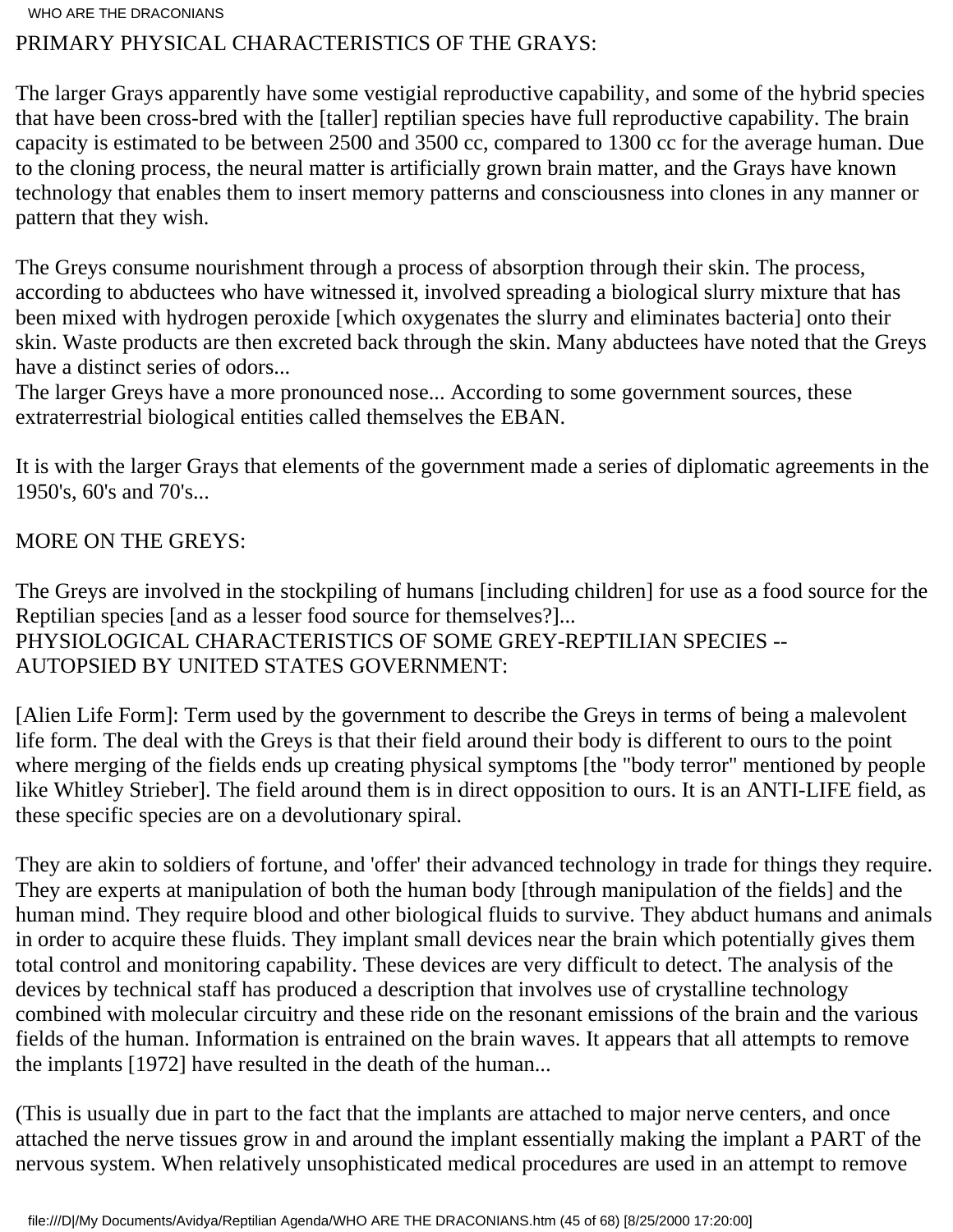the implants, major nerve centers are damaged as a result, causing severe injury or even death. - Branton)

Various descriptions of the ALF's relate the following characteristics:

Between 3 to 3 1/2 feet in height, erect standing biped, small thin build, head larger than humans, absence of auditory lobes [external], absence of body hair, large tear-shaped eyes [slanted approximately 35 degrees] which are opaque black with vertical slit pupils, arms resembling praying mantis [normal attitude] which reach to the knees, long hands with small palm, claw-like fingers [various number of digits -- often two short digits and two long, but some species have three or four fingers], tough gray skin which is reptilian in texture, small feet with four small claw-like toes, organs that are similar to human organs but have obviously developed according to a different [mutational] process; a non-functioning digestive system; two separate brains; movement is deliberate, slow and precise; alien subsistence requires that they must have human blood and other biological substances to survive.

(Other indications suggest that originally they did not 'require' human blood, but once having used human blood for this purpose they have since acquired a racial 'addiction' to this 'vital' substance. This goes far beyond just mere physical hunger, since the Grays/Reptiloids tend to feed off the human life-energies resident within human blood plasma, in what may be considered a vampirial type of hunger for human vital fluids. - Branton). In extreme circumstances they can subsist on other [cattle] animal fluids. Food is converted to energy by chlorophyll by a photosynthetic process [this supports results gained from autopsies at 29 Palms underground base where it was seen that their 'blood' was greenish and the tissue was black]. Waste products are secreted through the skin. The two separate brains are separated by mid-cranial lateral bone [anterior and posterior brain]. There is no apparent connection between the two. Some autopsies have revealed a crystalline network which is thought to have a function in telepathic [and other] functions which help to maintain the group-consciousness between members of the same species. Functions of group consciousness in this species does have a disadvantage in that decisions in this species come rather slowly as the matter at hand filters through the group awareness to those who must make a decision...

# THE GREYS AND THE REPTILIANS [FROM AN ANONYMOUS ABDUCTEE]:

This initial report is concerned with two groups of aliens: Greys and Reptilians. There are several different kinds of both Greys and Reptilians, but for now I will simply refer to them as single groups. Both groups live on this planet or beneath its surface and in space. They have been here for a long time.

The Greys are also 'working' for Reptilians, relative to the abductee as an individual and to the human race as a whole. They have been used by the Reptilians as the middlemen, doing the work and exposing themselves to us on behalf of and instead of the Reptilians (although reptilian-based, the 'saurian' Grays are less visibly so, which is why they have been chosen to interface with abductees. - Branton). The Greys are consistently referred to as a mercenary force.

Some Reptilians -- eat [humans] like we eat chicken. In the United States, there are rumors of great, underground food-storage rooms full of preserved human bodies. Sometimes the rumor has it that the bodies are those of children. I asked the Greys why, if this was true, would it be children? I was told that it is not only children but also adults that Reptilians eat. Children are preferred because they are generally unpoisoned by substances like caffeine, nicotine, alcohol and other things adults are saturated with, as a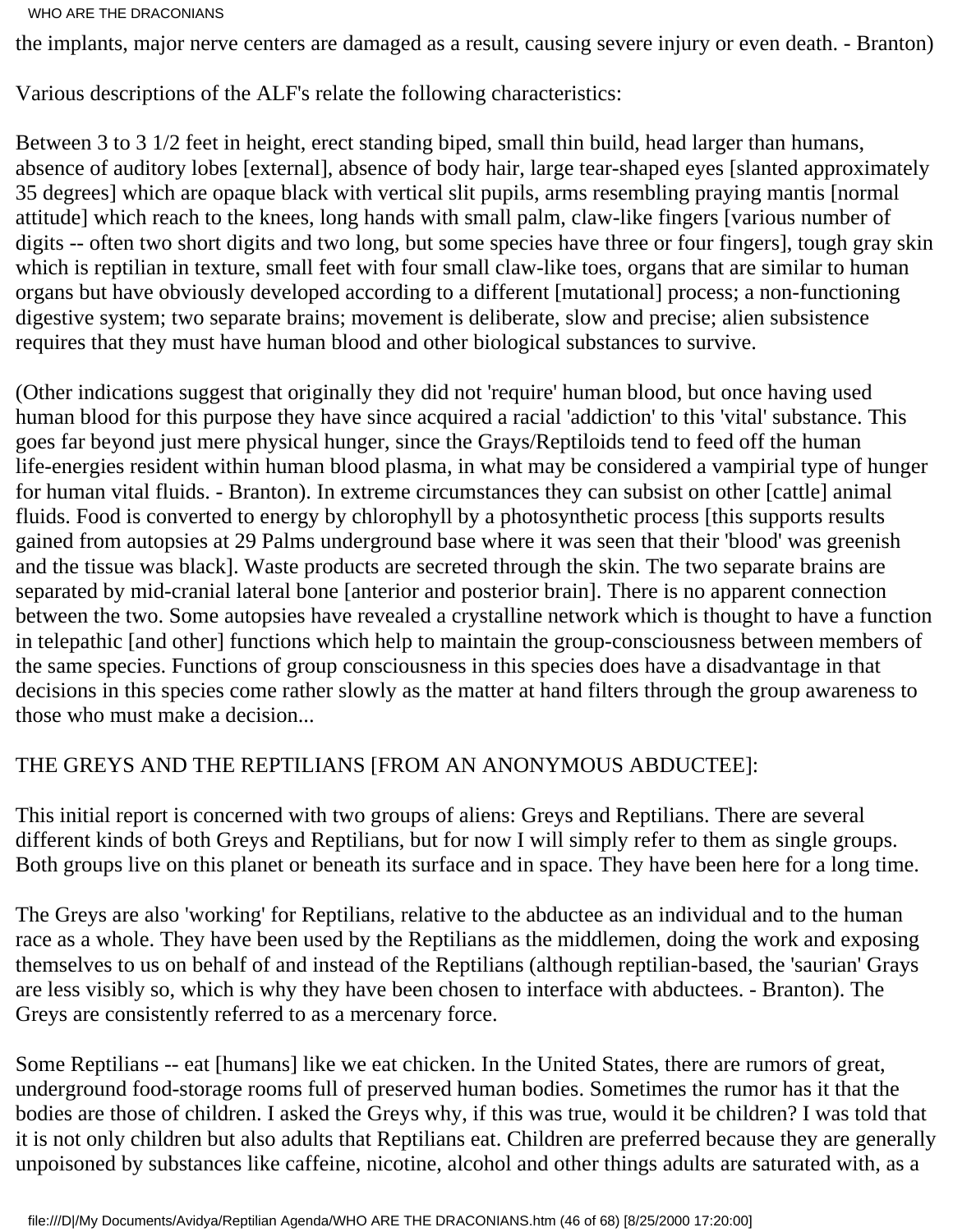group.

The Reptilians seem to have little regard for us as living beings. [They think that we are as ugly and repulsive to them as we ever portrayed them to be, and that we, the human race, are "as valuable as weeds."] However, they do seem to consider some of us valuable property. One gets the feeling they will continue to USE us as they see fit, or, if we ever become a real problem as a group, they would sooner wipe us out than deal with it. They do not fear us, considering themselves far superior to us by all comparisons. They supposedly consider the surface of this planet to be a poisonous, inhospitable environment and 'allow' us to live here (as lifestock? - Branton), since they live below the surface and in space. [We and our surface environment function as a physical buffer or living shield around their home underground.].

(Note: Some sources claim that many of the Greys and Reptiloids are moving en-mass to massive underground centers below major human cities for the sole purpose of having a "human shield" in order to protect themselves from earth-penetrating weapons which their 'enemies' might decide to use against them. These 'enemies' are various human worlds with common genetic ancestry that were colonized from the original Lyran/Solar Federation that has been at war with the Alpha Draconians for ages... i.e. humans from Zenatae Andromeda, Tau Ceti, Procyon, Taygeta Pleiades, Alpha Centauri, Wolf 424, Bernards Star, and other colonial worlds, many of whom -- as do the reptilians themselves -- make the 'galactica' type claim that planet earth was once the ancestral planet of genesis for their 'ancient astronauts' - Branton)

Socially and culturally, Greys and humans are VERY different. [They] fear us because they know we are potentially powerful beings. However, they insist that they 'own' us: They say they created us (LIE! - Branton) and therefore have the right to do what they will with us. Beyond this original 'right' to interfere with us, they say they have additionally earned the right through their control. Because they can control us on an individual and cultural basis both physically and mentally, they say they "own us".

These attitudes are PROPAGANDA. Their control over us in any capacity is ultimately very frail due to its very nature (depends on us NOT KNOWING that we are being controlled. - Branton). Their control is based on intimidation and advanced technology. As we become more aware, we are harder to control, harder to lie to, harder to confuse. Our technology would definitely be competitive to their theirs if we had access to it. Much of the technology we would need to effectively overcome this situation exists now (within the alien-manipulated military-industrial establishment which is part of the 'secret' or 'corporate' government technocracy - Branton). It just isn't made available to the PUBLIC, for economic reasons, as well as "national security."

The preceding statements about the Greys are based on conversations with them and long observation of them. Impressions about the Reptilians are more general. I have not engaged in conversations with the [taller] Reptilians, though they have sometimes spoken to me. Most of my experience with them does not include direct communication between me and them. Almost all of my consciously recalled memories of Reptilians also include Greys, who usually do the communicating between us. Often the Reptilians seem to be present during abductions as observers only, standing off to the side of the action, just watching... FROM: THE PASTURING AND USE OF SURFACE EARTH HUMANS [BY JASON BISHOP III]:

Most "UFO buffs" think that their efforts will lead to some sensible attention by the 'Authorities' to the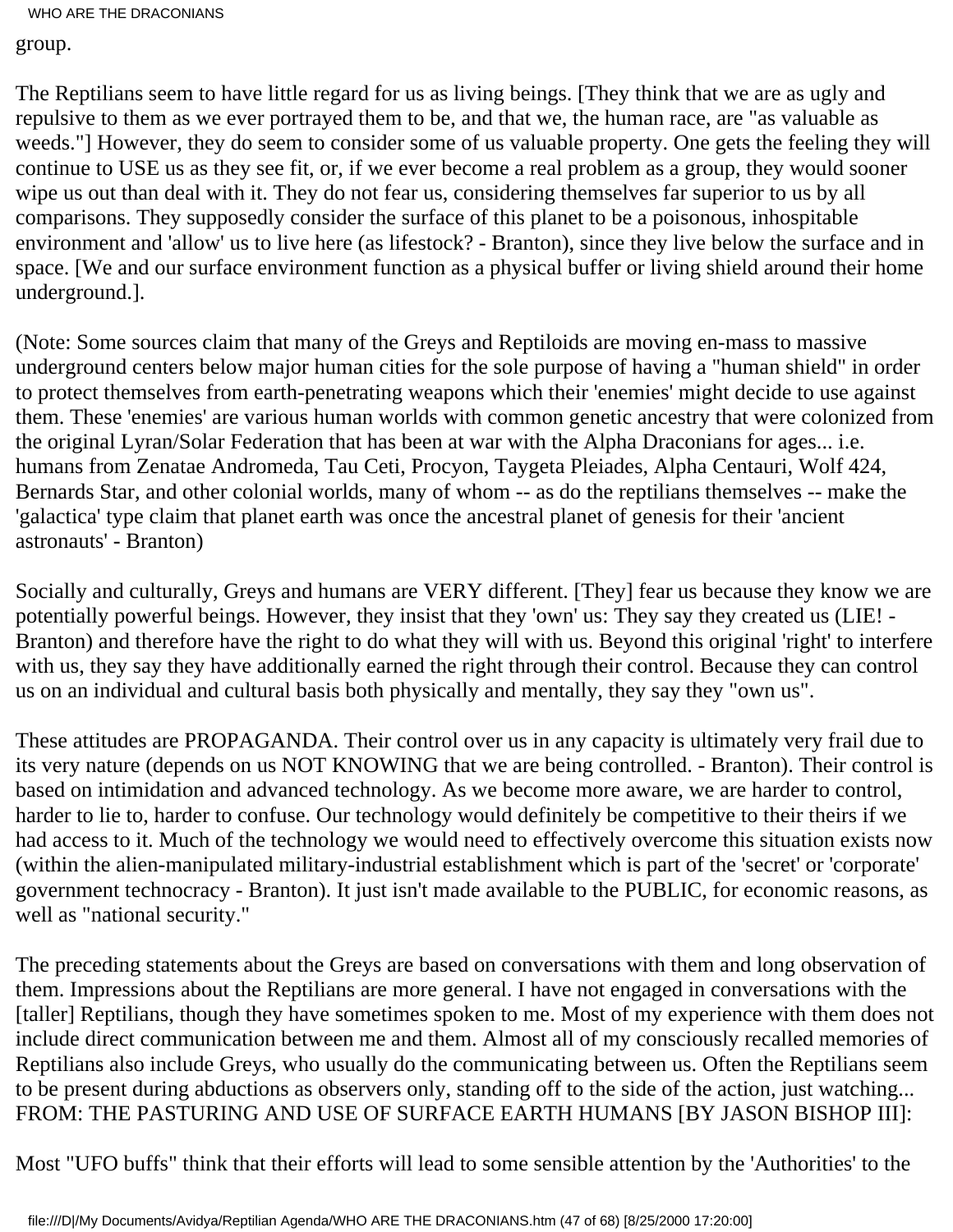broad problem that UFOs present. The problem of 'are they Invaders?', 'what do they want here on earth?', and all those other nagging questions. They come to Earth for things surface people don't even know about. Earth is on the ancient space trade routes. They come to bases [Cavern City Complexes] and they mine, manufacture, and do some genetic manipulations to form various subservient cross breeds.

THE REPTILIANS: For the most part, we are dealing with another species that is humanoid in shape, but Reptilian in heritage. Their leader elite are the 'Draco'. They even have special 'wings', which are flaps of skin, supported by long ribs. These can be folded back against the body. They are also known as the "Dragon Race" and their symbology usually includes the Winged Serpent. There are elements of their species which do not have wings -- the "soldier class" of the species and 'scientists'.

They are all "cold blooded" and have to have a balanced environment to maintain body temperature. The "soldier class" of the species can bury themselves in the ground and wait long periods of time in order to ambush their enemy. If need be they can survive on one very large meal ever few weeks or even once a year [when hibernating or in suspended animation].

As a species, they are well suited for space travel due to their ability to hibernate.

These reptoids have scales which protect them from moisture loss. They have no sweat glands.

The scales [scutes] are much larger on their backs, making the skin waterproof.

The scales elsewhere on the body are more flexible. They have three fingers with an opposing thumb.

The eyes are catlike and large.

They have twin nostrils at the end of a short stubby muzzle.

They are mostly meateaters.

The mouth is more like a slit [lipless], but they have teeth which are differentiated into incisors, canines, and molars.

They average from 6 to 7 feet in height.

The Reptilian [amphibian] humanoids have been interacting with Earth for ages.

Many contactees and abductees repeatedly describe an insignia of a Flying Serpent on a shoulder patch, a badge, a medallion or a helmet. The Serpent Race lives under the ground.

THE GREYS: The Reptilian species directs the efforts of the worker class, which are about 4 feet tall. These are currently referred to as Greys or EBE's, and are the largest category likely to be encountered by surface humans.

These beings [the Greys] operate very efficiently in the dark. Their eyes are more sensitive to ultraviolet light. They have the ability to control their heart rate. The normal heart rate for a Grey is above that of a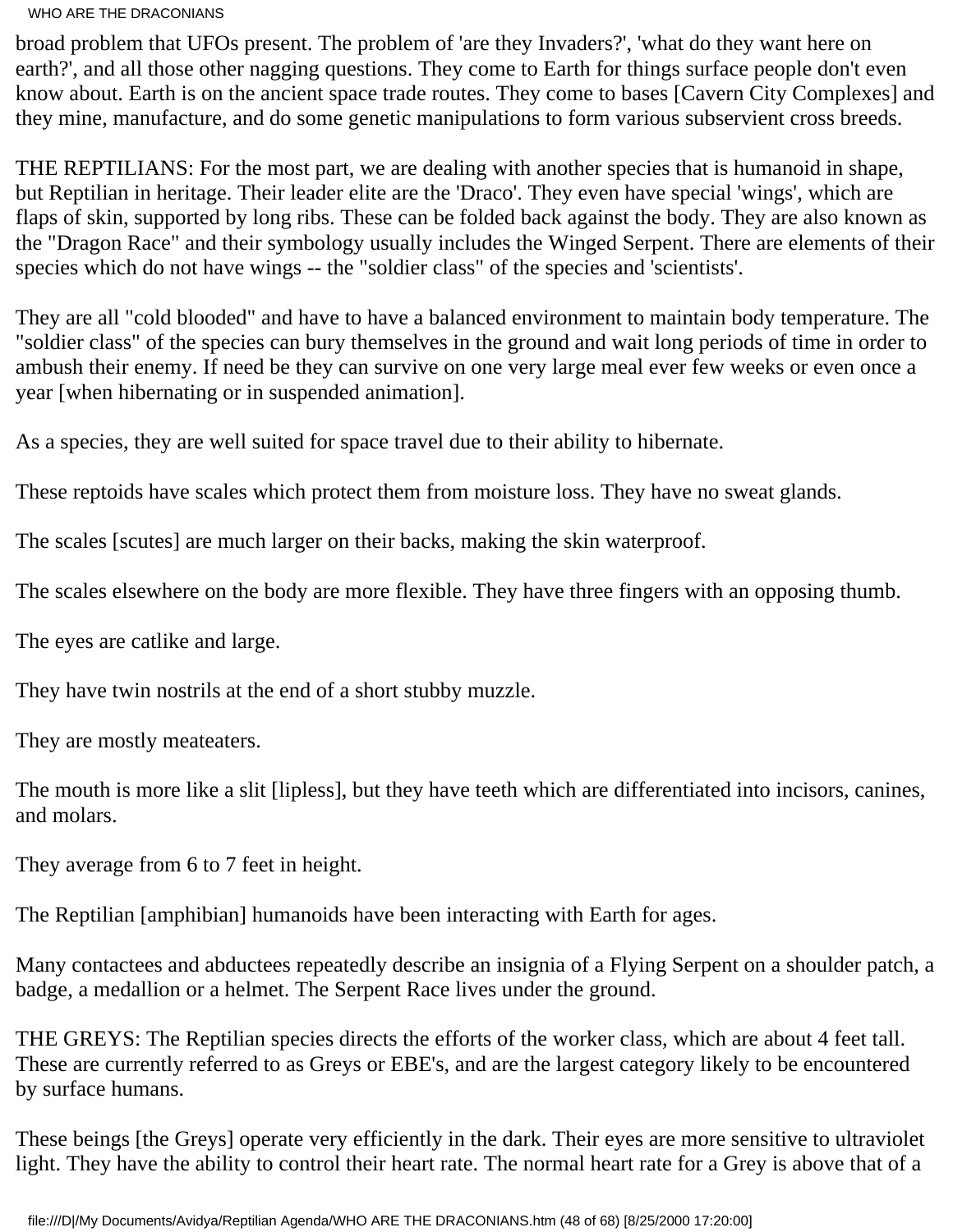human. The skin seems to have a metallic content and an unusual cobalt pigmentation.

Many have no external sex organs. Some have been bred to have them. (Note: Most reptiloids that have been encountered have been described as having no exterior sex organs, however on a few occasions reptiloids HAVE been described as having external sex organs. In nearly EVERY case that I have heard of where 'these' reptiloids were encountered, the abductee was a female human who was forcibly 'raped' by the reptilian within an underground base or even within their own homes during the abduction-encounter - Branton)

One variety of Reptilian crossbreed is particularly negative and dangerous. This variety, who work with the Draco, do not 'eat' in the same way humans do. These hive-like beings use synthetically produced substances, mixed with blood. Thus slurry is sometimes mixed with Hydrogen Peroxide, which kills the foreign bacteria and viruses. They may also be feeding off the "life essence energy" of the substances. They also seem to 'feed' off nuclear energy, and have manipulated humans into developing sources of nuclear power that emit radiation. Nuclear methods involved use of neutrons to create radiation. Methods that use positrons emit no radiation.

The 'Greys' [the short, "Big Heads"] are mercenaries. They interface with humans in "Secret Societies" and within the Military/Governmental Complex. An interconnected 'WEB' manipulates the surface Earth cultures. COMMAND PROGRESSION: DRACO [Winged Reptilian] -->DRACO [Non-Winged - white, brown, green skinned, etc.] --> Greys --> Humans [collaborators]... ADDITIONAL INFORMATION ABOUT THE GREYS AND REPTILIAN SPECIES AND THEIR GENERAL ACTIVITIES WITH HUMAN BEINGS ON EARTH:

In general, there are three kinds of Greys: The Reticulans, who are about 4.5 feet tall; those from Bellatrix [in the Orion system] that are about 3.5 feet tall; and another species of Orion (Rigelian? -Branton) Greys that range in height from 6 to 9 feet tall...

The planetoid that is entering our solar system at this time [it will be here in the coming years] has been written up in several major newspapers, and it has been determined that it is being intelligently guided and that it emanates a large variety of frequencies within the electromagnetic spectrum [which indicates that it is occupied and has a technical culture].

Through analysis of many cases, it would appear that the tall Greys have one base near the Aleutian Islands. The taller Greys seem to have overall influence over the Reticulans and also over the Bellatrix (in Orion, where reptilian-insectoid genetic hybrid 'mercenaries' reside according to some sources - Branton) species. The influence over humans seems to center around implantation of human political figures and those in control of planetary power groups.

You will recall that 'mutilations' generally result in all of the blood being withdrawn from the body. This has been the case whether the subject is an 'animal' or a human. The blood and other fluids are then generally transferred to holding containers, or vats, [along with] other body parts. There are many many reports of humans in various situations and scenarios having come in contact with aliens, or have been in caves or caverns with aliens, and having seen canisters or vats in which animal [or human] parts were floating, and in which a purple-red fluid was present as a substance in which to suspend all the [organic] materials.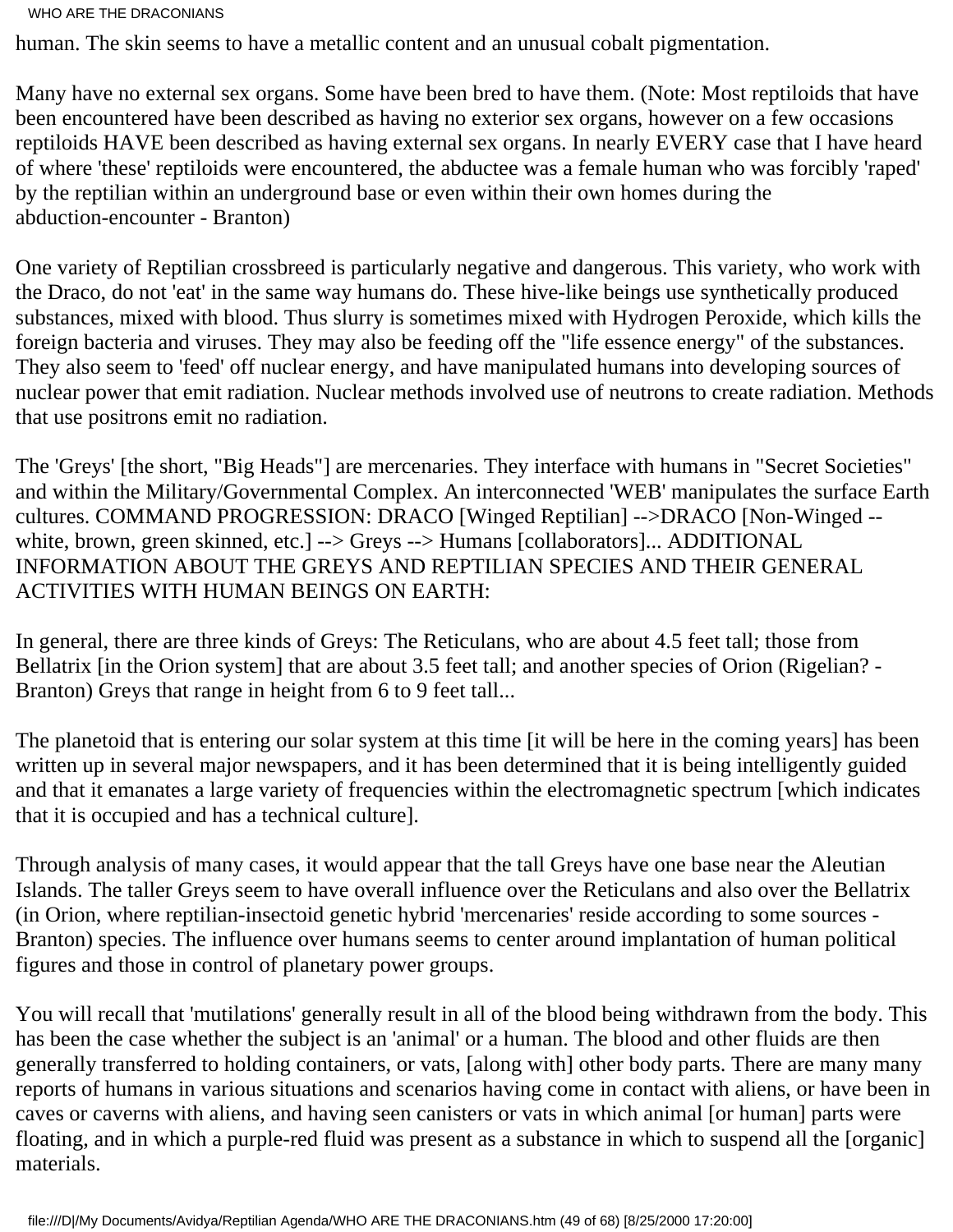There was one case where a woman and her two children were abducted by the entities from BELLATRIX -- the entities referred to as 'SM's' ("Snake Men"? - Branton) in THE CASE FOR THE UFO, by M. K. Jessup and annotated by Carlos Allende and 'friends' -- and she would not cooperate with them when they had her on board their ship. Their reply to this lack of cooperation was very direct - they killed both of her children. She managed to run down a hallway and went into a room where she saw a vat full of red liquid and body parts of humans and animals. She saw another vat of the same type in which the liquid was being agitated, and as she looked into the vat she could see Greys bobbing up and down, almost swimming, absorbing the nutrients through their skin.

There is also the use of H2O2 [water molecules with an extra oxygen atom added] in the vats in order to aid in preserving the fluid from rapid degeneration. These entities have been abducting humans for many centuries -- these entities view Earth as a big farm, and have been essentially raising and harvesting humans and apparently abduct humans to take them back to their home planet to raise there in a kind of human husbandry [or livestock] scenario.

There are indications that the ritual of the Eucharist is a reflection of earlier rituals where aliens were eating off the bodies of humans or feeding off their energies. The phrase "food of the gods" takes on new meaning when these factors are understood. The true "nectar of the gods" which the aliens involved seem to prize most is a substance that is taken from freshly killed humans. This substance is generated at the moment of death by the strong surge of adrenaline. This surge of adrenaline through the body accumulates at the base of the brain [the brain stem] and some aliens thrive on this substance as though it were some kind of ultimate drug for their particular species. This substance is most potent in HUMAN CHILDREN.

In the Draco system there are other types of entities which have visited the Earth in the past. These entities were described by John Keel in his book THE MOTHMAN PROPHECIES, released in the 1970's. The Draco are about 8 feet tall and have winged appendages coming out of their shoulders, dark scaly skin, and have glowing red eyes. They have the ability to fly and usually operate at night.

These entities, as well as the elite of the other Reptilian species [that also have winged appendages] were the source for some of the legends of the past relating to gargoyles and Valkyries. It is also apparent that some of the qualities ascribed to vampires have also been taken from these creatures. Interjection: These 'elite' reptilians have gone by many names: Gargoyles, Mothmen, Birdmen, Winged Draco, Winged Serpents, Ciakars, etc.

One such creature that had literally tortured one female abductee -- who was taken to a multi-leveled underground system below camp Hero at Montauk Point, Long Island -- was described as follows. I will provide only the description of the creature itself, an alien that she encountered inside the base which is said to be maintained by European and American 'Nazis' working under the Bavarian Thule Society. However I will not release any personal details about this woman in honor of her wishes to keep the overall details of the abduction confidential:

"... What I see is a creature about 6-7 ft tall...his ears are large and pointed at the top. His eyes are bright yellow-gold and seem to glow. He has pointy teeth and a large wrinkle on his forehead and he has a TAIL! He's coming towards me...I have never been so scared in my life. He comes to the foot of the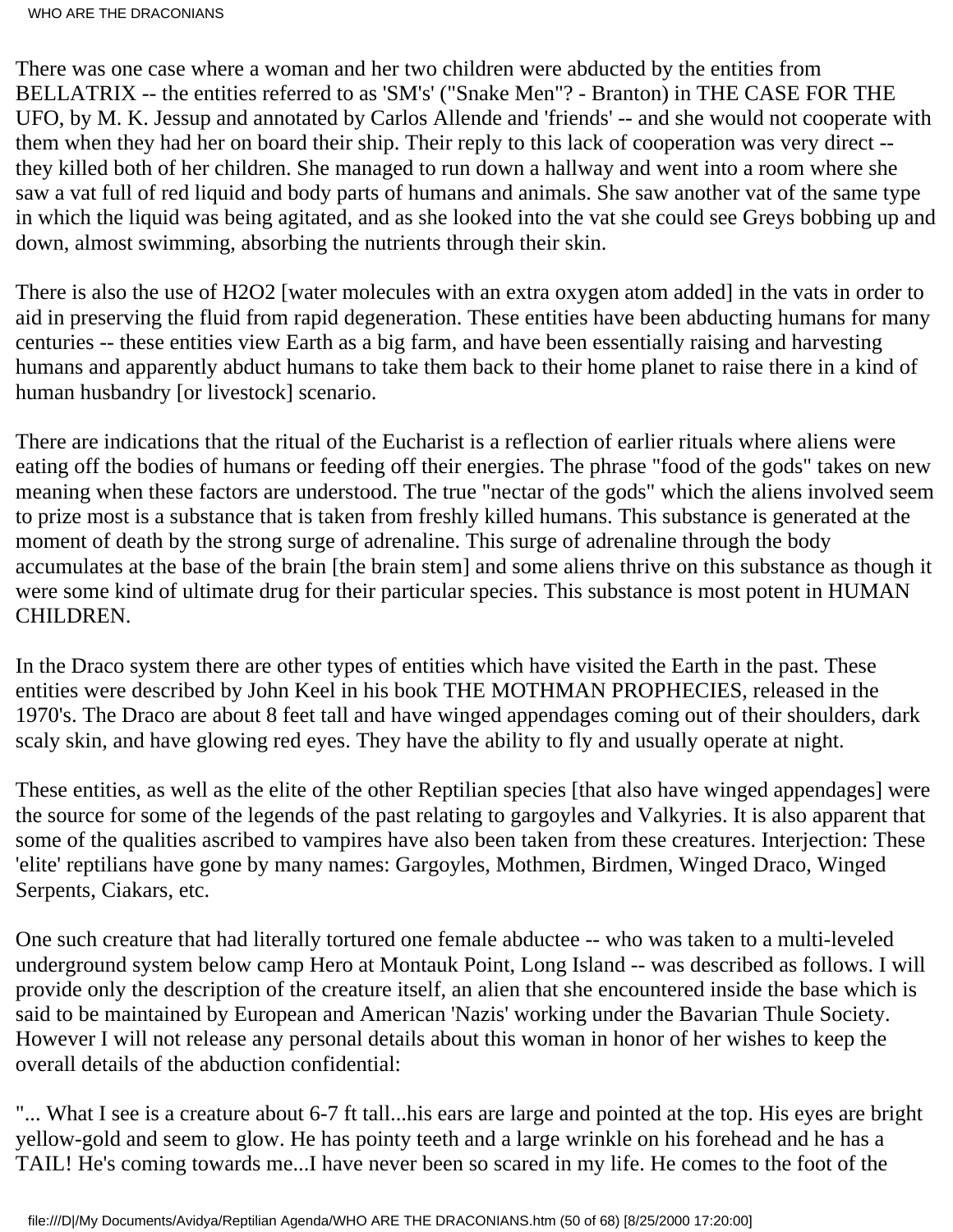table. WHO ARE THE DRACONIANS

He pulls off my shorts and bathing suit bottom...he pushes my legs open and pulls me down towards him. His face is so close to mine...I want to scream, but it's only in my head. I hear a raspy sound coming from him. He puts something inside me and I feel like I'm being ripped apart. He likes to see how terrified I am... it gives him a lot of pleasure. It hurts so much...I have to get away in my head to someplace safe... I go..."

More details on the 'Montauk' reptilian:

"Frame: very tall...closer to 7' than 6'... well-proportioned...except shoulders were very broad in comparison to waist...well-muscled torso and legs...I see some kind of appendage that reminds me of 'wings' protruding from behind the shoulders...there is what seems to be a 'tail' extending from the back...the diameter of the tail would approximate 3"-5"...I do not see his feet...and cannot recall a penis...I have a feeling that my mind is not allowing me to see this because of the trauma associated with it.

"Skin/Textures: the color of the skin is a gray-green...dark...somewhat 'oily' but with the feeling of 'scales'....the odor he emits is putrid...he is not wearing any clothing, but there is something on his chest that reminds me of 'armor' but it seems to be a natural protection and not a material addition.

"Face and Head: the size of the head is in proportion to the body...there is no hair...there is a large ridge or flap of skin on the forehead just above the eyes, extending across the brow...the eyes are yellow-gold and 'glow'...slightly almond-shaped with the pupils vertical slits...the nose and mouth protrude slightly giving the appearance of "snout-like"...the teeth are pointy...the ears are over-sized in proportion to the head and the tips extend above the head and come to a point."

# CASE FILE #31

From: Todd Jumper, co-founder of Eaglenet

~ It was the Thanksgiving of 1992, my grandmother and uncle had come up for Thanksgiving dinner and to spend the day with us. During the day my grandmother started talking to me about aliens for some reason and I started telling her of the things I had seen when I was little.

~ Then that night I remember being awaken by a noise, I first noticed that my computer monitor was reflecting a bright green light and then my whole room was filled with a bright green light. My first thought was, 'Oh no, they're back!' Then I again was paralyzed as it had happened to me when I was twelve. I was looking out my bedroom window and I stared face to face with a gray alien. There were two more behind him. I tried to yell but again my jaw was tight and my tongue was stiff. It just looked at me with those scary big black eyes liked it looked into my soul, I felt evil and fear, I am surprised I did not release my bowels! Then the light consumed me and I was drawn out of my bed into the light. While this was happening I was praying in my head and all of a sudden I was walking down the street in front of my house with an angel.

~ This angel was a magnificent looking man. He was about seven feet tall and the bright white light around him was as pure as freshly fallen snow and it radiated about the entire front yard like a morning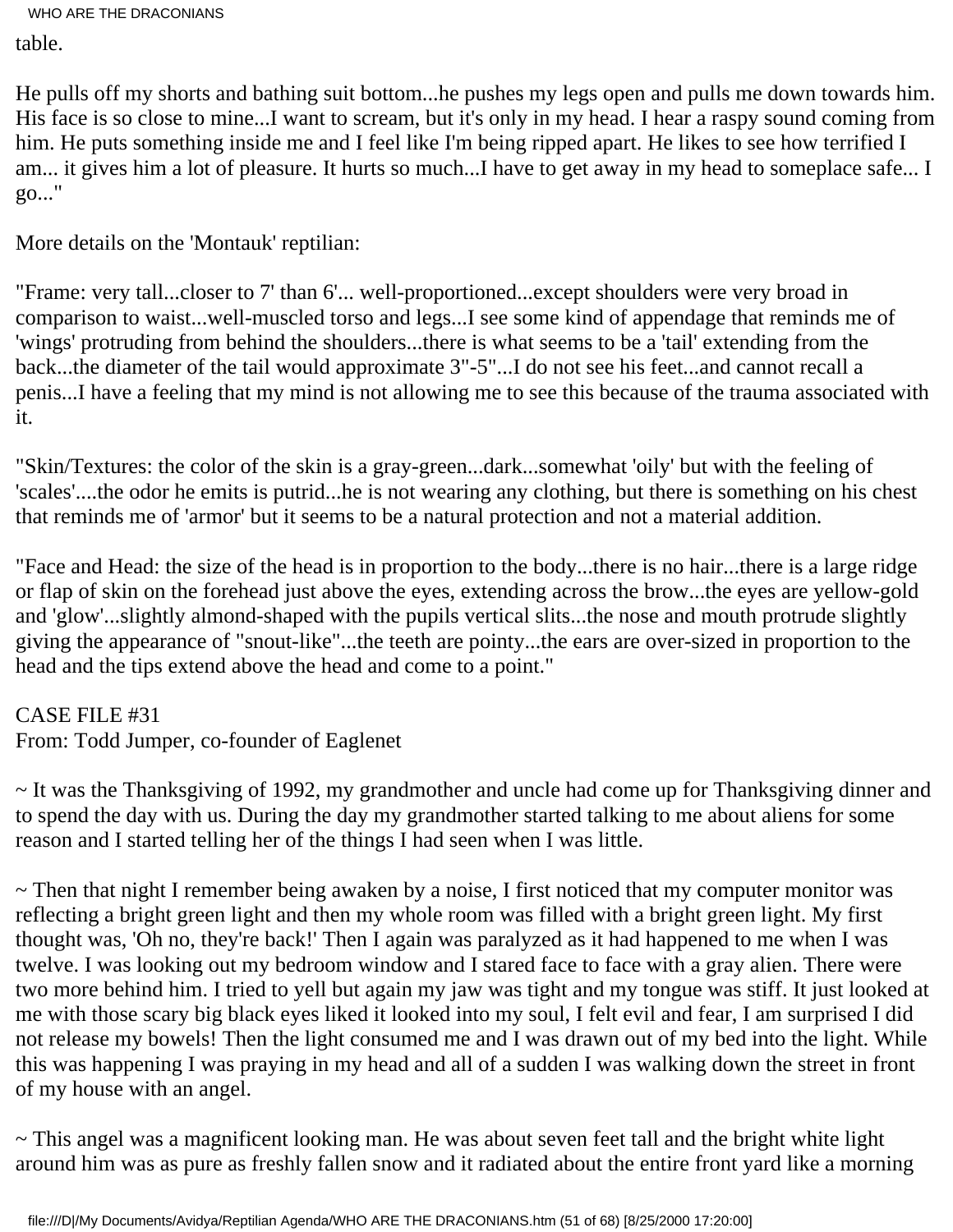sunrise. His face was gentle and happy and his eyes looked at me lovingly. His whole countenance was just amazing beyond description.

~ He placed his hand upon my shoulder and pointed toward the house. I looked over to my bedroom window and saw the three beings still at my window hovering above the ground in a bright green beam of light which seemed to be coming from nowhere. The angel stayed by my side and protected me. I tried to cast the small gray aliens away with my priesthood but they were still there. I was so angry, the things that had made my life miserable since I was a child now there within my view, and I saw how weak they were, how small. And I thought 'These beings so small, yet their power is enough to stop me in my tracks.' ~ But this time I was free, this time I could harm them and I did. I ran to one and grabbed it by the neck and started to strangle it. I could feel its spine coming through the back of its neck as it let out a horrible screeching noise.

~ They were not very tall, only about four feet high- but they hovered in this light up to my height until they were next to my face. Their skin was like a reptile's- cold and leathery. Their damn eyes got to me the most- big black liquid eyes- just twos holes for a nose and barely a mouth- just a slit. Their bodies were not very proportional as ours are. Their arms hung down a little past their knees, and their heads seemed to large for their neck to support it.

~ The angel just stood by as I went into a rampage and killed all three of them. They were so fragile. The angel smiled as if I had done the right thing. And we then proceeded to lay the dead bodies on the lawn. I watched the green light fade away and saw no light except the brilliant radiance of the angel's. The angel knelt down at the bodies which seemed to be changing from gray into a sick yellowish color. I watched as the angel opened his robes and unsheathed a golden sword and began to cut away the tops of the beings heads and their brains came out in an upper and lower section.

~ The angel arose and spoke 'Behold, they are nothing to us. They are nothing but creatures of evil.' Then a blue light or conduit from the sky actually transported them into small balls of light and took them away. So I have no evidence that I actually killed them. We, the angel and I then entered the house, and in the kitchen were three more aliens. One came up to me with a long shiny metal rod that seemed to have a laser beam coming out it. The alien stuck it in the left side of my neck and it stung really bad and then I could not move, so the angel touched me and I could move again. I then immediately punched the alien square in the face breaking its neck and killing it instantly.

The other two stood by looking at their fallen comrade -- their moves were very quick and their heads rotated almost as fast as a lizard. The angel held up his arms and spoke In the name of Jesus Christ I command you to depart. Then both the creatures immediately fell to the floor and these gray aliens were again taken up into a beam of light in the same manner as before.

~ Then the angel covered my eyes and then uncovered my eyes. I was all of a sudden on top of a large mountain looking down over a large valley filled with aliens and strange looking humans and their spacecraft. Then I saw hundreds of people dressed in white walking on the mountain with us as if they had come to watch. And then a voice from heaven said 'Behold, these evil ones have perverted the ways of the Lord and deceived many and fornicated with my children. They shall have no place in my kingdom nor in this world to come.' Then a fire came down from the sky and consumed all the beings and all the strange humans and all the UFOs and nothing was left. The angel then spoke saying I had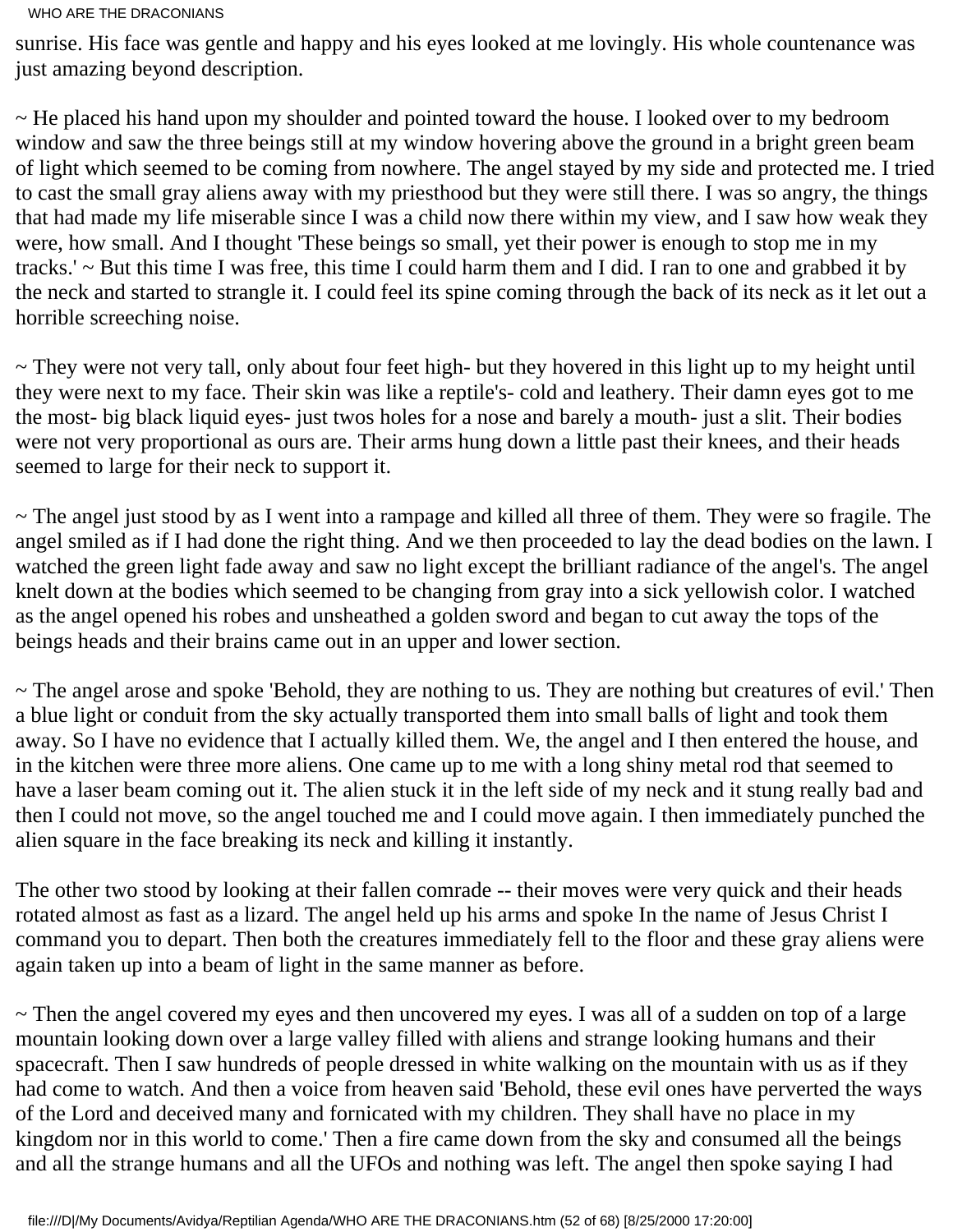seen enough and he again placed his hand over my eyes. I awoke from my bed and it was morning.

[Note: Some have suggested that the "mind control" and "paralysis" induced by the Greys is equivolent to psychic attack, voodoo, black witchcraft, or sorcery, and that these reptilians have a symbiotic relationship with astral parasites who empower the reptilian sorcerers with dark supernatural powers, thus explaining why many "abductions" seem to possess both material and paraphysical aspects. However, through Divine Intervention this symbiotic connection between reptilian HOST and astral PARASITE can be broken, thus rendering the "alien" essentially powerless and/or disoriented and vulnerable due to its UTTER dependence on the motivating astral entity and the astral "collective". So, as Paul Bennewitz, when refering to "the alien" -- Bennewitz simply called it "the alien" due to its group-mind or hive-like nature... a massive entity with countless interconnected "alien cells" -- stated that psychic warfare resulting from the interaction of physical host and paraphysical parasite is not only the greatest WEAPON, BUT ALSO the greatest WEAKNESS, of "the alien". - Branton]

CASE FILE #32 From: Bruce Fleming To: theeagle-l@egroups.com Subject: [TheEagle-L] Re: Denver Airport occult murals, etc. Date: Wed, 5 May 1999 00:40:15 +0800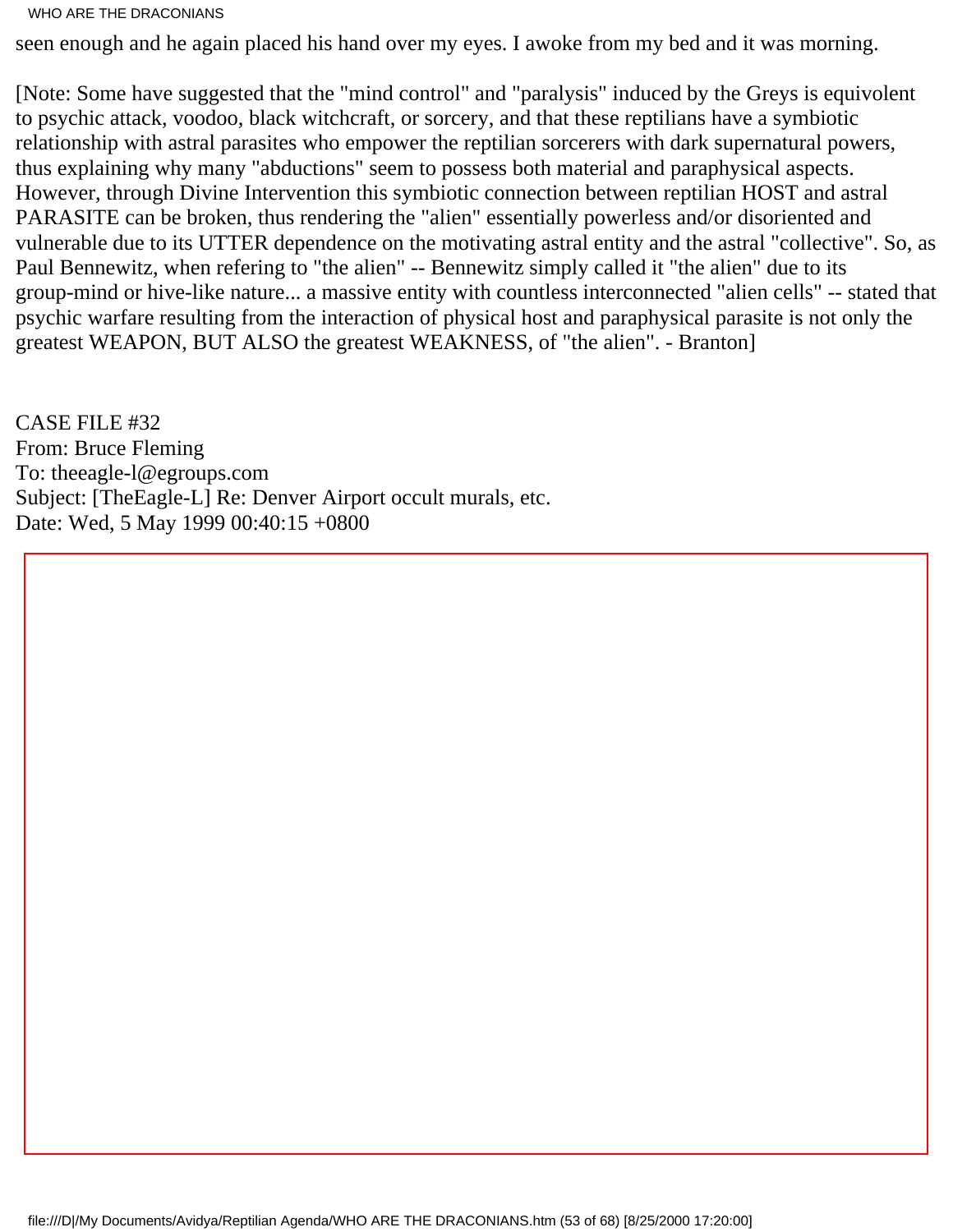# This particular mural (of bigger size than the ones in alan's url)

http://anomalous-images.com/christo.html which one can see at the Denver Airport was the first one I saw and it was very horrible. A huge character, described as a 'green Darth Vader' by Alex Christopher, stands over a destroyed city with a sword in his hand and women are walking along a road holding dead babies (incidentally, this description is left out in the site AlandeWalton given). If you will zoom in his face. The character appears to be wearing gas mask, which implies biological weapons are, used, perhaps one that can make the victims sterile (as its side effect). Many people who went to the airport are perplexed what those images have got to do with the airport. Icke has comments on this experience of his.

"One of Alex Christopher's specialities is the new Denver Airport which is reputed to be a cover for a deep underground reptilian-human base. It is certainly a strange place. The first time I spoke on these conspiracy subjects in the United States was in Denver in August 1996, and I'd landed at Denver Airport with no idea of its background. Even so, as soon as the plane landed I'd felt a very strange energy, very weird arid unpleasant. The airport was built at enormous cost on open land a long way from Denver and it is full of Masonic symbols. There are also gargoyles, the winged reptile figures that you find on the stately homes of the reptilian aristocracy in Britain and on the churches amid great cathedrals of Europe which were built by the Brotherhood network.

There are also gargoyles on a building in Dealey Plaza where President Kennedy was assassinated and now they turn up again, in a modern airport built on an alleged underground, reptilian base. Gargoyles are symbols of the reptilians and that is why you will find them at Denver Airport. The capstone or dedication stone at the airport is marked with the classic compass symbol of the Freemasons and it stands in part of the terminal called The Great Hall, another Freemasonic term. On a wall is a grotesque mural full of malevolent symbolism, including three caskets with dead females in them: a Jewish girl, a Native American and a black woman; Another girl is holding a Mayan tablet that tells of the destruction of civilisation. A huge character, described as a 'green Darth Vader' by Alex Christopher, stands over a destroyed city with a sword in his hand and women are walking along a road holding dead babies. All the children of the world are depicted taking weapons from each country and handing them to a figure of a German boy with an iron fist and an anvil in his hand. Denver is apparently scheduled to be the headquarters of the Western sector of the United States under the fascist global state called the New World Order which is planned beyond the year 2000. Atlanta is said to be the centre for the Eastern sector and I remember thinking some years ago how the design of Denver and Atlanta airports were so similar - now I know why.

Colorado is a major centre for the New World Order and the Queen of England, under another name, has been buying upland there. As you will see later, the British Royal Family are massively involved in this story and so is the murder of Diana, Princess of Wales.

### end Icke quote

[Note: I recall reading a post some time ago from a person who had a vision of Mammoth Lakes in California exploding suddenly, sending volcanic ash over a HUGE area of the country and turning the sky black. Millions were trying to escape from California before they were buried in Vesuvian fashion, and the skies were full of planes flying refugees out of the area with only the clothes on their back. The vision/dream switched to a large airport near the base of some large mountains, only to show tens of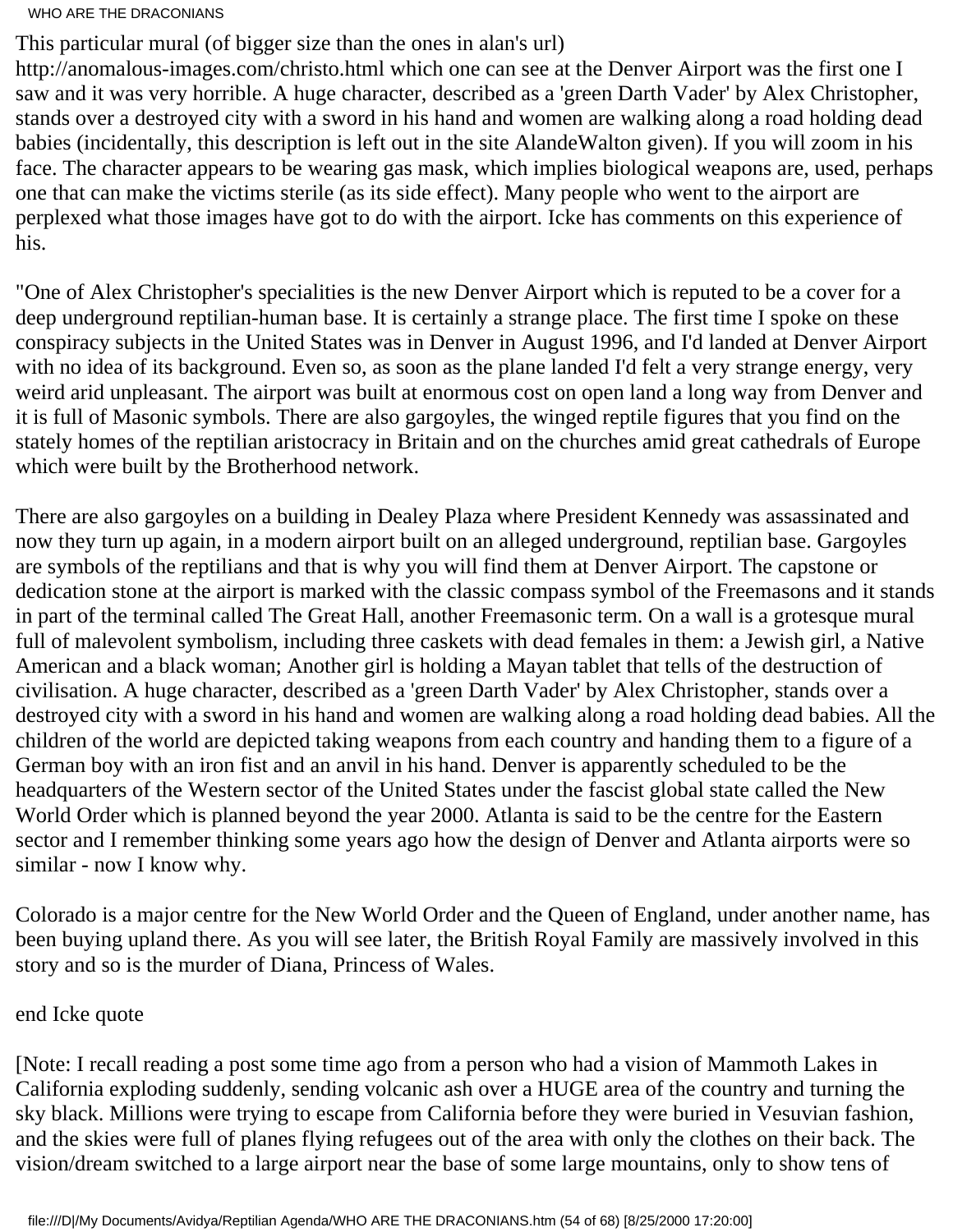thousands of dispossessed people milling around not knowing what to do. A man with an evil grin looked on and said something like "They don't even know what is in store for them". These people were then herded into underground shuttles to be taken from the airport, but in the vision THEY NEVER WERE RETURNED TO THE SURFACE... the person who had the vision sensed that they were actually shuttled to distant underground bases, possibly under the control of the "New World Order", to be used as a slave labor/work force [they would be expendable, assumed lost in the devastation and chaos] or WORSE! - Branton]

From: Bruce Fleming To: theeagle-l@egroups.com Subject: [TheEagle-L] Littleton Massacre & Reptilian/Satanism Connection Date: Tue, 4 May 1999 06:41:38 +0800

Icke said that Denver (16 km from Littleton), Colorado is a major satanic centre. If it is true. It may explain a lot about the action of these 2 teenagers who killed 15 students (due to extra malevolent influence). Icke published the book in February, two months before it happened. There may be something to it. Below is the mechanism or rather the connection between reptilian, satanism and blooddrinking/sacrifices, etc. Very interesting. Show this to your kids or potential satanists who think it is only a fad or game.

Icke wrote:

"The black magic rituals we know as Satanism are the modern expression of the rituals and human sacrifice in ancient Babylon and the Brotherhood infiltrated societies of the Sumerian, Phoenician, Hittite, Egyptian, Canaanite and Akkadian, peoples, among many others across the world. It has been a seamless procession through history of the same rituals to the same deities and this remains of fundamental importance to the initiates of the Brotherhood today.

My use of the term Satanism has nothing to do with the Christian version of Satan. I use it only to describe a system of ritual sacrifice and torture which, staggering as it may seem; to most people, is commonplace all over the world today. Satanism is just another name for the worship of a highly destructive, negative force which has been given endless names over the centuries. Nimrod, Baal, Moloch or Molech, Set, the Devil, Lucifer, there is no end to them. Satanism perverts everything positive in the same way that the Nazis took a positive symbol, the swastika, and turned it around to symbolise the negative.

This is why the Satanists invert the pentagram and why they use black to symbolise the darkness, hence their Black Mass. But they also reverse the symbolism of white and that is a powerfully negative colour to them.

The Satanic networks, under the names of their various deities, were created by the Babylonian Brotherhood to serve their needs. We have seen that the accounts of the Watchers and their off spring, the Nefilim, include references to their blood drinking activities. The Brotherhood know that blood contains the life-force energy. Drinking menstrual blood has always been a feature of the reptilian bloodlines because they need blood to live in this dimension.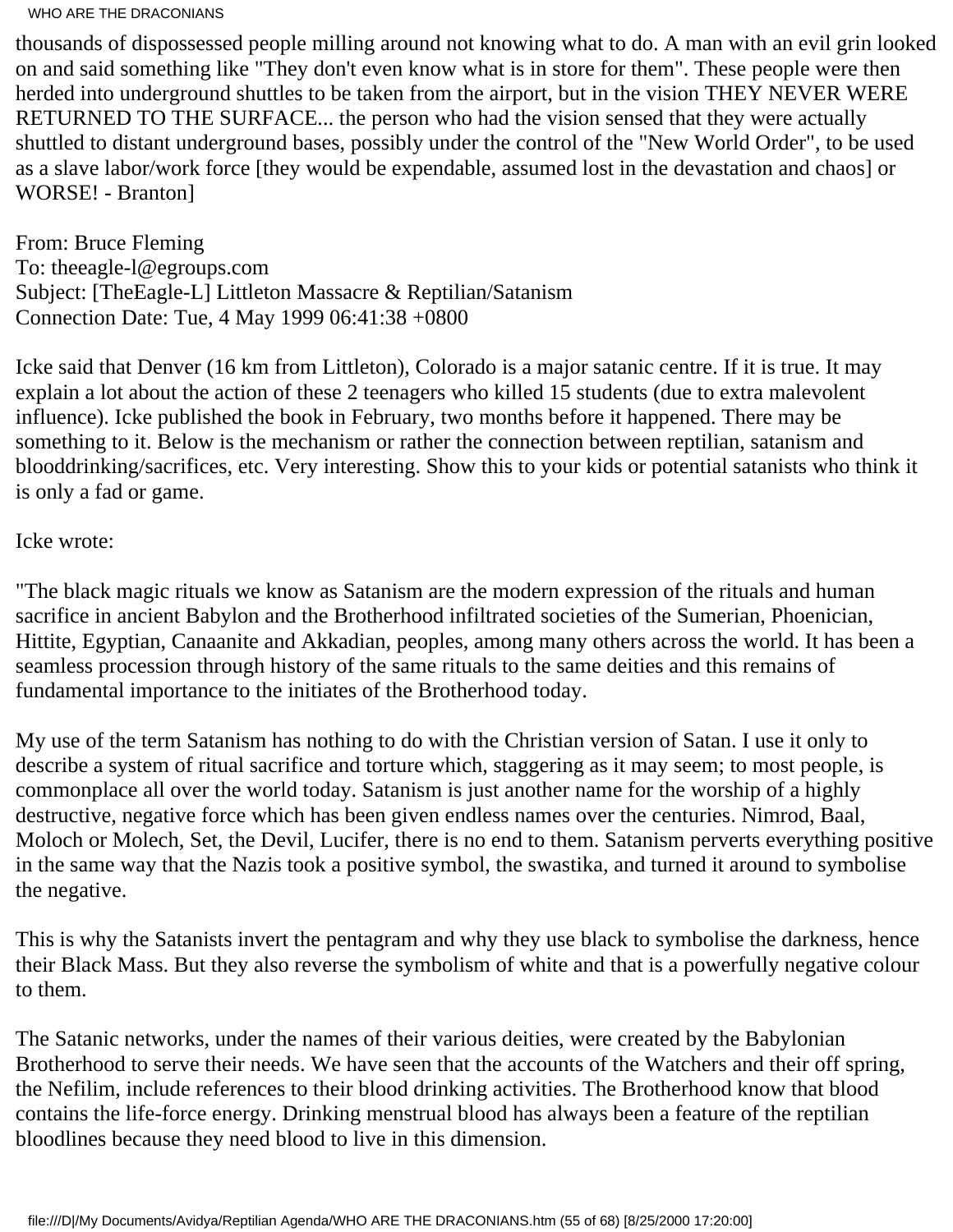It was known as the Star Fire, the female lunar essence. The female menstrual cycle is governed by the cycles of the Moon and the blood contains that energy. Its ingredients are supposed to ensure a long life. In India it was called soma and in Greece it was ambrosia. This was said to be the nectar of the gods and it was the reptilian gods who are genetic blood drinkers. The 'holy grail' chalice or cup is also symbolic of the womb and ~ drinking menstrual blood, as well as being a symbol of the reptilian 'royal' bloodline itself. Menstrual blood was provided for the Elite of the reptilian 'royal' line by virgin priestesses and this is the origin of the term 'Scarlet Woman' or, to the Greeks, 'Sacred Woman'. The Greek word for this, Hierodulai, was eventually translated into English as harlot and into German as 'hores", the origin of whore. The word ritual derives from this practice (ritu  $=$  redness) and so do the words rite and red. Menstrual blood is one reason why the colour red is so important to Satanists and it is another reason for the constant use of the colour gold by the 'royal' bloodlines. Gold is called the metal of the gods, but to the Anunnaki of the Sumerian Tablets, menstrual blood was the 'gold of the gods'.

The reptilians and their crossbreeds drink blood because they are drinking the person's life-force and because they need it to exist in this dimension. They will often shape-shift into reptilians when drinking human blood and eating human flesh, I am told by those who have seen this happen. Blood drinking is in their genes and an Elite high priestess or 'Mother Goddess' in the hierarchy, who performed rituals for the Brotherhood at the highest level, told, me that without human blood the reptilians cannot survive in this dimension.

Her name is Arizona Wilder, formerly Jennifer Ann Green. Interestingly, she said that the reptilians had been pursuing the Aryan peoples around the universe, because the blood of the white race was particularly important to them for some reason and the blondhaired, blue-eyed genetic stream was the one they wanted more than any other. They had followed the white race to Mars, she said, and then came to Earth with them. It is far from impossible that the reptilian arrival on this planet in numbers was far more recent than even many researchers imagine. An interbreeding programme only a few thousand years ago between the reptilian Anunnaki and white Martian bloodlines already interbred with the reptilians on Mars, would have produced a very high reptilian genetic content. This is vital for the reasons I have explained earlier. They appear to need a particular ratio of reptilian genes before they can shape-shift in the way that they do. But when the interbreeding happened is far less important than the fact that it did happen.

Satanism is based on the manipulation of energy and consciousness. These deeply sick rituals create an energy field, a vibrational frequency, which connects the consciousness of the participants to the reptilians and other consciousness of, the lower fourth dimension. This is the dimensional field, also known as the lower astral to many people, which resonates to the frequency of low vibrational emotions like fear, guilt, hate and so on. When a ritual focuses these emotions, as Satanism does, a powerful connection is made with the lower fourth dimension, the reptilians; These are some of the 'demons' which these rituals have been designed to summon since this whole sad story began thousands of years ago. This is when so much possession takes place and the reptilians take over the initiate's physical body. The leading Satanists are full-blood reptilians cloaked in human form. These rituals invariably take place on vortex points and so the terror, horror, and hatred, created by them enters the global energy grid, and affects the Earth's magnetic field. Thought forms of that scale of malevolence hold down the vibrational frequency and affect human thought and emotion. Go to a place where Satanic rituals take place and feel the malevolence and fear in the atmosphere. What we call 'atmosphere' is the vibrational field and how it has been affected by human thought forms. Thus we talk about a happy, light or loving atmosphere, or a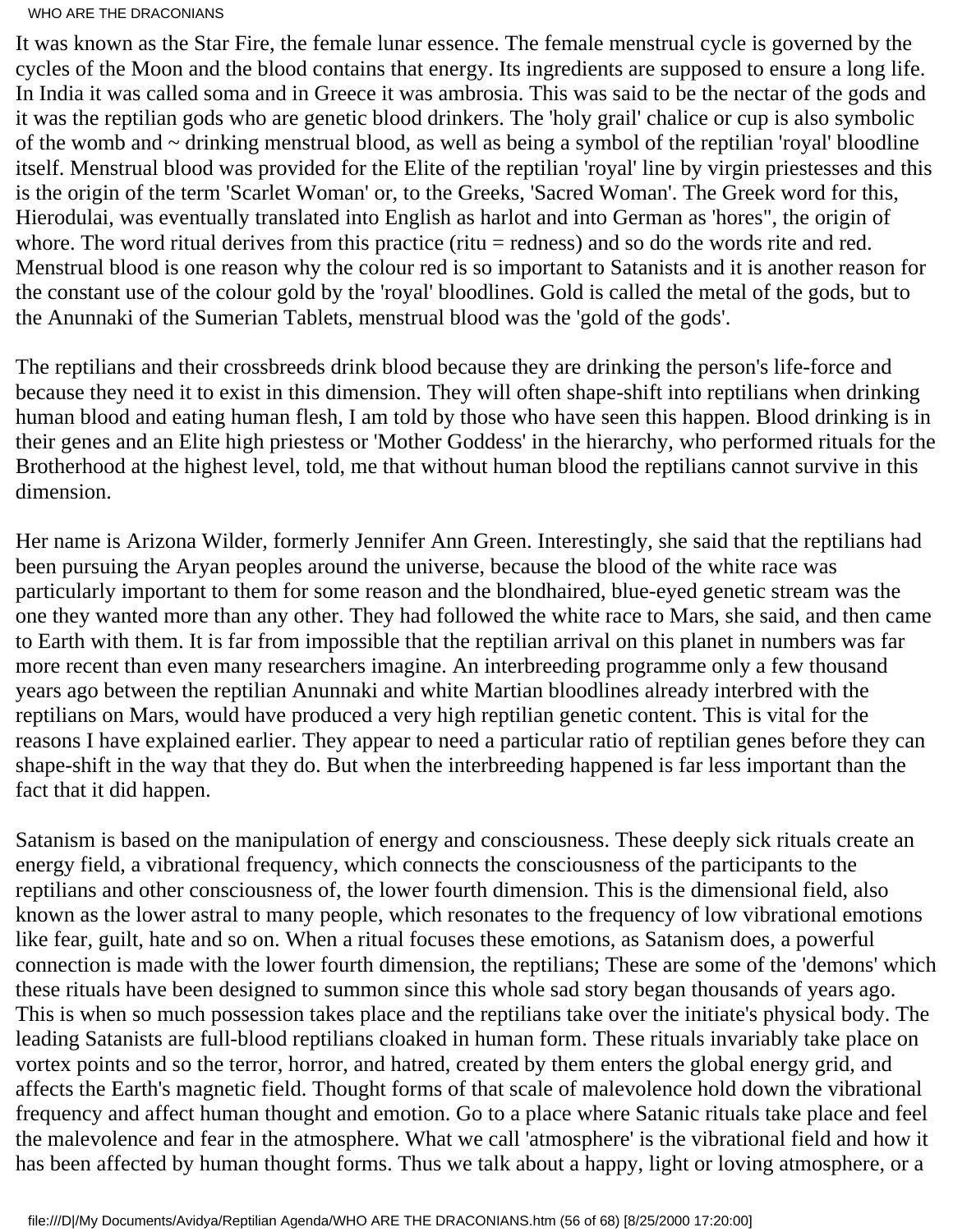dark or foreboding one. The closer the Earth's field is vibrationally to the lower fourth dimension, the more power the reptilians have over this world,and its inhabitants. Satanism is not just a sickness and a perversion, although, it is that also, its main reason for existence, from the Brotherhood's point of view, is to control the Earth's magnetic field; to worship and connect with their reptile masters; to drink the lifeforce of their sacrificed victims; and to provide energy for the reptilians who appear to feed off human emotion, especially fear. These sacrifices are, literally, s acrifices to the 'gods', the reptilians, and they have been happening for thousands of years. The mass sacrifice of people by the Aztecs in Central America, and so many others, were to provide food for, the physical reptilians and crossbreeds who eat the bodies and drink the blood, and energy nourishment, for the non-physical reptilians of the lower fourth dimension. Phil Schneider, a builder of US underground bases, told the writer and researcher, Alex Christopher, that when children reached the point where they could not work anymore in the slave conditions underground, they were consumed by the reptilians. They prefer young children because they are not contaminated like adults. Hard to accept isn't it? I'm sure your mind is screaming 'nonsense' at you because who wants to face a truth like this? But unless we do, how is it ever going to be stopped?

Satanic rituals generally take place at night because that is when the magnetic field is most stable. During, the day the electrically charged particles of the solar wind cause turbulence in the field and make interdimensional connection more difficult. It is most stable during total eclipses and this is when native peoples held their most important ceremonies to contact and manifest other-dimensional entities. The tribal shamans know this. Satanic rituals and human sacrifice, especially of children, are performed on a vast scale and involve some of the most famous politicians, business people, media owners and entertainers on the planet. Of course they do. It would be amazing if they did not, given the background. These rituals and human sacrifice have always been the foundation of the Brotherhood 'religion' since ancient times. And the Brotherhood manipulates its Satanic initiates and 'gofers' into the positions of political, economic, business, military, medical and media power, and into influential positions in the world of entertainment. Therefore the ratio of Satanists and child sacrifices at the top of these professions and institutions is staggeringly high compared with the general population. Apparently, according to former Satanists I have met and read about, some world politicians are addicted to blood taken from a victim at the moment of sacrifice because of the adrenaline which is produced at that time. I am told this addiction is quite common among Satanists, and researchers into the reptilian question suggest that this is the substance the reptiles also want. It all fits."

(Note: Below is the reference to Denver, Colorado being a major satanic centre. I checked with Encarta World Atlas and Littleton is only 16 km from Denver) "Low income parents, and those addicted to drugs, are at the mercy of the Freemasons and Satanists operating among the social services hierarchy and judges. Their children are often taken away from them for Satanic ritual or mind control projects. So called 'crack' babies are apparently sought after for mind control operations, as are twins. I know of twins who were crack babies in Denver, Colorado, a major Satanic centre. They were first taken from their parents and given to foster parents. Later they were taken from the foster parents by Denver SOCIAL SERVICES after the husband was murdered in very strange circumstances and they were given to a single woman who had turned up out of nowhere after the murder and offered to be a nanny to the children. The Satanic ring centred in Denver connects into Boulder, Colorado and this was where the child beauty queen, JonBenet Ramsey, was found murdered in her parents home in very mysterious and unexplained circumstances in December 1996 . The American coroner and investigator, Dr Cyril Wecht, says that the evidence Proves that her death happened during sexual abuse by her parent, John and Patsy Ramsey.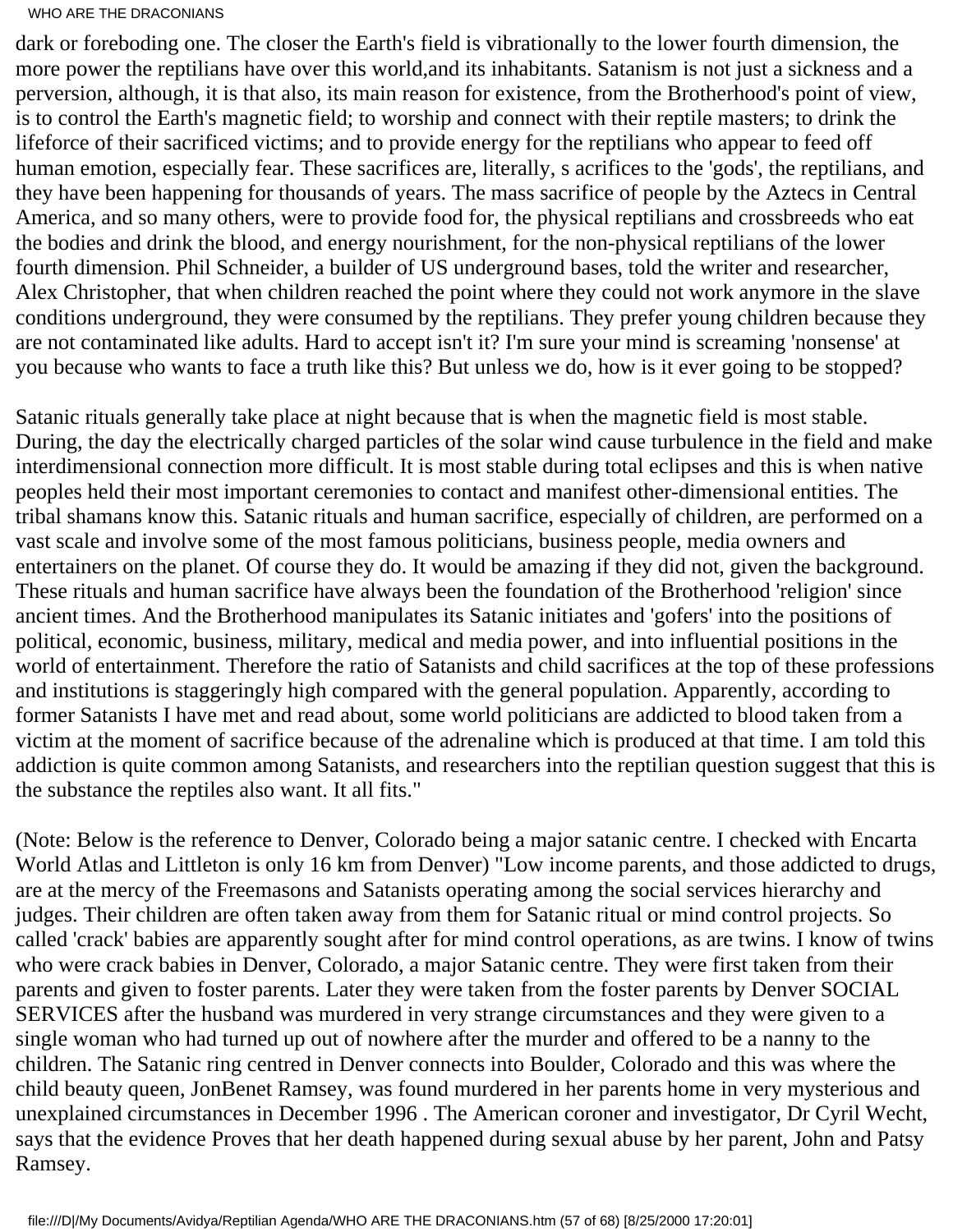JonBenet was murdered on Christmas Eve and Josef Mengele created a sacrificial ritual for this date called "The Last Bulb of the Christmas Tree". Mengele's pseudonym, Greenbaum, means green tree and relates to the Cabalistic Tree of Life. A Brotherhood term for the devil is JonBet and the coincidence is so amazing that, given the other circumstances, I cannot believe this was not the true inspiration for her name.

A research project into ritual abuse at the University of Colorado at Boulder found that all of those questioned had been subjected to intercourse or molestation; 97% saw or took part in animal sacrifice; 97%, forced to take part in sex with adults ; 97% experienced torture; 94% were sodomised; 88% were forced to watch or take part in human sacrifice; 88% in cannibalism.

Also, as many of the victims have said, they themselves are drugged and programmed to take part in the ritual murder and torture of other children. This is videoed and played back to them when they are in a conscious state.

They are so horrified at what they have done and so terrified of the consequences that they dare not speak to the authorities. Other techniques to prevent exposure include abusing children while wearing a Mickey Mouse face or a Devil's head.

When little children say they were abused by Mickey Mouse or the Devil it makes them even less likely to be believed. One woman who contacted me said that her father sexually abused her while wearing a Devil's head and it was a long time before she realised that her father was responsible. The stories of the people I have talked to, and the accounts of others I have read, tell of events that are beyond comprehension or, at least, they would be if they were not actually happening. Drinking blood, eating the flesh of dead bodies, thousands of adults and children buried in deep graves, the murder of people on camera for the so-called 'snuff' videos, the story is just appalling. One mother told a television documentary in the Dispatches series on Channel Four in the UK, of how she was forced to place her new-born baby on a Satanic altar and push a knife through its heart. A Satanist then had sex with the dead body. This is happening in your country NOW!"

(Note: Hmm... isn't it that below Denver International Airport is home to the... you know what. But I don't wanna think of this right now. - Bruce)

From: Bruce Fleming Subject: [TheEagle-L] Belgium (NATO): Home of Satanism/Reptilians? Date: Tue, 4 May 1999 06:45:41 +0800

Is Belgium (headquarters of NATO) also the headquarters of Satanism?

Can someone check?? If what Icke said is true that Satanism is the ruling hierarchy of the Brotherhood pyramid under the command of the reptilians and Belgium is the headquarters of Satanism. It is very serious. It means NATO may be controlled by malevolent forces as army of world domination (is this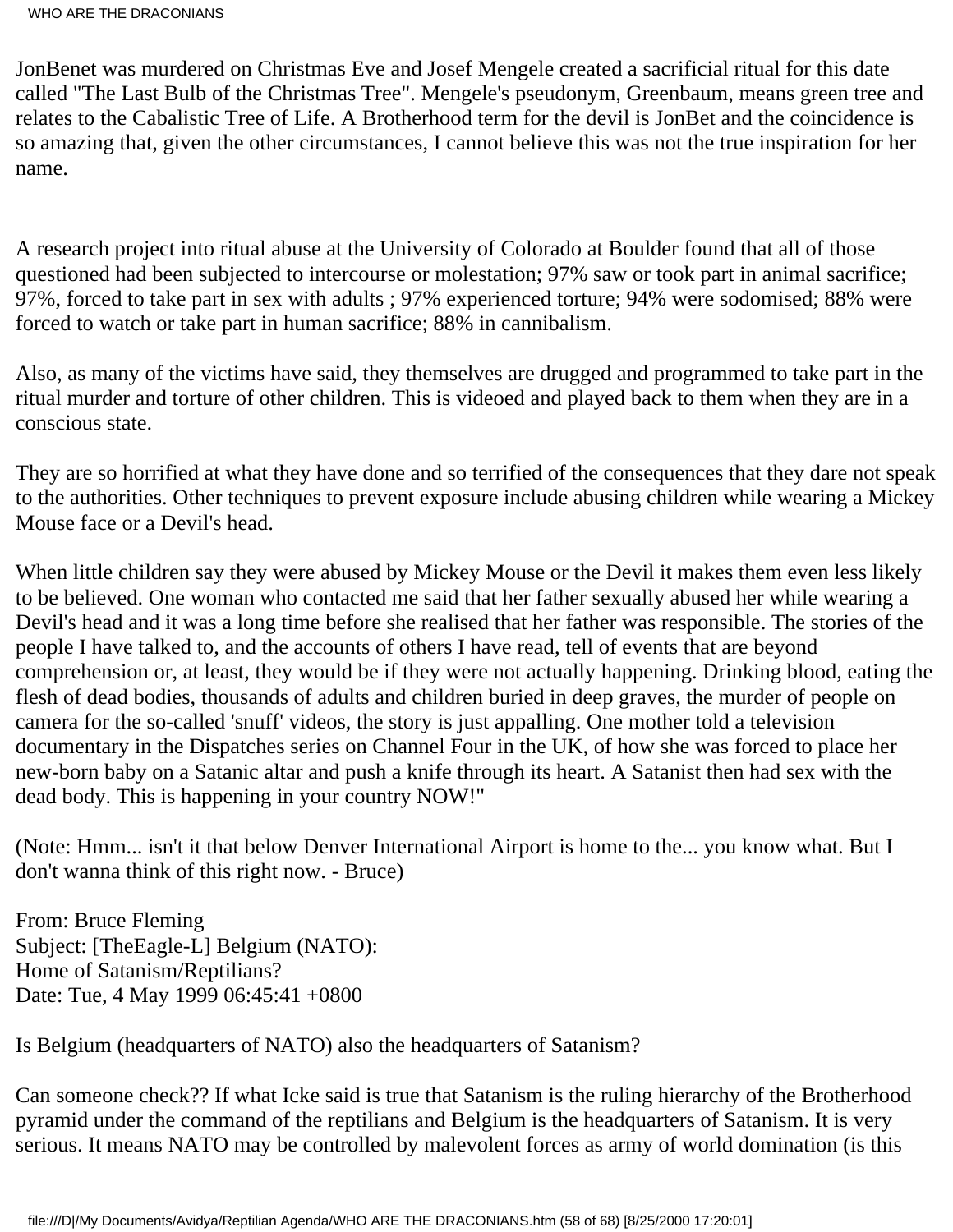assault on Yugoslavia a celebration to mark its 50 year old anniversary??) To Russia, the Arabs, China, Asia. This has to be scrutinized fully. You must as caution build an equally great air, ground and sea assault force to oppose a NATO supremacy and slow assimilation of your culture into the NWO [& reptilian?] collective.

(Before continuing. Read the message "Littleton Massacre and Reptilian/Satanism Connection" for an explanation of the possible Satanism, Reptilian connection (and the mechanism involving blooddrinking, sacrifices to feed the dark gods in the 4th dimension).

The following for scrutiny. Icke wrote:

" The reason that Belgium is a headquarters for Satanism and so many Brotherhood institutions is very simple. The Brotherhood created Belgium for just this reason in 1831 and they imposed upon it a reptilian 'royal' line, the House of Saxe-Coburg-Gotha, the bloodline of the British royal family and, through its branch in Prussia, the supporters of Adam Weishaupt, the founder of the Bavarian Illuminati.

The paedophile murder ring which came to light in Belgium in 1996 is but one part of the Satanic network operating from and in that country. It was organised by Marc Dutroux, who is connected to the Satanic Order, of Abrasax, based in the village of Forchies-la-Marche near Charleroi in southern Belgium not far from the Castle of Darkness. Abrasax is Abraxas, a fat-bellied demon from whom, it is likely, the magicians term, abracadabra, originated. Dutroux buried alive an accomplice, Bernard Weinstein, and a mong Weinstein's effects was a letter from the Abrasax group signed by someone describing himself as the Egyptian god, Anubis. It ordered him to provide 'presents' for the High Priestess of the Order and apparently gave specific details of, the age and sex the victims must be.

The British Sunday Times reported the accounts of witnesses describing, Black Masses in which children were killed in front of audiences which included, prominent members of Belgian society ." A Belgian newspaper reported, that a former commissioner of the European Union was among a group of judges, senior politicians, lawyers, and policemen, who attended orgies at a Belgian chateau organised bv Michel Nihoul, one of the accomplishes of Marc Dutroux, the alleged leader of the paedophile ring. One investigator said it was "Like going back to the Middle Ages"." In fact there has not been an old, middle, and modern age with regard to these rituals. It, is a seamless flow over thousands of years under the control of the sarne bloodlines. Human skulls were found at the sacrificial sites identified by witnesses, particularly at the sects headquarters. The Satanic group behind the Belgian murders is said to interconnect with similar rings in Holland, Germany, and America." In truth, it will be part of the global network which operates in all countries. Satanism is run like a transnational corporation.

What is called Satanism is the ruling hierarchy of the Brotherhood pyramid under the command of the reptilians. Like all the other parts of the network, it is strictly compartmentalised, The highest levels of the Satanic network lock into the highest levels of the Brotherhood, but the lower degrees are not allowed to know the true nature of the organisations they are involved in. Some of the levels of Satanism are known as the Sisters of Light, the Five Star Generals, Master Counsellors, Keeper of the Books, Keeper of the Seals, and there is one position called an Asmodeus." One of the global centres of Satanism is the Castle of Darkness, the Chateau des Amerois or Castle of Kings in Belgium, near the appropriately named village of Muno Bel. The castle is close to the French border and some 20 kilometres from Luxemburg. It is protected from view by thick forests and guards keep out the curious. In the grounds is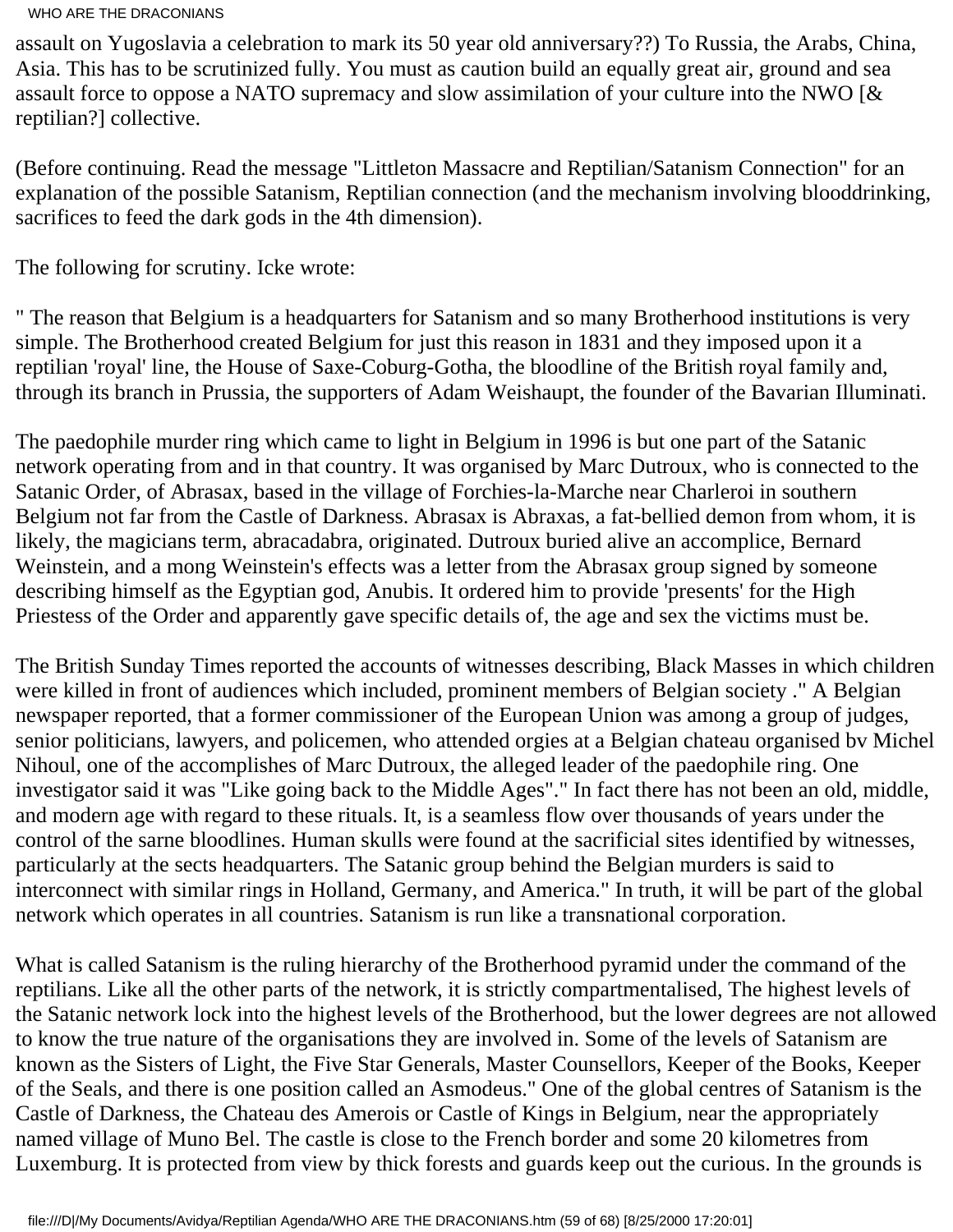a cathedral with a dome containing 1,000 lights. When President George Bush talked of 1,000 points of light, he was speaking in code about this place of initiation for the highest initiates of the Satanic pyramid.

In this Satanic cathedral is the throne of the high priestess of the upper hierarchy, a position known as the Queen Mother." Every day, apparently, a child is sacrificed in the basement." Ceremonies are performed here to the Satanic 'goddess' known as Lilith, a demon in the Hebrew Cabala.

In ancient Sumer the reptilian bloodline, as passed on through the female, was symbolised as lily and the main reptilian gene carriers were given names like Lilith, Lill, Lilutu and Lillette. Another demon used by some 'Mothers' is called Bilair, Bilar, and Bilid, cabalistic names for the force others call Satan, etc." It is from these lands in Belgium and northern France that the bloodline families came, including the Bruces, to take over Scotland all those centuries ago. Belgium, this little country between France and the Netherlands, is also the home of the European Union, NATO, and, I am told, a massive computer centre where databases on all the people of the world are being compiled. It is known apparently as 'the Beast' and there are a number of these around the world. An Elite mind control operation called the Janus Group is also based in the NATO headquarters. Nimrod was Eannus, the god with two faces, who was later known to the Romans as Janus.

Black magic rituals are going on all over the world and I have spoken with victims in country after country In England I met a brave woman, then aged 40.

The story she told me of her experiences mirrored those of so many others. She was born in Darlington in the 1950s, and soon after she was sold by her Satanic father to two other Satanists. She knew them only as Thomas and Helena. She was brought up in the most horrific circumstances at a children's home in Hull which was run by two child abusers. At night a torchlight was shone into their bedrooms and when it was held on a child for a minute or so, they knew it was their turn to go downstairs and be sexually abused. During holidays back in Darlington, from the age of just seven and eight, she met her father who linked her with the two Satanists, Thomas and Helena. She would be given drugs via orange juice and ice cream and be taken at night in a van to country churches in the Darlington area. The drugs were designed to make her easier to mind control and to prevent her from remembering what she saw. I will explain more about this in the next chapter. However, as is often the case when people enter their 30s and 40s, the victims can begin to have flashbacks of their ordeals. They experience them again like watching a movie screen. It is for this reason that so many are murdered before they reach that age, often for 'snuff' videos, which show in graphic detail a person being murdered.

Others are subjected to the snatch back when they are abducted to undergo 'booster' mind-programming to keep the memories secret. Increasing numbers of people who survived their horrendous young lives, are now beginning to remember and they are telling the same basic tale. If you are one of them, please contact me if you have anything to add to what I outline here. An address is at the back of the book. Within days of speaking to me, my informant says she was grabbed off the street and bungled into a van by six Satanists. A syringe was held to her throat and she was warned to stop talking to "That dangerous prat, Icke" and to stop naming names. They threatened her life and those of her children if she continued. She was also told that if she didn't keep quiet, the family dog would be taken and "Posted back to you in pieces".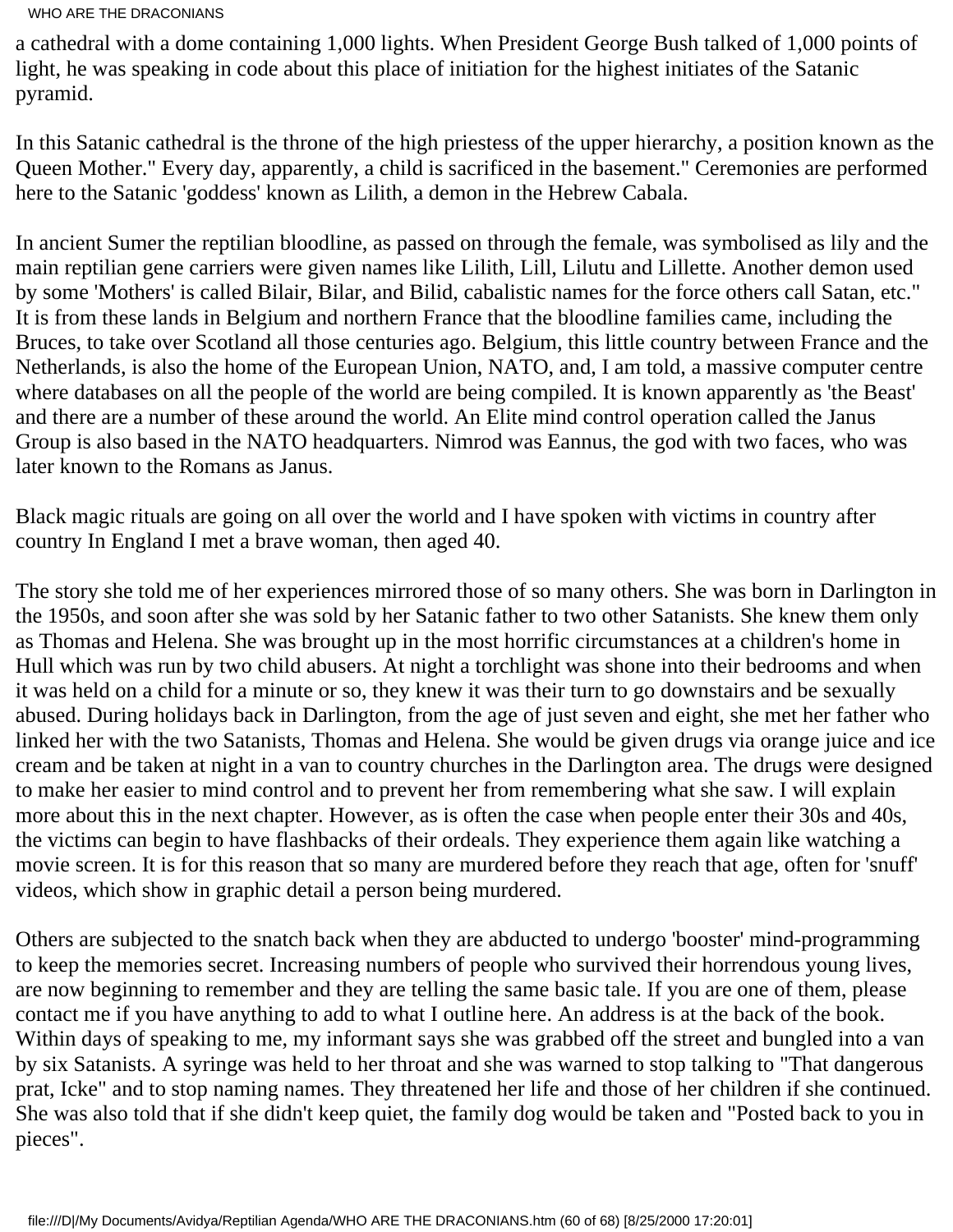Nice people.

In the ordeals at the country churches which she now remembers, my English informant and other children would be used in Satanic rituals involving sex, torture, and murder. The windows of the church were covered over with black drapes and the inside was laid out according to Satanic law with different colours used for different ceremonies depending on the time of year.

Sometimes they would use the churches in secret, but don't underestimate how many people in the 'Christian' clergy are also members of the Satanic network. The Satanists, she remembers, were dressed in robes and a number wore masks, including the face of a goat or Baphomet, the deity the Templars were accused of worshipping. In the UK, as in America, some of the best known names in the country are involved. She remembers vividly (God, the thought of it), being laid on her back on the floor of a church as a screaming boy, no more than six, was being held by the hair above her while a man, who she would later identify as a top politician in Northern Ireland, had anal sex with him. When it was over, a knife was produced to cut the boy's throat and the blood poured over her. "I remember this man's eyes," she told me. "The coldness of his eyes I will never forget."

He prefers boys to girls, she said. On more than one occasion, she says, she was brutally raped by a man who has been a major name in United Kingdom politics for decades. This man, she says, used to hold her naked body to him by using hooks inserted into her flesh at the hip. She was just a little girl when this was happening. She told me that this man was Edward Heath and his name comes up again and again in interviews with victims of Satanic abuse in Britain. Heath was the UK Prime Minister from 1970-74 and the Bilderberg Group member who signed the UK into the European Community, now Union. He has been one of the main architects of Britain's further integration into the United Fascist States of Europe. One of the many unconnected people who have identified Heath as a Satanist was the lady I mentioned early in the book who saw the 'lizard' figure at Burnham Beeches in Buckinghamshire near to the British Prime Minister's official country residence called Chequers. The game of chequers is played on a board of black and white squares - the floor plan of all Freemasonic temples. Burnham Beeches is not that far from High Wycombe and the headquarters of the Hellfire Club of Benjamin Franklin and Sir Francis Dashwood. I'm sure Burnham Beeches would have been one of their haunts, too. This lady was the wife of the Head Keeper at Burnham Beeches and they lived on the land. She had been brought up by a Satanic family in Scotland and had been sexually and ritually abused as a child by the Scottish Brotherhood network.

Her husband was also a Satanist which is why he was given the responsibility of looking after Burnham Beeches, an area of ancient groves and forests managed by the authorities in London and including an area called Egypt Wood. Late one night in the early 1970s during Heath's reign as Prime Minister, she was taking her dog for a walk when she saw some lights. Quietly she moved closer to see what was going on. To her horror she saw that it was a Satanic ritual and in the circle was the then Prime Minister, Edward Heath, and his Chancellor of the Exchequer, Anthony Barber. She says that as she watched him, Heath began to transform into a reptile and she said that what surprised her was that no-one in the circle seemed in the least surprised. "He eventually became a full-bodied Reptiloid, growing in size by some two foot." She said he was "slightly scaly" and "spoke fairly naturally, although it sounded like 'long distance' - if you, can imagine the short , time' lapses". I remember well meeting Heath on a television election programme in 1989 while I was a spokesman for the British Green Party and I have never seen such cold and unpleasant eyes in my life. I knew nothing of these subjects then, but the look of his eyes I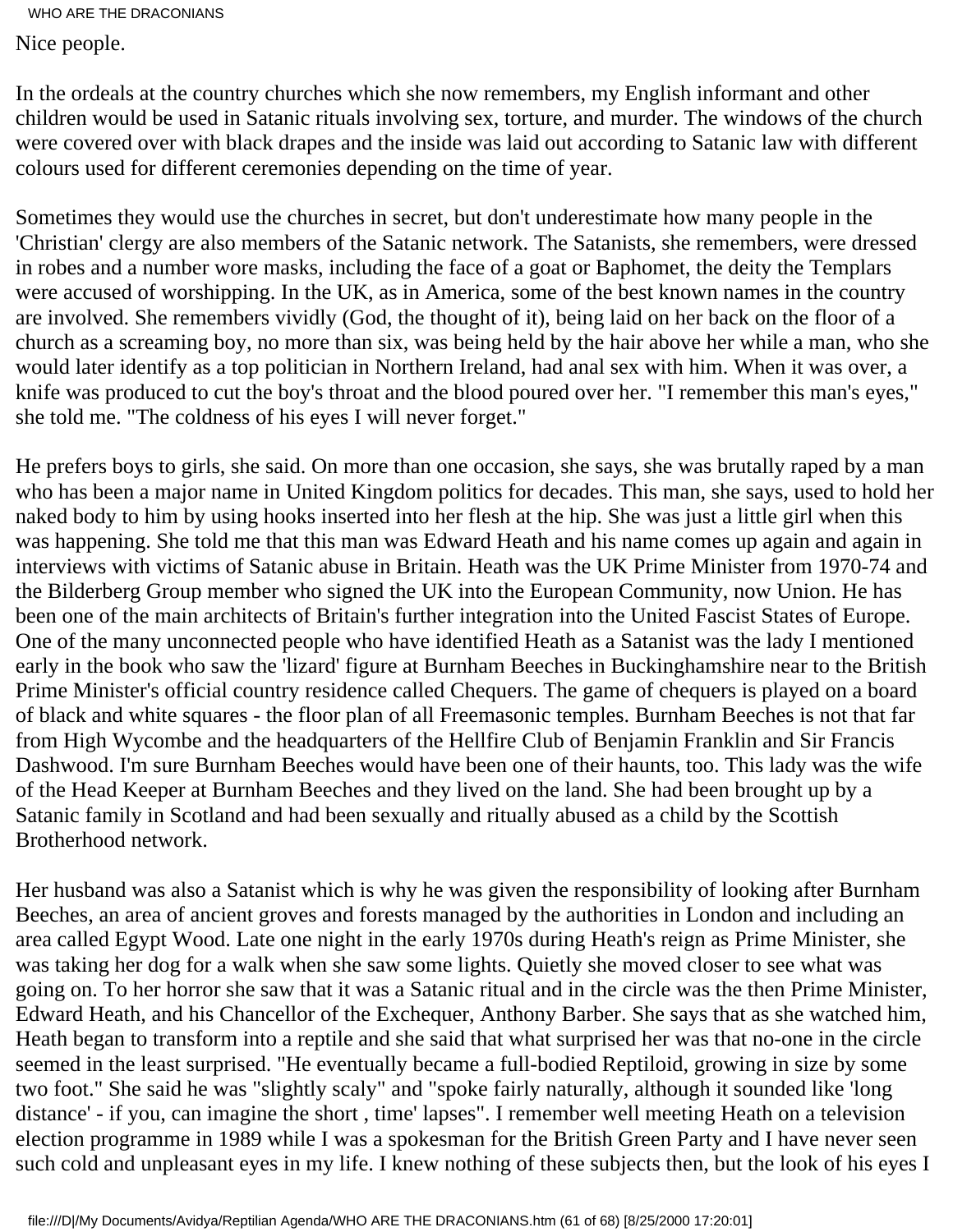have never forgotten.

At outdoor rituals, Arizona says she wore axed robe and stands in the centre of a pentagram which is surrounded by a hexagram or Star of David. She was triggered into her 'Isis' program and conducted the Drawing Down of the Moon ceremony which, she says, made four snarling hideous creatures materialise in the Satanists' circle. The sacrificial victims, who have been bred from birth for the role, are ritually killed by slashing the throat from left to right.

This is the origin of the Freemasonic sign of pulling the flat hand across the throat from left to right, a movement which means "You're dead". The blood from the victims is collected and mixed with arsenic, which appears to be a necessary element for those of the human-reptilian bloodlines. This is poured into goblets and consumed by the Satanists, together with the liver and eyes. This is supposed to provide strength and greater psychic vision. Fat is scraped from the intestines and smeared over the bodies of the participants - like the fat of the 'messeh' in ancient Egypt The corpse is then suspended from a tree and the Satanists stand naked to allow the dripping blood to fall on them.

The Mother Goddess says that by this time the participants are in such a high state of excitement that they often shape-shift into reptilians and mostly manifest, she says, in a sort of off-white colour. They are also terrified, because at this point the Mother Goddess points to four of them and they are then ritually murdered.

Clare Reeves, the President of Mothers Against Sexual Abuse in the US, told me that AT LEAST 12 ritually abused clients had reported that the participants shape-shifted into reptilians.

CASE FILE #33: From: [AN E-MAIL FROM CONFIDENTIAL SOURCE, "J"]: In reference to Case File #26 "J" made the following comments:

...Regarding the first story on that link which Michael Lindemann was relating, I know that woman personally. Her name is "D". There is MUCH MUCH MORE TO HER STORY THAN GOOD OLD MICHAEL HINTED AT. That was in the period before Michael was "turned" by the security services. Truth to tell, much of the info he had obtained from Bill Hamilton and some of the un-named persons heavily involved in the investigations of the underground facilities in the Antelope Valley...

You can literally feel the negative energy there in the Antelope Valley and further east near Ridgecrest where "D" used to live. China Lake is near Ridgcrest and that place is positively evil. What Lindemann didn't tell you about "D" was that her family bloodline was followed by the military. They told her that prior to the development of verbal communication, humans communicated by telepathy which was possibly because of a particular hormone secreted in the brain (A good bet that reptilian geneticist bred this capability right out of most humans).

The gland that secretes this hormone has atrophied in most families except for "D's"!

So the Navy would kidnap her while she was still a young girl and take her to the underground facility at China Lake and put her through Trauma Based Programming. Then the next week, the Air Force would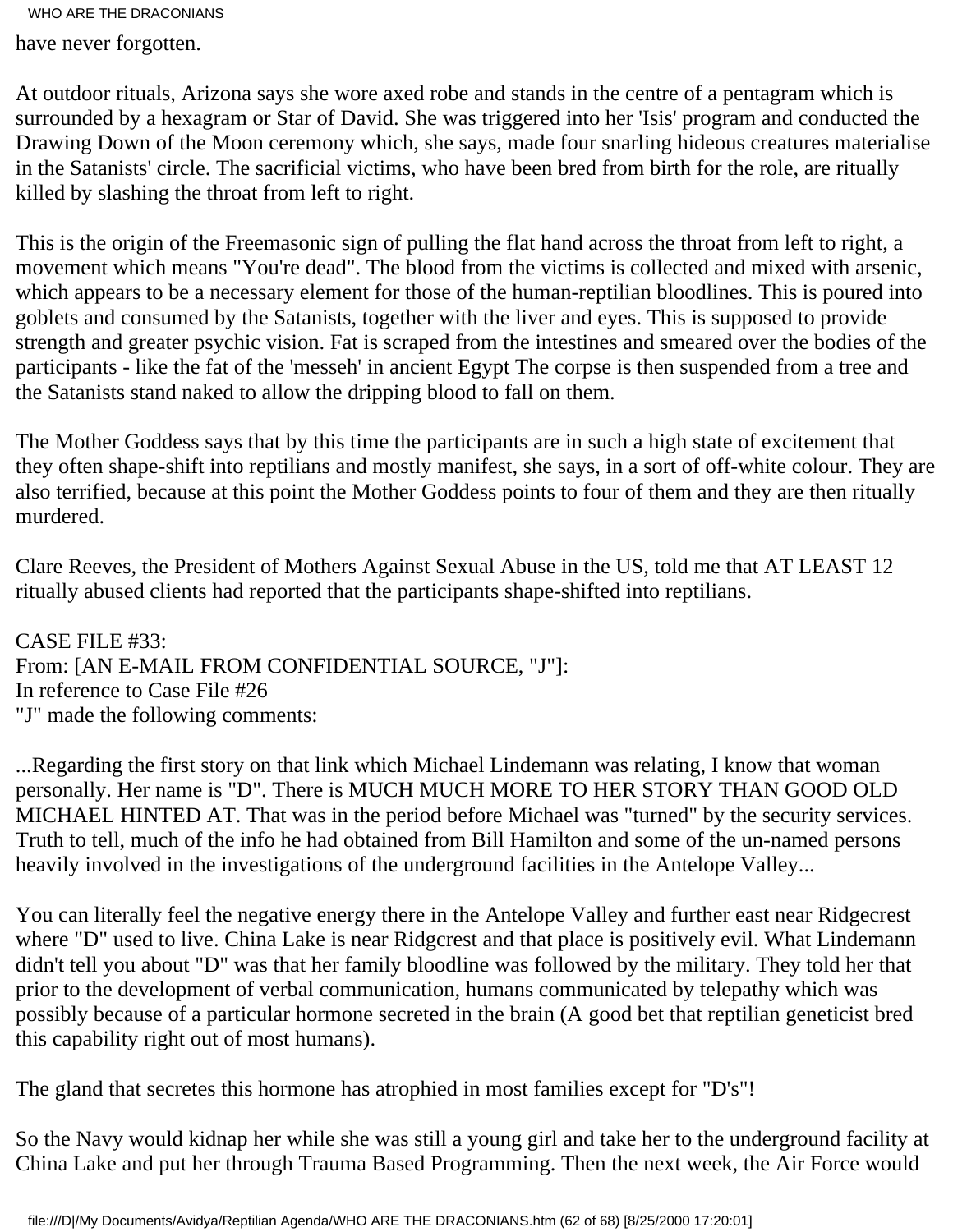kidnap her and take her to the underground facility beneath George Air Force Base in Victorville California in the high desert.

She said it was a case of the right hand not knowing what the left hand was doing. Or at least that was the impression they were trying to give her. (Incidentally, the NEW Federal Concentration Camp, excuse me Detention Facility has been permanently moved to a location adjacent to George Air Force Base along the old Air Base Road. It has recently been moved from its temporary location near Bishop along highway 395. Friends of mine have driven by it and it's operational. They say it looks for all the world like a Concentration Camp complete with barbed wire and guard towers. And there IS a Russian/U.N. Presence in that region)

"D" has been used by the military for remote viewing operations. She is the real thing. I introduced her to another former military remote viewer I know and they compared notes on an underground facility where friends of mine have been taken to. Without knowing anything about what these abductees described down there, both "D" and the other viewer described numerous details of the underground facility. I know what the command and control center looks like. There were military personnel, reptilians and military/reptilian shapeshifters down there. Years ago, "D" was taken underground beneath China Lake and shown the genetics lab and holding facility for all the genetically engineered mutants. She described ghastly creatures of every size and shape. There were also captive humans down there. She was taken down there to intimidate her and show her what would happen if she didn't cooperate.

Her own son was murdered by a local "law enforcement officer", the details and investigation covered up. I lost track of her. The last I heard she moved out of the high desert. I would love to meet this gal again...

Yes, "D" was the one who witnessed the reptilian slashing open the chest of the gray. She was then laid on a table and sexually assaulted by the reptilian. She hates that particular species of reptilians. They have materialized inside of her car while she was driving! (the "intermediate" height of some of these reps are 4-41/2 feet. She's also the one who saw the rep playing around with her jewelry box.)

Lindemann says there was an argument between the gray crew leader and the reps but my info was that when the reptilian walked onto the ramp into the ship all of the grays became extremely frightened and seemed to "stand at attention." I think she likened it to "the admiral" coming onboard, such was the fear that was elicited amongst the grays by this reptilian. ("Admiral on the deck!")

On another occasion she was taken to a reptilian underground base (that SAME species again) beneath Death Valley. She was brought before the "Ancient One" my nickname for the reptilian chieftain that she met. This entity stood taller than the others of its species and actually wore an Egyptian headress with a cobra snake motif on the front! I saw the sketch she drew. Facsinating. [Note: Could these reptilians be connected to the 'Gizeh', 'Kamagol', or 'Phoenix' Empire below Egypt that was reportedly deeply involved with the Bavarians/Nazi's?

Incidentally in regards to Death Valley, in past years the D.V. / Panamint Mt. base was{?}, according to several contactees, a MAJOR earth-base for "Federation" {Vega, etc.} personnel & delegates on earth, however IF THIS base had some connections with the neo-Mayan "Ashtarian" city-complex beneath Mt. Shasta, THEN in light of the infiltration of the Ashtar/Astarte psionic collective by reptilian agents from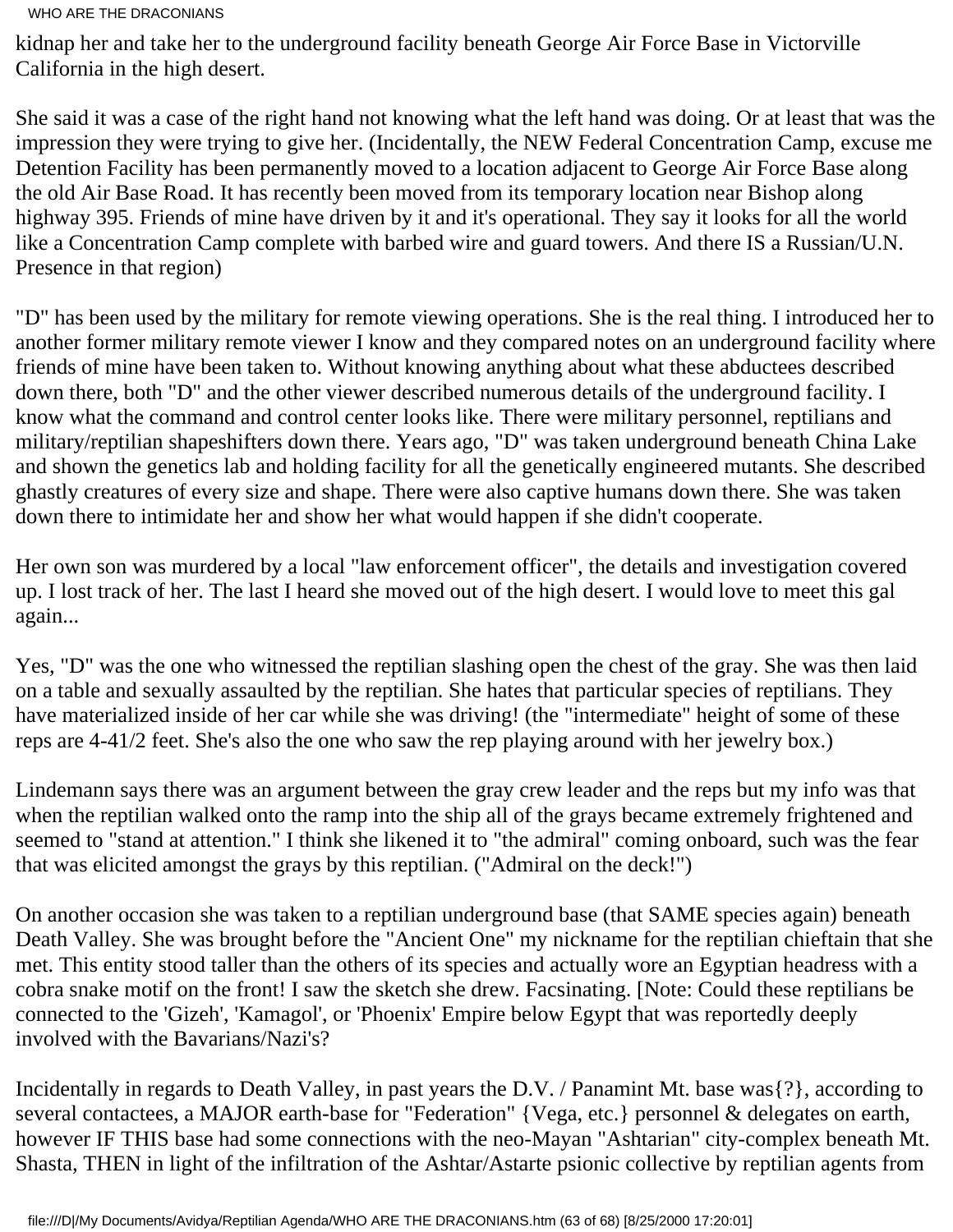Alpha Draco, Rigel Orion & Sirius-B, the treaties -- which the secret Washington/Telosian {Mt. Shasta} alliance had made with the Greys/Reptilians before these "aliens" betrayed the treaties and took over several of the "joint operational" bases & "Melchizedekian" colonies underground during the Dulce/Groom wars of 1997-1985 -- might have provided an open door for these reptilian parasites to enter in and take over this last bastian of Non-Interventionist "Federation" influence under North America. I have to wonder, since Alex Collier and other contactees suggest that the "Federation blockade" of the Sol-ar system has been collapsing, at last report, and that many of the Federation personnel have left the earth to help fight the MAJOR draconian offensives which have been threatening the entire galaxy -- the "war in heaven" of Revelation chapter 12?.

We should of course hope for the best, but prepare for the possibility of the worst, i.e. the worst being that we are now "on our own"... GOD help us if we are, and HE WILL help if we believe, since the ONLY abductees who have apparently been able to repel or kill potential reptilian/alien abductors -- at least those "empowered" would-be-abductees that I have heard of -- in spite of vastly superior alien technological and psychological advantages, are "blood-bought" Reborn Christians who have claimed the SUPERNATURAL POWER and AUTHORITY resident within the "divine blood transfusion" that IS offered to us as a result of Jesus' sacrfice at Calvary: "Behold, I GIVE unto you POWER to TREAD ON SERPENTS and scorpions, and over ALL the power of the enemy: and NOTHING shall by any means hurt you." / Luke 10:19.

This divine decree should be the calling card for all of you potential "Jesu-di" knights out there...

As you can see by the fact that I'm still kickin and swinging in spite of the relentless and painful psychic attacks of the "repti-poltergeists", it's worked for me! - Branton]

It proceeded to transmit into "D's" mind the "official" version of its species history here on Earth, i.e. how they survived the cataclysm of the dinosaurs by living underground, became intelligent, were alternately worshipped by humans as gods and reviled by humans as monsters etc etc etc.

During her visit she saw a clutch of reptilian eggs. She said she wanted to take an axe to them! (IHOP eat your heart out. I don't think any amount of syrup will make that omelette taste any good)... "J"

CASE FILE #34 From: "anunnaki" {anunnaki@pathway.net} To: "unexplained3" > Date: Wed, 2 Dec 1998 13:41:51 -0500 > Subject: [MOTU] missing car

HI, Here is a good one for you. This is a true story.

I might have told it before ,but felt I should again.

Around 1988 I had to make several trips to Pittsburgh weekly for business reasons. The road I travel was RT. 8 this road has 4-5 lanes form a town called Butler to Pittsburgh itself.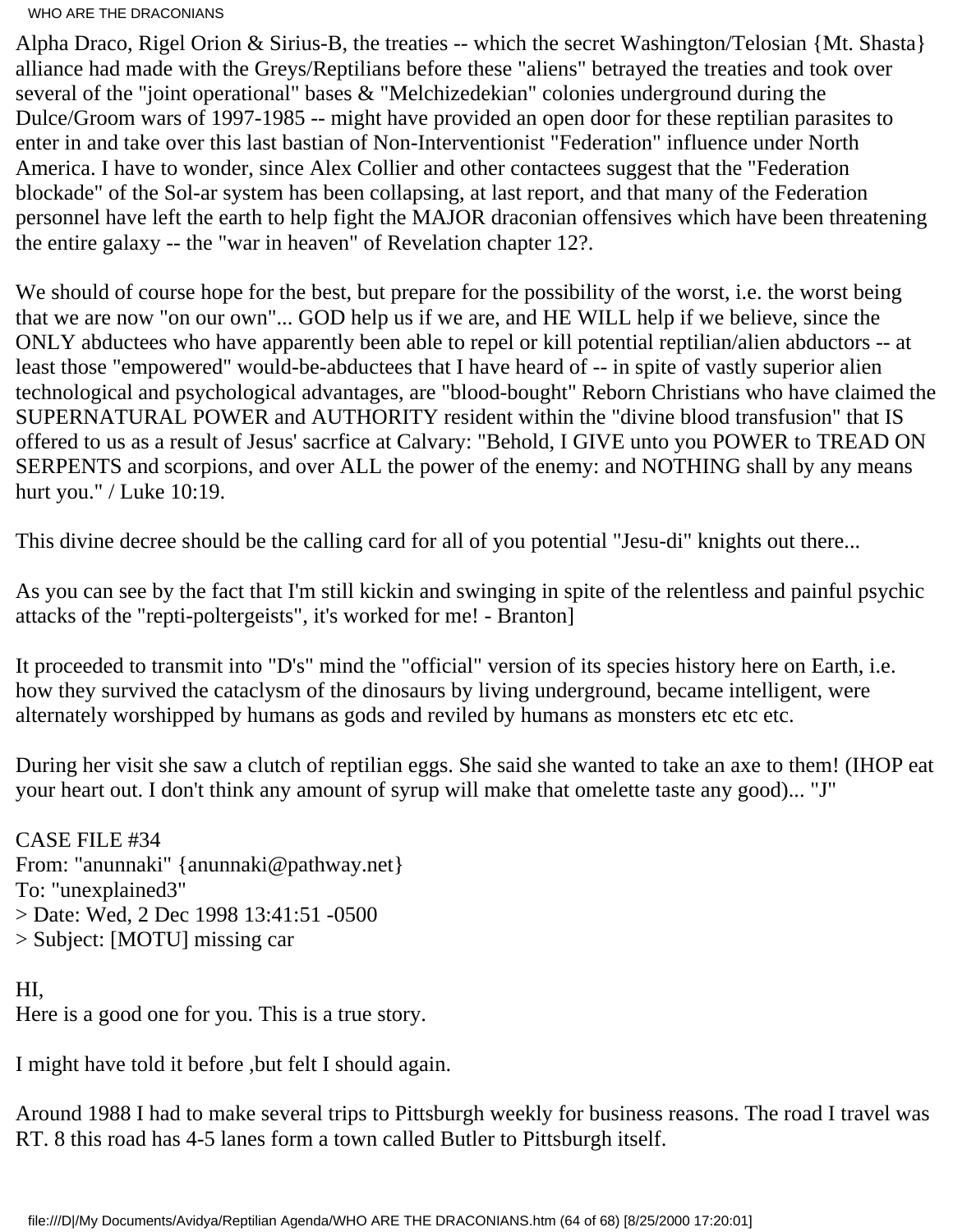One a certain Sunday I was traveling this road by myself. It was early in the morning and I was quite tired. This road had many stop signal followed by brief areas of no turn offs.

On this certain morning I pulled up to a red light and was waiting for the light to change. As I did I saw a black limo pull up directly beside me. As I looked over at the limo I noticed that the back window started to come down. I then saw two figures in the back seat. I then notice that the limo started to pull forward although the light hadn't changed. I then saw one of the figures come closer to the back window that was down. As he did I notice that his skin was very pale in color and had a GREEN cast. He also was wearing a black hat, suit and sun glasses. He then took off his glasses and I saw the most strangest eyes I have ever seen.

THEY LOOKED LIKE A REPTILE. He then motioned for me to follow him. I was totally freaked out. I didn't know what to do. I then turned my head toward the traffic light hoping it would change. Well sure enough it did and I made a bee line to go as fast as I could to get away from this limo. As I was heading forward I looked in the rear view mirror and saw the limo coming up closer and closer towards me. I then started to go so fast I was afraid. I then looked in the rear view mirror again to see if the limo was still following me and to my surprise the limo had disappeared. There were no turn off inbetween the light that I stopped at and the next one, so there couldn't have been any place for the limo to pull over. To this day I don't know where the limo went, but oh do I still remember those EYES.

My Name Is Star-Fire From Nibiru12 **TTRodgers** 

Some people, as strange as it may sound, believe that there is a conspiracy in effect upon and beneath planet earth, one that is designed to slowly and subtly enslave us through a constant barrage of subliminal programming, economic manipulation, and preconditioning. This plan is one involving a scenario that is designed to set all countries, nations or republics against each other [eventually doing away with all sovereignties altogether and replacing them with a global religio-eco-political control system], using infiltrators who operate within the leadership ranks of all countries, especially the USA, Europe, Russia, Red China, Australia and so on.

In other words our planet is the chessboard, the countries are the squares, we are the 'pawns', and the draco are the chess players. If this conspiracy continues as planned they could "divide-and- conquer" us into oblivion, with MOST of the human population being eliminated (wars, famine, plagues, etc.). THEN they plan to emerge from their underground empire consisting of multi-connected bases -- Dulce, Pine Gap, Gizeh, Neu Schwabia, etc., where most of the humans have since been 'replaced'. When they emerge, they plan to take total control of our society, or what's left of it.

Abductee Billy Dee tells of a personal friend of his who worked within a deep-level intelligence agency, and who had interrogated a draco that had been captured. After the interview was over the man blew the aliens' head off. When Dee asked why, he replied that the thing was so evil it had to be killed, since it bragged about the fact that 'they' have been waiting and preparing within their underground systems for centuries for their invasion of the surface in collaboration with their allies in other star systems. It showed absolutely no regret for its desire to see all humans slaughtered, and so the agent pulled out his pistol and killed it, mercilessly.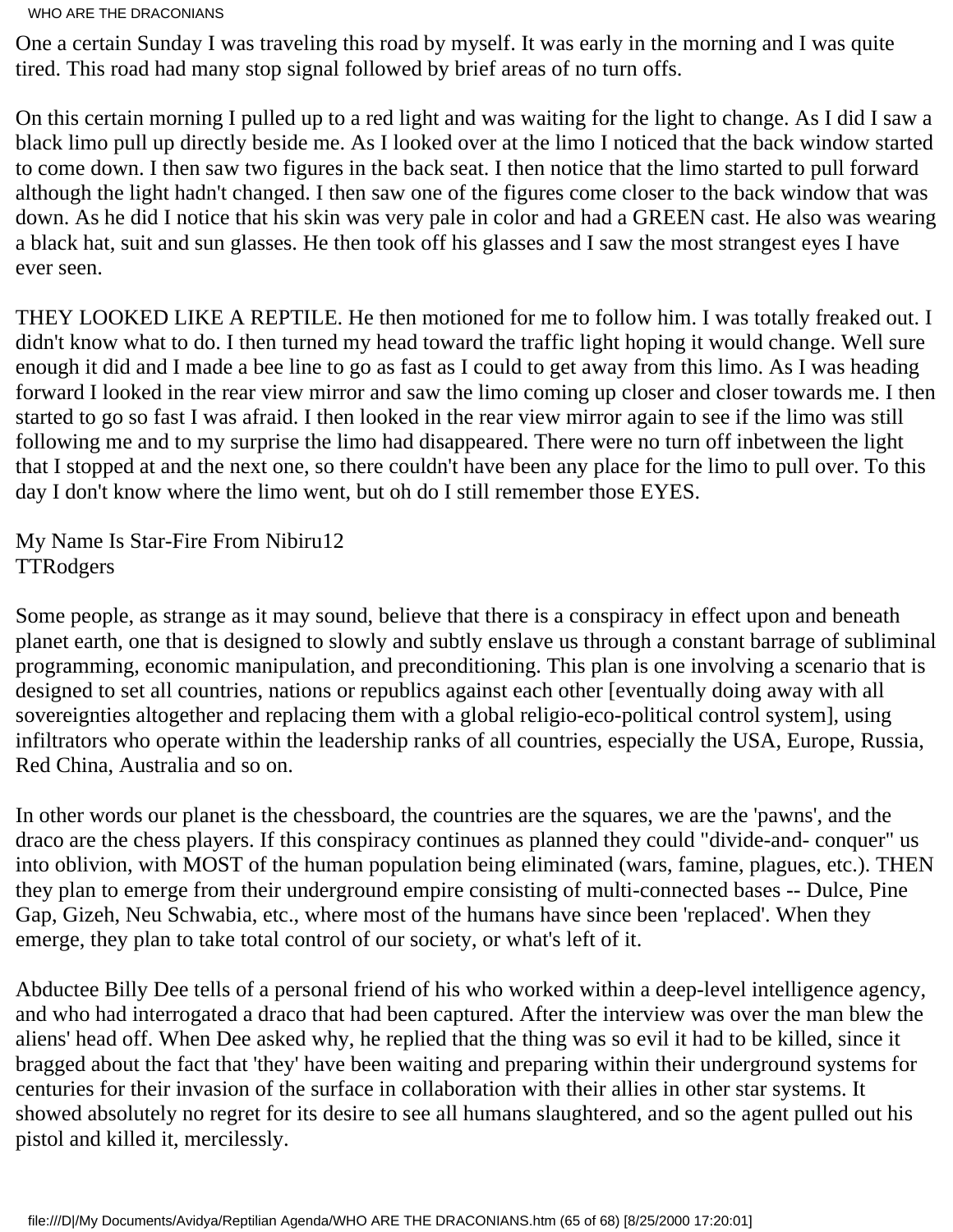To try and understand this conflict it might be useful to try and see it as a WAR between the sovereigntists (free agency / free thought / spiritual rule over the material) and the collectivists (no free agency / no free thought / material rule over the spiritual). Lucifer's original 'sin' was when he left his 'space' and invaded the 'space' that rightfully belonged to other created beings.

He invaded their 'ring pass not' and became increasingly worse as time passed, until he eventually became the 'spiritual black hole' that he is, having eliminated within its being any remaining spark of light or conscience through which the Almighty might have been able to bring Lucifer back into the 'light', and instead becoming the ringleader for most of the dark forces in this multi-dimensional Omniverse.

So in fighting the Draco collectivists, it would be rather self-defeating to fight them using a collectivist New World Order agenda that despises individual sovereignty (especially an agenda that 'they' have already infiltrated to the core).

If we are to practice non-interventionism, we MUST respect sovereignty on ALL levels regardless... on the inter-planetary, inter-national, and inter-personal levels. In other words "DO UNTO OTHERS AS YOU WOULD HAVE OTHERS DO UNTO YOU." Or "You respect my space and I'll respect yours". Once we are able to access the technology that the 'elite' have STOLAN from us then we can finally break out of this 'cradle' and our energy, population, pollution, and economic problems will cease... however we should and must of course refrain from violating the sovereignty of other worlds in doing so.

I think that's why the draco are so concerned with this planet. Most of us meta-gene warrior-instinct sovereigntists will NOT put up with their crap once we AS A FREE RACE finally break through to the stars. The thought absolutely terrifies them no end...

We can not change the past, however we CAN change the future. Remember, there are only three kinds of people in this world.

- 1 Those who MAKE things happen;
- 2 Those who WAIT for things to happen;
- 3 Those who WONDER what happened!

Did the Philadelphia Experiment open up more than just a hole in hyperspace?

Could it have actually opened up a doorway for other-dimensional 'Dracos' to come flooding into our world in massive numbers, even to the point of infiltrating our world and replacing key political figures in order to impose their agenda upon us? Read the following and you might just begin to wonder.

A reader of the CAC [Cosmic Awareness Communications] newsletter sent the following message to CAC, which responded in a derogatory manner suggesting the information was false. Being that the CAC information is CHANNELLED, one has to wonder about the motives of beings who cannot or will not appear out in the open and provide physical evidence, but merely hide behind the channeled words of mediums like Paul Shockley and others. It could be that CAC is an 'outlet' for an alien collective,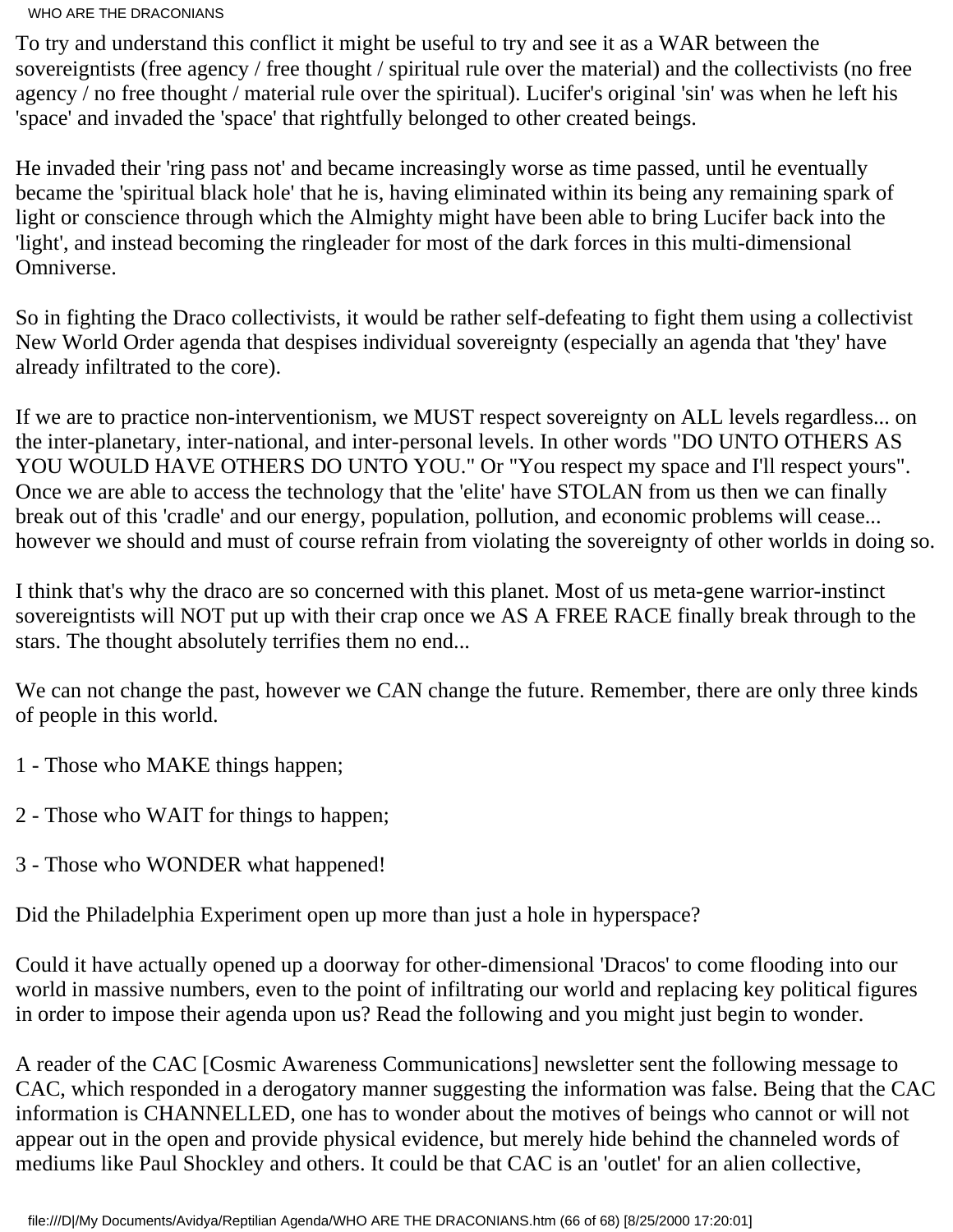however again you have to ask if such an information source has all the facts or whether they twist information to fit their own agendas. If the CAC sources are part of an interdimensional alien collective, then some elements within the collective might feed this particular outlet of the collective with false information or propoganda, whereas other information might be more accurate, all depending on what part of the collective they are 'tuned in' to, those that are controlled more by malevolent forces or those that are controlled by more neutral forces or entities that have not been fully "assimilated" psychologically into the alien "Hive".

But some things that CAC refers to seem to make sense, especially the following quote in response to reports that an alien conflict resulted in a planetoid and accompanying ships crashing into Jupiter. This planetoid was reportedly arriving from a dark star outside of our system called Nemesis, in the direction of Orion -- a sphere which if it had enough mass would have become our nearest stellar neighbor, yet lacking mass it condenced into a large frozen planet about the size of Jupiter. A DARK star. This planetoid was reportedly filled with 40 million Draco warriors in cryogenic freeze. The loss of this armada reportedly set back the Draco/New World Order takeover plans for planet earth considerably. It could be that this report was completely false, but even if so there is still much evidence suggesting an alien connection to the New World Order nonetheless.

### CAC stated:

"This Awareness indicates that this is a great setback for the New World Order, for the New World Order was a plan BY AND FOR the Reptoids, and it would have benefited greatly had the Reptoids made their invasion on earth. It would have led to the need for a New World Order..." It makes sense. Unite all nations into a central power and you will only have to take control of a few key individuals rather than dealing with numerous stubbornly independent sovereignties.

The query that was sent to CAC was as follows:

"Someone by the name of Angela Douglas, out of Ormond Beach, Florida, who has a business called Artistic Creations sent a couple of unsolicited statements which have a ring of truth, but I suspect there's something here that could be fantasy also. Anyway, I'm going to run this by Awareness before I throw it out. It's called 'Reptoids Involved With Sex-Change Operations.' And it reads: 'Reptoid aliens were associated with sex-change surgeons in California and New York as part of an experiment by them to learn how to control the behavior of humans and are believed to have taken the testicles of the thousands of men who underwent sex-change surgery to female for unknown reasons. Over 50,000 men in America have undergone sex-change operations. Most also receive silicon implants to create artificial breasts and others had implants of silicon placed in other parts of their bodies. These could also be Reptoid implant devices. One transsexual has disclosed that one of the Reptoid aliens revealed itself to her.

The Reptoid had some means to disguise itself completely as another human transsexual and was associated with the human transsexual for four years. The Reptoid had been associated with a sex change surgeon in California for many years. In addition, there is now growing suspicion that Reptoids are immune to AIDS and released AIDS to kill off most of humanity by the year 2100. At present experts say around 50 million people world wide by the year 2000 will be dead or dying from AIDS and up to a billion will have the incurable disease by 2100.'"